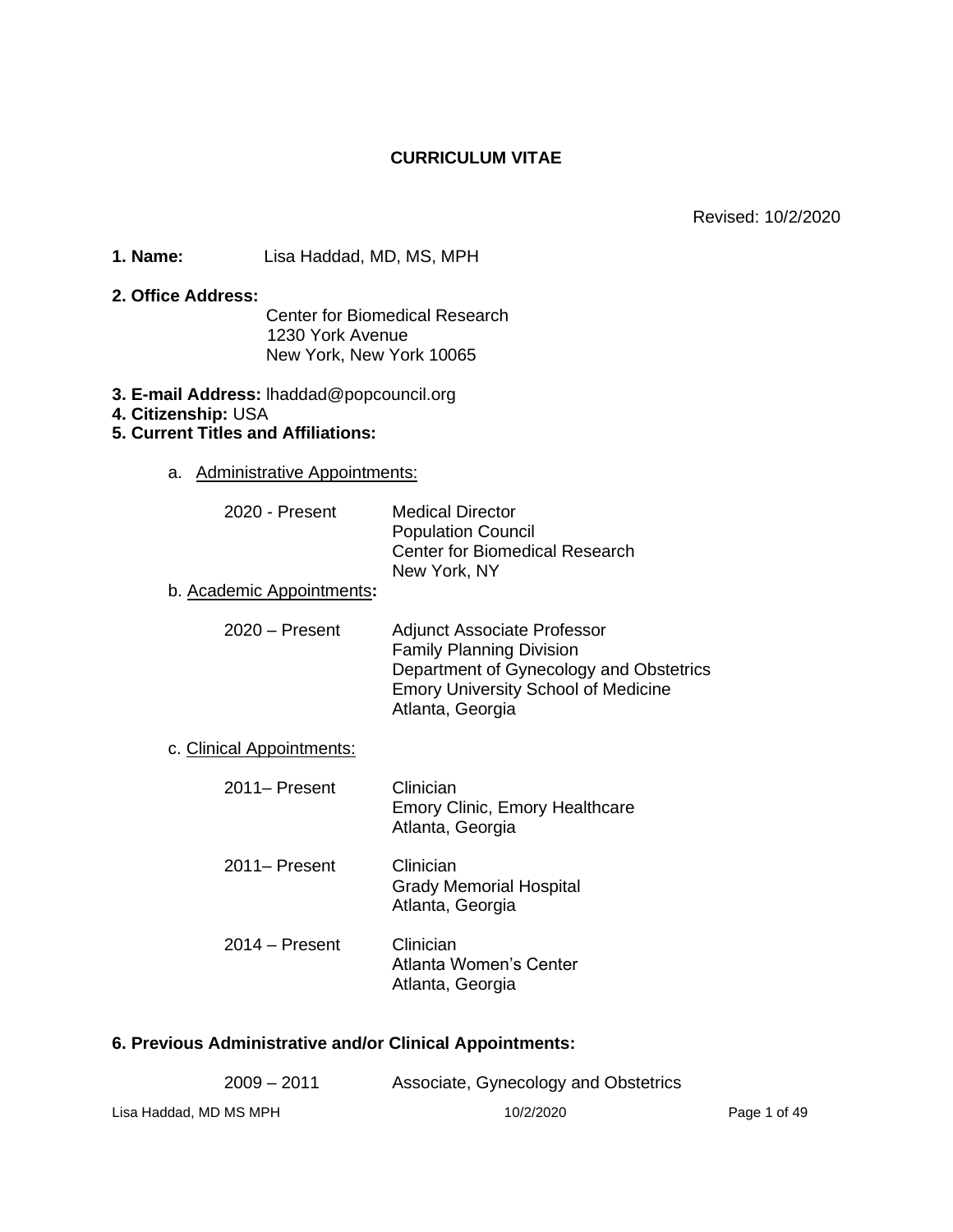|               | The Emory Clinic<br>Atlanta, Georgia                                                                                                                                       |
|---------------|----------------------------------------------------------------------------------------------------------------------------------------------------------------------------|
| $2011 - 2017$ | <b>Assistant Professor</b><br><b>Family Planning Division</b><br>Department of Gynecology and Obstetrics<br><b>Emory University School of Medicine</b><br>Atlanta, Georgia |
| $2009 - 2018$ | <b>Guest Researcher</b><br>Center for Disease Control and Prevention<br>Atlanta, Georgia                                                                                   |
| $2009 - 2019$ | Clinician<br><b>Feminist Women's Health Center</b><br>Atlanta, Georgia                                                                                                     |
| $2009 - 2018$ | Clinician<br><b>Planned Parenthood Southeast</b><br>Atlanta, Georgia                                                                                                       |
| $2017 - 2020$ | Associate Professor<br><b>Family Planning Division</b><br>Department of Gynecology and Obstetrics<br><b>Emory University School of Medicine</b><br>Atlanta, Georgia        |
| 2019-2020     | Associate Professor (Joint appointment)<br><b>Global Health</b><br><b>Rollins School of Public Health</b><br><b>Emory University</b><br>Atlanta, Georgia                   |
| 2019 - 2020   | Associate Director of the Family Planning Fellowship<br>Department of Gynecology and Obstetrics<br>Emory University School of Medicine, Atlanta, Georgia                   |
| 2019-2020     | Director of Clinical Research<br>Department of Gynecology and Obstetrics<br>Emory University School of Medicine, Atlanta, Georgia                                          |
| 2014 - 2020   | <b>Medical Director</b><br><b>Atlanta Women's Center</b><br>Atlanta, Georgia                                                                                               |
|               |                                                                                                                                                                            |

**7. Licensures/Boards:** Georgia Composite State Board of Medical Examiners

Lisa Haddad, MD MS MPH 10/2/2020 10/2/2020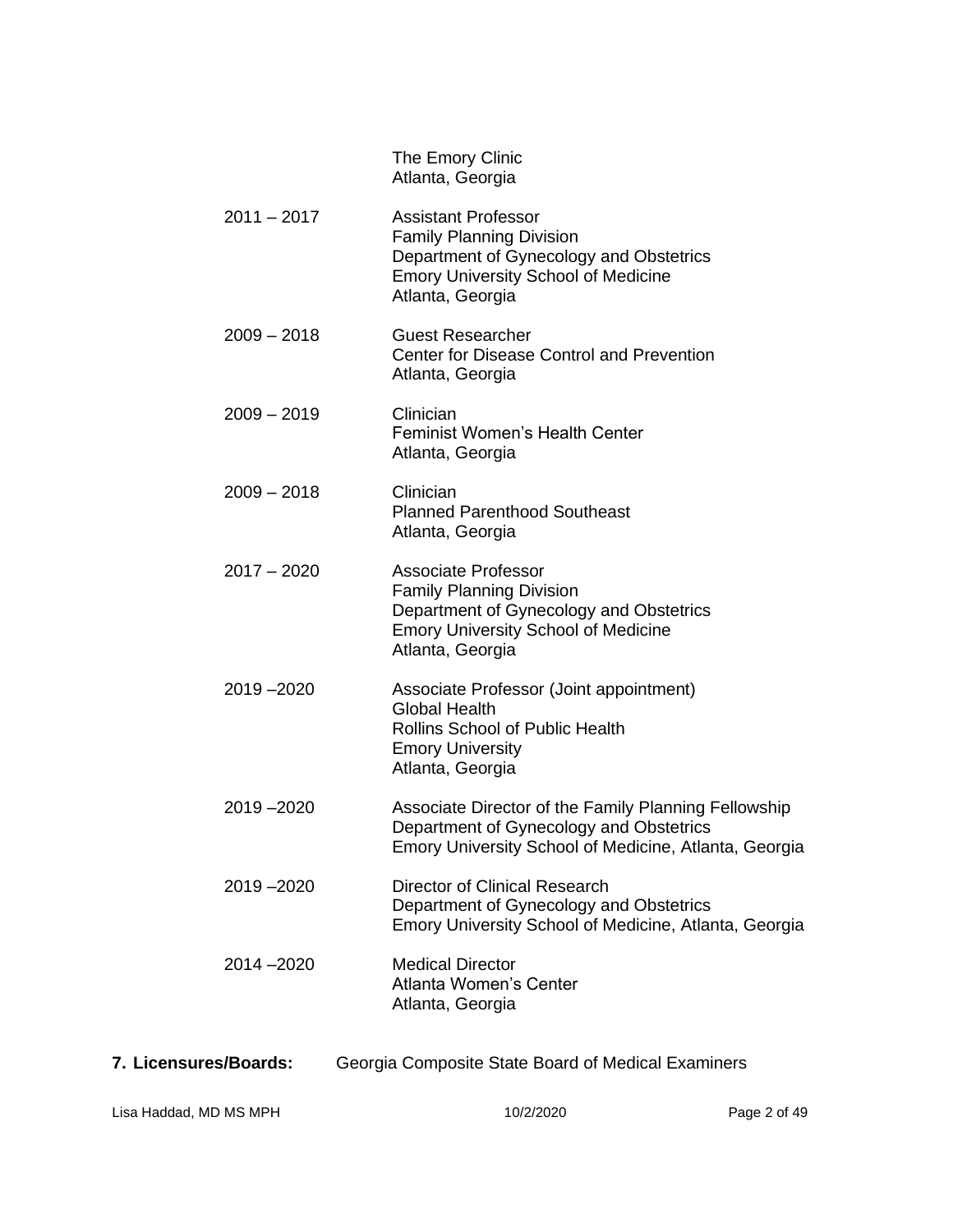| 8. Specialty Boards: | Board Certified in Obstetrics and Gynecology: Jan 11, 2012, |  |
|----------------------|-------------------------------------------------------------|--|
|                      | Recertified Annually: 2013-present                          |  |

# **9. Education:**

| 8/1992-1/1997 | Bachelors in Arts (Psychology), Cornell University                                                                |
|---------------|-------------------------------------------------------------------------------------------------------------------|
| 8/1999-6/2001 | Masters in Science (Biology), New York University                                                                 |
|               | 8/2001-6/2005 Doctor of Medicine, State University of New York, Stony Brook                                       |
|               | 8/2009-12/2011 Masters in Public Health, Global Epidemiology<br>Rollins School of Public Health, Emory University |

# **10. Postgraduate Training:**

| 6/2005-6/2009 | Residency                                         |
|---------------|---------------------------------------------------|
|               | Brigham & Women's /Massachusetts General Hospital |
|               | Harvard Integrated Residency Program              |
|               | <b>Obstetrics &amp; Gynecology</b>                |
|               | Program Director: Lori Berkowitz, MD              |
|               |                                                   |

7/2009-7/2011 Fellowship in Family Planning Emory University School of Medicine Gynecology & Obstetrics Program Director: Carrie A. Cwiak, MD, MPH

# **11. Continuing Professional Development Activities:**

| 2011 | <b>Clinical Reproductive Scientist Research Training (CREST) Scholars</b> |
|------|---------------------------------------------------------------------------|
|      | Program, Eunice Kennedy Shriver National Institute of Child Health and    |
|      | Human Development (NICHD) and the American Society for                    |
|      | Reproductive Medicine (ASRM)                                              |
| 2015 | Exxcellence in Family Planning Research Course, Orlando, Florida          |
| 2015 | State University of New York at Buffalo, Pharmacokinetic and              |
|      | Pharmacodynamic modeling course, Buffalo, New York                        |
| 2015 | Emory School of Medicine Junior Faculty Development Course                |
| 2016 | Emory Center for AIDS Research, Research Mentor Training                  |
| 2016 | NIH Grant Writing Workshop, Atlanta, GA                                   |
| 2016 | Federation of Clinical Immunology Society (FOCIS) Advanced Course in      |
|      | Basic and Clinical Immunology, Scottsdale, Arizona.                       |
| 2016 | Microbiome in HIV pathogenesis, treatment and prevention workshop,        |
|      | Bethesda, Maryland                                                        |
| 2018 | Health Services Research Course, Emory University School of Medicine      |
| 2018 | CFAR R01 Grant Writing Series Atlanta, GA                                 |
|      |                                                                           |

# **12. Committee Memberships:**

| a. National |
|-------------|
|-------------|

| $2006 - 2008$ | National Abortion and Reproductive Rights Action League (NARAL) Pro- |
|---------------|----------------------------------------------------------------------|
|               | Choice Massachusetts Medical Advisory Committee Member               |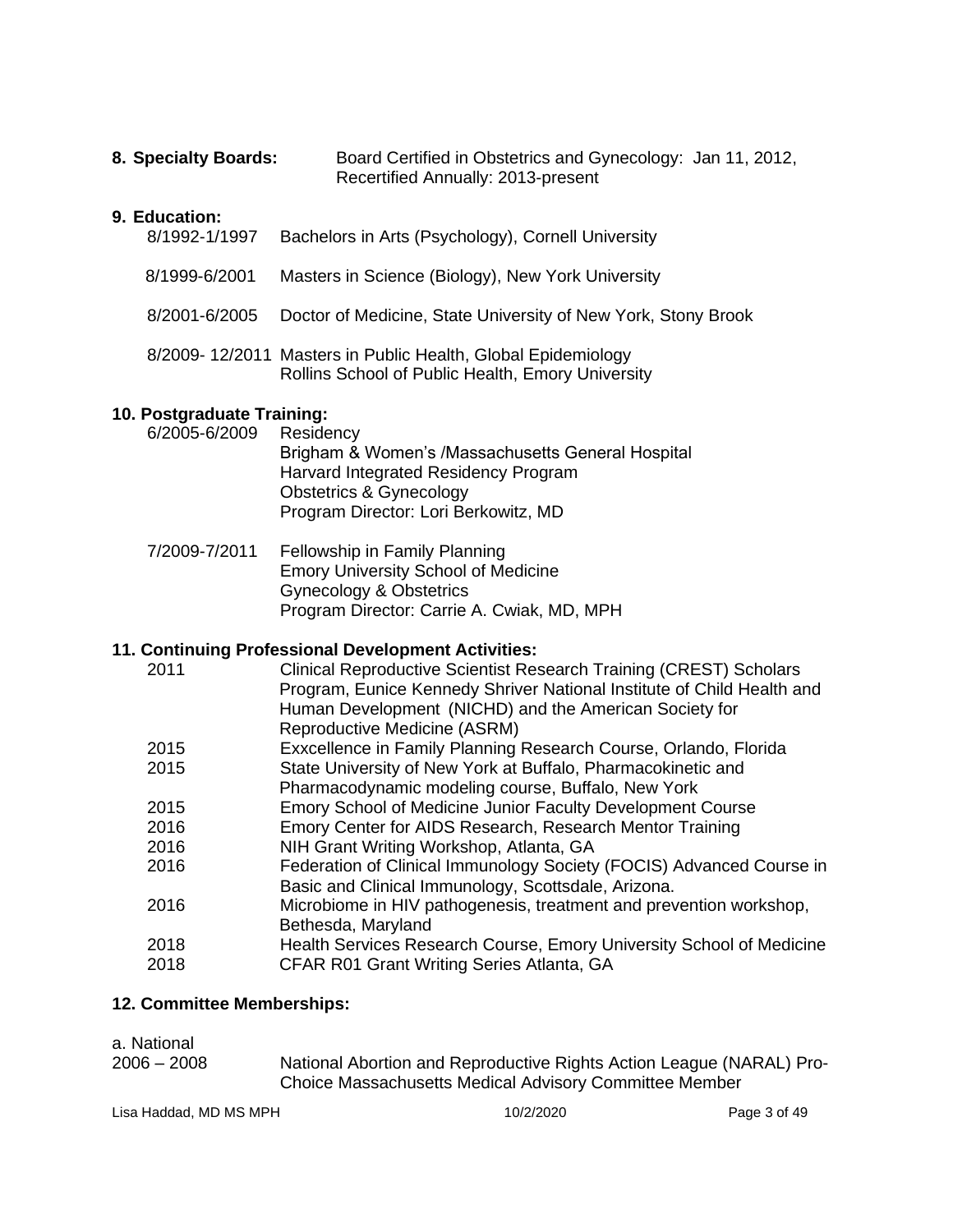| American College of Obstetrics and Gynecology                                                                                      |
|------------------------------------------------------------------------------------------------------------------------------------|
| Pediatric/Adolescent Gynecology Advisory Committee Member<br>Triad Trust - Training to reduce the incidence of AIDS-related deaths |
| Board of Directors and Medical Advisory Counsel                                                                                    |
| Gynecology Working Group, Women's Interagency HIV Study                                                                            |
| Female Genital Tract Working Group, Women's Interagency HIV Study                                                                  |
| Pregnancy Working Group, Women's Interagency HIV Study                                                                             |
| American Society of Reproductive Medicine, Board Member                                                                            |
| <b>Contraception Special Interest Group</b>                                                                                        |
| 2014 - 2015, Vice Chair, Contraception Special Interest Group                                                                      |
| 2015 - 2016, Chair-Elect, Contraception Special Interest Group                                                                     |
| 2016 - 2017, Chair, Contraceptive Special Interest Group                                                                           |
| 2017 - 2018, Immediate Past Chair, Contraceptive Special Interest Group                                                            |
| PHACS, Women's Cohort Working Group and Maternal exposures                                                                         |
| working group                                                                                                                      |
| PHACS Women's Health Working Group co-Chair                                                                                        |
|                                                                                                                                    |
| Resident Interview Committee, Department of Gynecology and Obstetrics                                                              |
| <b>Institutional Review Board, Emory University</b>                                                                                |
| Family Planning Fellowship Interview Committee, Department of<br><b>Gynecology and Obstetrics</b>                                  |
| Member, Vice Chair for Research Search Committee, Department of                                                                    |
| <b>Gynecology and Obstetrics</b>                                                                                                   |
| Medical Student Educational Development and Discovery Subcommittee,                                                                |
| <b>Emory University School of Medicine</b>                                                                                         |
| Medical Scholarship Subcommittee, Emory University School of Medicine                                                              |
| Medical Student Research Committee, Emory University School of                                                                     |
| Medicine                                                                                                                           |
| Building Interdisciplinary Research Careers in Women's Health                                                                      |
| (BIRCWH) Executive Committee, Emory University                                                                                     |
| Emory Medical Care Foundation (EMCF) Research Committee, Emory<br>University School of Medicine                                    |
| Emory University School of Medicine, Department of Gynecology and                                                                  |
| <b>Obstetrics, Executive Research Committee Member</b>                                                                             |
|                                                                                                                                    |
|                                                                                                                                    |

# **13. Peer Review Activities**

| a. Grants<br><i>i.</i> International<br>2019 | Emory-Nigerian RTP D43 training grant reviewer                                                                  |
|----------------------------------------------|-----------------------------------------------------------------------------------------------------------------|
| i. National                                  |                                                                                                                 |
| 2016                                         | University of Washington, Center for AIDS Research (CFAR), New<br><b>Investigator Award Reviewer</b>            |
| 2016 - Present                               | Fellowship in Family Planning, Research Reviewer                                                                |
| 2016                                         | Early Career Reviewer (ECR) program, Center for Scientific Review<br>(CSR), National Institutes of Health (NIH) |

Lisa Haddad, MD MS MPH 10/2/2020 10/2/2020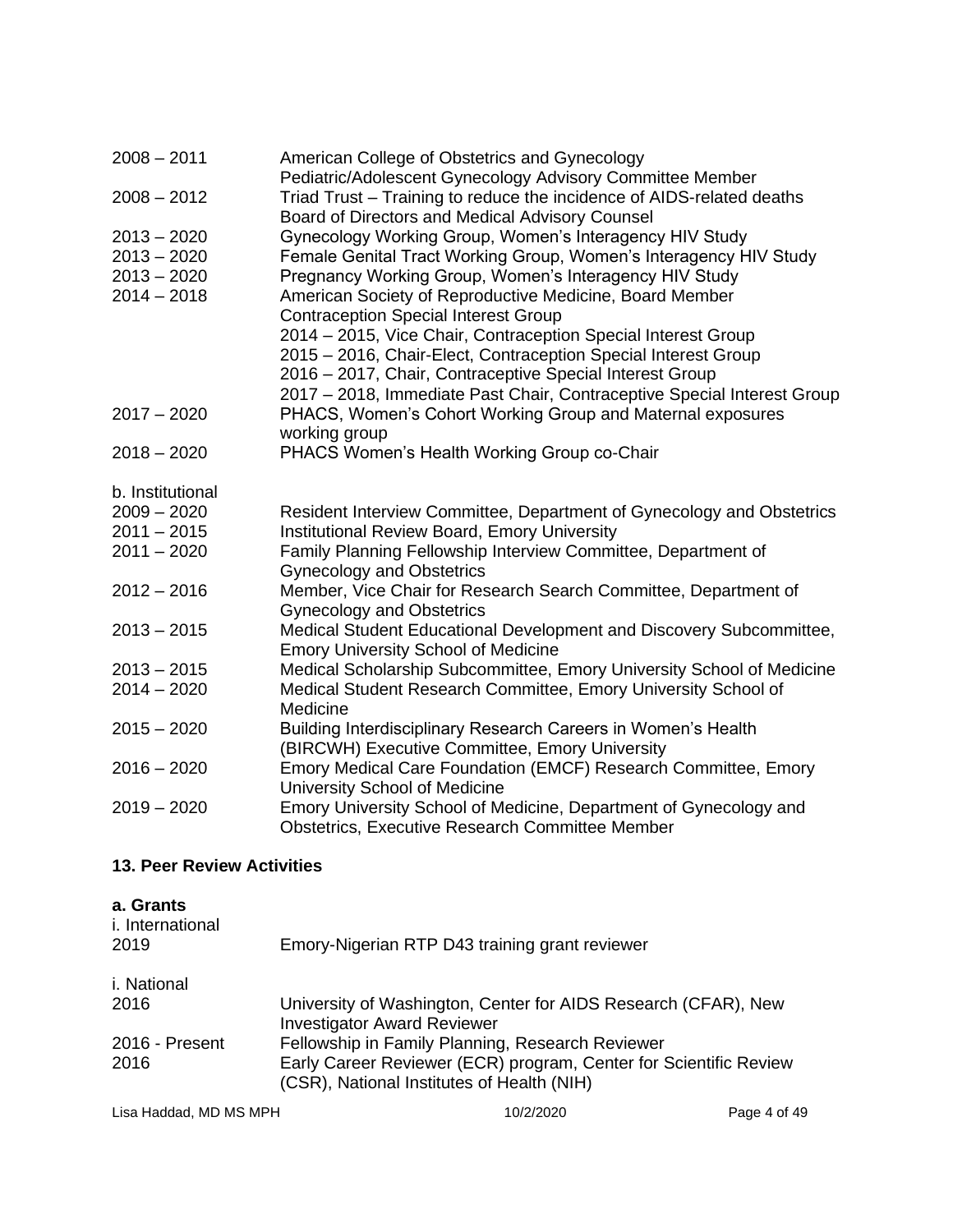| iii. Regional     |                                                                                                                         |
|-------------------|-------------------------------------------------------------------------------------------------------------------------|
| 2014              | The Meharry Translational Research Center Reviewer. Nashville,<br>Tennessee                                             |
| 2015              | Atlanta Clinical and Translational Science Institute (ACTSI) KL2 Career<br>Development Award Reviewer, Atlanta, Georgia |
| iv. Institutional |                                                                                                                         |
| 2013, 2014, 2019  | Emory Global Health Institute, Student Proposal Reviewer                                                                |
| $2015 - 2020$     | <b>Emory Medical Student Discover Research Reviewer</b>                                                                 |
| 2016 - 2020       | Building Interdisciplinary Research Careers in Women's Health                                                           |
|                   | (BIRCWH) Career Development Award Reviewer                                                                              |
| $2016 - 2020$     | Emory Medical Care Foundation (EMCF) Grant Reviewer                                                                     |
| $2019 - 2020$     | Emory Specialized Center of Research Excellence in Sex differences<br>grant reviewer                                    |

# **b. Manuscript reviewer:**

| $2010 -$ Present | Contraception                                           |
|------------------|---------------------------------------------------------|
| $2011 -$ Present | Infectious Diseases in Obstetrics and Gynecology        |
| $2012 -$ Present | American Family Physician                               |
| $2012 -$ Present | American Journal of Public Health                       |
| $2013 -$ Present | Journal of Reproductive Medicine                        |
| $2013 -$ Present | Journal of Family Planning and Reproductive Health Care |
| $2014 -$ Present | <b>BMC Women's Health</b>                               |
| $2014 -$ Present | Journal of Public Health Research                       |
| $2014 -$ Present | International Journal of Gynecology and Obstetrics      |
| $2014 -$ Present | Journal of Acquired Immune Deficiency Syndromes (JAIDS) |
| 2014 - Present   | Journal of Pediatric and Adolescent Gynecology          |
| $2015 -$ Present | African Journal of Reproductive Health                  |
| $2015 -$ Present | PLOS One                                                |
| $2017 -$ Present | New England Journal of Medicine                         |
| $2017 -$ Present | American Journal of Obstetrics and Gynecology           |
|                  |                                                         |

# **c. Conference Abstracts**

# **i. National**

2015 American Society of Reproductive Medicine Conference

# **14. Consultantships:**

| FHI360 Contraception Continuation Meeting<br>2014                |  |
|------------------------------------------------------------------|--|
| Invited consultant, Durham, North Carolina, February 11-12, 2014 |  |
| 2015<br>Pfizer DMPA Medical Advisory Board                       |  |
| New York, October 23, 2015                                       |  |
| 2019<br>Pfizer DMPA Medical Advisory Board                       |  |
| New York, Feb 8, 2019                                            |  |

# **15. Honors and Awards:**

**National Dean's List**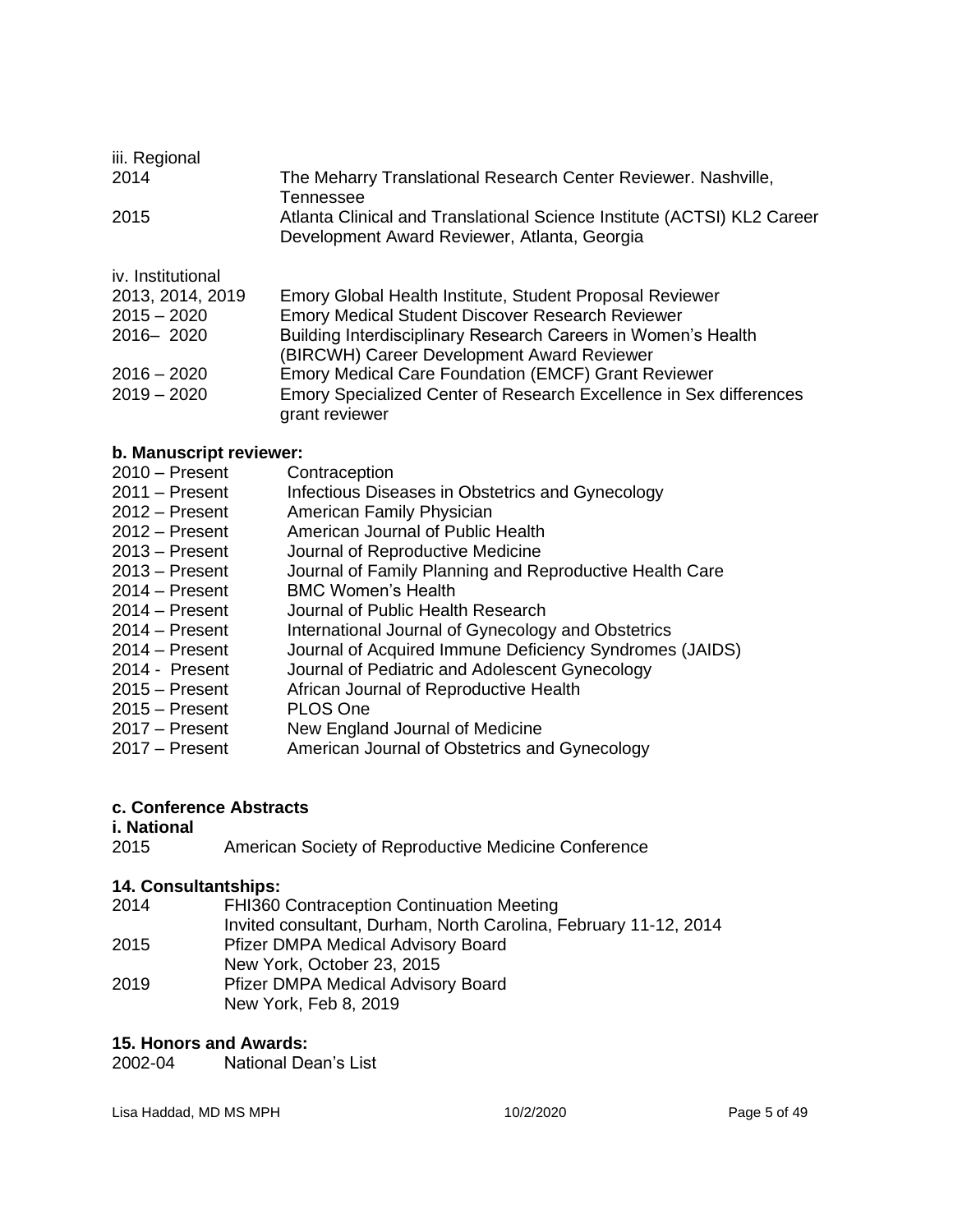| 2004 | American Medical Women's Association Anne C. Carter Student Leadership<br><b>Award Honorary Citation</b>                                                       |
|------|----------------------------------------------------------------------------------------------------------------------------------------------------------------|
| 2004 | <b>Gold Foundation Humanism Honor Society</b>                                                                                                                  |
| 2005 | American Medical Women's Association (AMWA) Glasgow Rubin Achievement<br>Citation                                                                              |
| 2005 | Alpha Omega Alpha (AOA) - National Honor Medical Society                                                                                                       |
| 2005 | The Medical Society of the State of New York 2005 Community Service Award in<br>recognition of outstanding contributions and selfless service to the community |
| 2005 | Stony Brook University School of Medicine, the 2005 Martin L. Stone, M.D.<br>Award for Excellence in Obstetrics and Gynecology                                 |
| 2007 | Humanitarian Studies Initiative for Residents                                                                                                                  |
|      | Participant, Harvard School of Public Health                                                                                                                   |
| 2007 | Pitcher Garrett Award: Supporting reproductive health clinical work in Zambia                                                                                  |
| 2010 | Outstanding Clinical Science Research Proposal by a Clinical Fellow                                                                                            |
|      | Emory University School of Medicine Department of Gynecology and Obstetrics                                                                                    |
| 2011 | Excellence in Clinical Investigation by a Fellow                                                                                                               |
|      | Emory University School of Medicine Department of Gynecology and Obstetrics                                                                                    |
| 2012 | Faculty Excellence in Teaching Award in Research - Emory University School of<br>Medicine, Department of Gynecology and Obstetrics                             |
| 2013 | Faculty Excellence in Teaching Award in Research - Emory University School of<br>Medicine, Department of Gynecology and Obstetrics                             |
| 2015 | Faculty Excellence in Teaching Award in Research – Emory University School of<br>Medicine, Department of Gynecology and Obstetrics                             |
| 2015 | Recipient of Daniel R Mishell Jr. Outstanding Article Award by Society of Family                                                                               |
|      | Planning, #34 in bibliography.                                                                                                                                 |
| 2017 | Faculty Excellence in Teaching Award in Research - Emory University School of<br>Medicine, Department of Gynecology and Obstetrics                             |
| 2018 | 2018 Emory School of Medicine Educator Appreciation Day Recognition                                                                                            |
| 2019 | Faculty Excellence in Teaching Award in Research – Emory University School of<br>Medicine, Department of Gynecology and Obstetrics                             |
|      |                                                                                                                                                                |

2019 2019 Emory School of Medicine Researcher Appreciation Day Recognition

# **16. Society Memberships:**

- 2005 Present American College of Obstetrics and Gynecology
- 2008 Present International AIDS Society
- 2008 Present National Abortion Federation
- 2009 2012 Association of Reproductive Health Professionals
- 2009 Present Society of Family Planning (Fellow)
- 2009 Present Georgia OB/GYN Society
- 2012 2020 Faculty Advisor Emory Medical Students for Choice, Emory University School of Medicine
- 2013 Present American Society of Reproductive Medicine
- 2016 Present American Society of Reproductive Immunology

# **17. Organization of Conferences:**

# **a. International**

Lisa Haddad, MD MS MPH 10/2/2020 10/2/2020 Page 6 of 49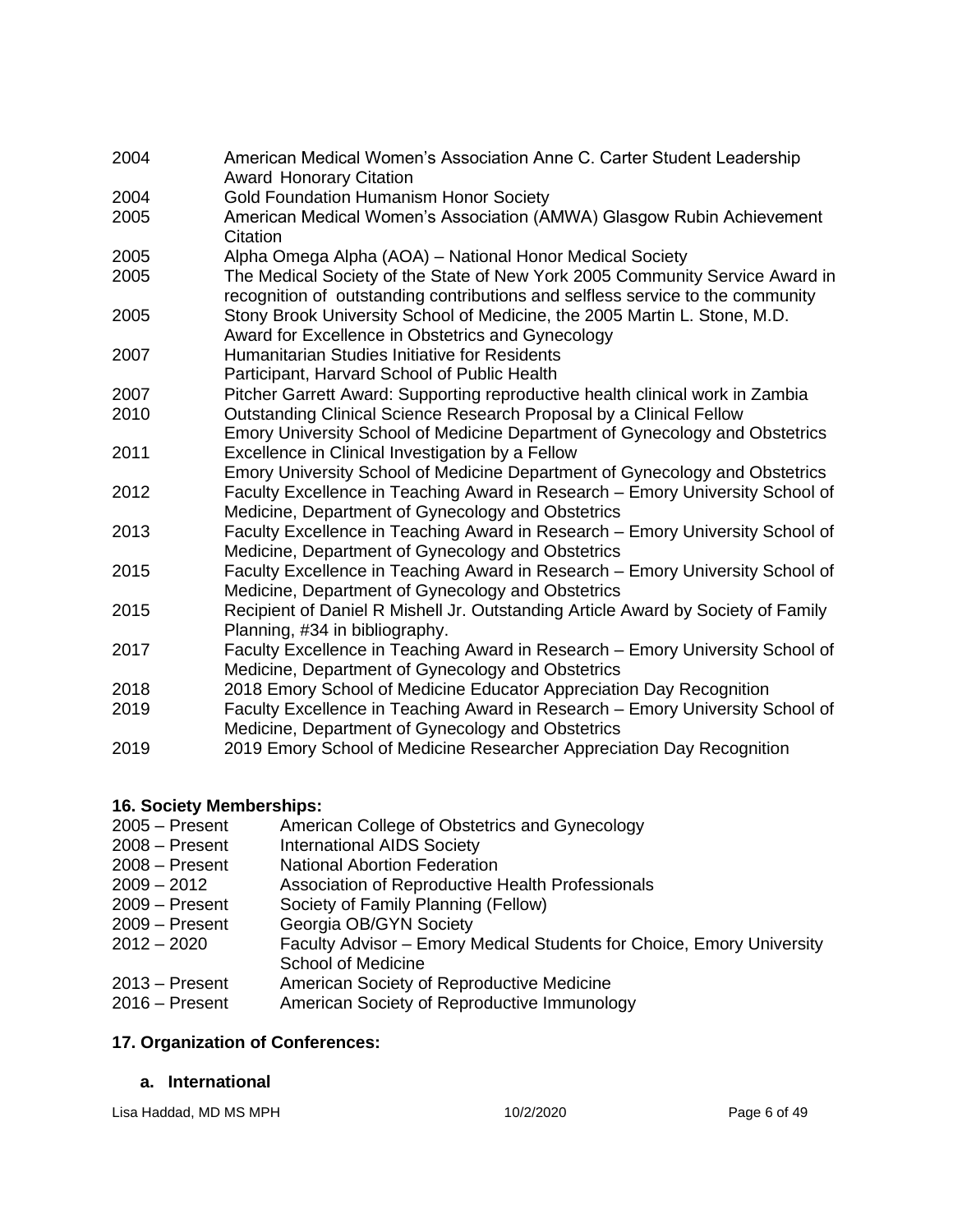2020 Sixth International Symposium on IUDs, International Symposium on Intrauterine Devices and Systems for Women's Health – Virtual Series, Organizing Committee Member

### **b. National:**

**Administrative Position:** 

2017 American Society of Reproductive Medicine – Organized full-day preconference workshop on "Hormonal contraception over the reproductive lifespan" October, 2017; San Antonio, Texas

#### **b. Regional:**

Administrative Position:

| 2003 | American Medical Women's Association (AMWA) – Organized full-day |
|------|------------------------------------------------------------------|
|      | regional student meeting; New York City                          |

### **c. Institutional:**

Administrative Position:

- Clinical Research Boot Camp –helped to organize full-day Workshop for clinical faculty at Emory
- 2019 Clinical Research Boot Camp –helped to organize full-day Workshop for clinical faculty at Emory
- 2020 Clinical Research Boot Camp –helped to organize full-day Workshop for clinical faculty at Emory

#### **18. Clinical Service Contributions:**

|                        | a. International Clinical Service:                                                                                                                                                           |              |  |  |
|------------------------|----------------------------------------------------------------------------------------------------------------------------------------------------------------------------------------------|--------------|--|--|
| 2007                   | Lusaka, Zambia – University Teaching Hospital, resident clinician                                                                                                                            |              |  |  |
| 2007                   | Monze, Zambia – Monze Mission Hospital, resident clinician                                                                                                                                   |              |  |  |
| 2008                   | Santiago, Guatemala - Hospitalito Atitlan, resident clinician                                                                                                                                |              |  |  |
| 2009-2011              | Lilongwe, Malawi - Established reproductive health services at<br>Lighthouse HIV clinic in Lilongwe Malawi in cooperation with UNC<br>and Lighthouse                                         |              |  |  |
| 2010                   | Lilongwe, Malawi - Kamuzu Central Hospital, clinician                                                                                                                                        |              |  |  |
| 2013                   | Lusaka and Ndola Zambia - ZERHP - Training on long acting<br>reversible contraceptives                                                                                                       |              |  |  |
| b. Regional Service:   |                                                                                                                                                                                              |              |  |  |
| $2011 - 2019$          | Feminist Women's Health Center- provide clinical services and<br>supervision and teaching of family planning fellows and medical<br>students                                                 |              |  |  |
| $2011 - 2018$          | Planned Parenthood Southeast- provide medical and surgical<br>abortion services and teaching of fellows, residents, and both<br>Emory and visiting medical students                          |              |  |  |
| $2014 - 2020$          | Medical Director and Clinician at Atlanta Women's Center –<br>provision of family planning services, development of clinical<br>protocols and educational materials, teaching and overseeing |              |  |  |
| Lisa Haddad, MD MS MPH | 10/2/2020                                                                                                                                                                                    | Page 7 of 49 |  |  |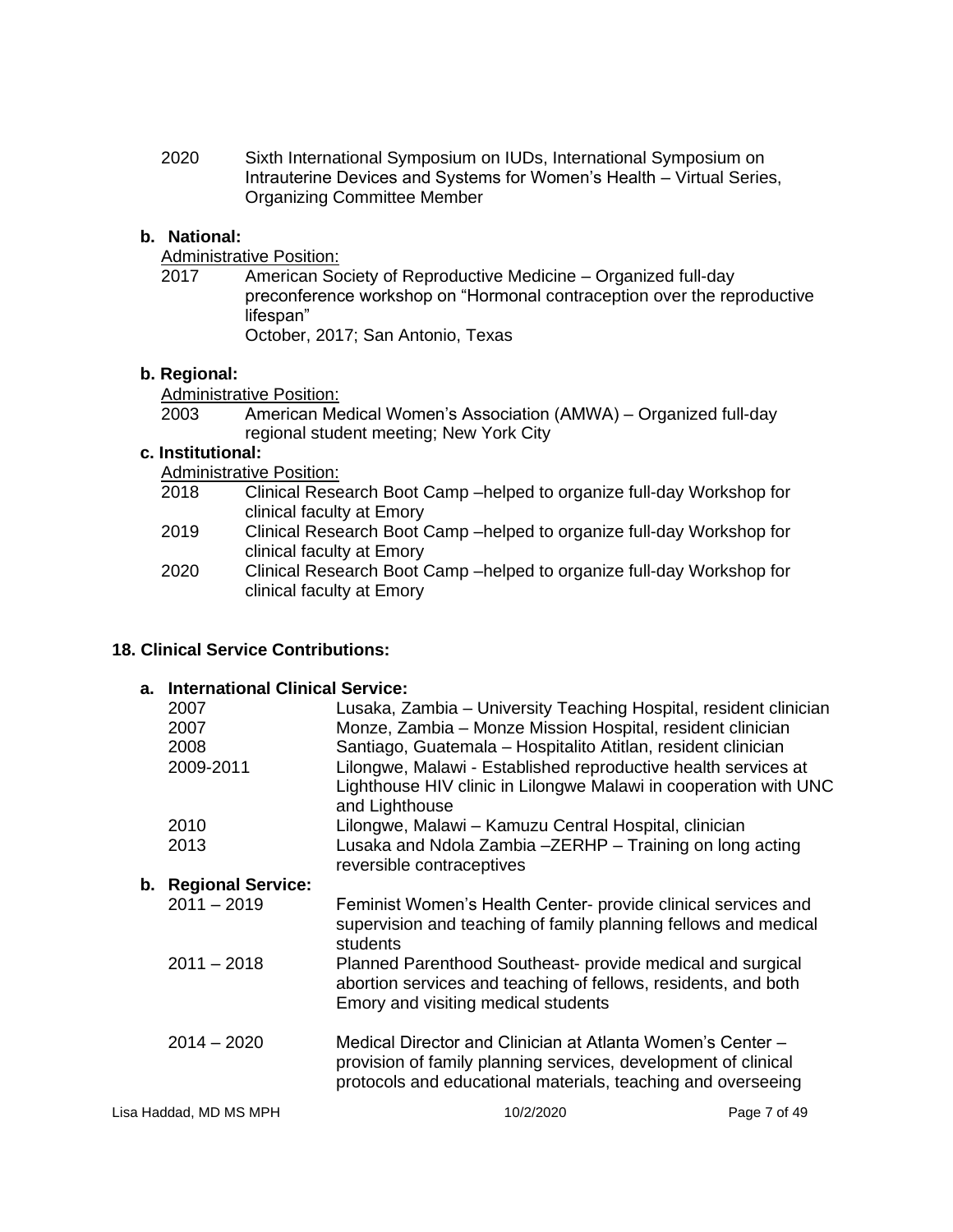|                  | residents and fellows, review of clinical activities and expansion of<br>research infrastructure                                                                                 |
|------------------|----------------------------------------------------------------------------------------------------------------------------------------------------------------------------------|
| August 2016      | University of Alabama, Birmingham – Provided training on post-<br>partum IUD placement for OB/GYN residents and attending<br>physicians                                          |
| c. Emory/Grady:  |                                                                                                                                                                                  |
| 2009 - 2014      | Emory Clinical faculty at Emory University Midtown Hospital and<br>Emory Clinic - provision of comprehensive gynecologic care                                                    |
| $2009 -$ Present | Grady Clinical faculty - teaching and overseeing OB/GYN<br>residents and students and providing care in clinic, on gynecology<br>wards, labor and delivery and in operating room |
| $2012 - 2020$    | Reproductive health services at the Emory Infectious Disease<br>Clinic (IDP) – provision of gynecologic care and expanded access<br>to contraceptive services                    |

# **19. Formal Teaching:**

| <b>Medical Student:</b><br>а.<br>2009-2011 | Emory University School of Medicine, Department of<br>Gynecology and Obstetrics, Third Year Medical Student<br>"Contraception and Abortion"<br>Jun, Sept 2009, Jan, Mar, Oct 2010, April 2011<br>Approximately 60 minutes per session, 20 students per session |              |
|--------------------------------------------|----------------------------------------------------------------------------------------------------------------------------------------------------------------------------------------------------------------------------------------------------------------|--------------|
| 2013-2016                                  | Emory University - M2 Elective on Abortion<br>3 hours/elective; 2-7 students per year                                                                                                                                                                          |              |
| 2017                                       | Emory University School of Medicine, Department of<br>Gynecology and Obstetrics, Third Year Medical Student<br>"Early Pregnancy Loss, Ectopic Pregnancy and Induced Abortion"<br>Feb 2017<br>Approximately 60 minutes per session, 20 students per session     |              |
| b. Graduate:                               |                                                                                                                                                                                                                                                                |              |
| i. Residency                               |                                                                                                                                                                                                                                                                |              |
| $2011 - 2020$                              | Co-Chair of resident research day, Department of Gynecology and<br><b>Obstetrics</b>                                                                                                                                                                           |              |
| Lectures                                   | Lectures are approximately $45 - 60$ minutes each with 36<br>residents; The values clarification lecture is approximately 90<br>minutes for 9 interns.                                                                                                         |              |
| 2009                                       | Emory University School of Medicine, Department of Gynecology<br>and Obstetrics Family Planning Lecture Series                                                                                                                                                 |              |
| Lisa Haddad, MD MS MPH                     | 10/2/2020                                                                                                                                                                                                                                                      | Page 8 of 49 |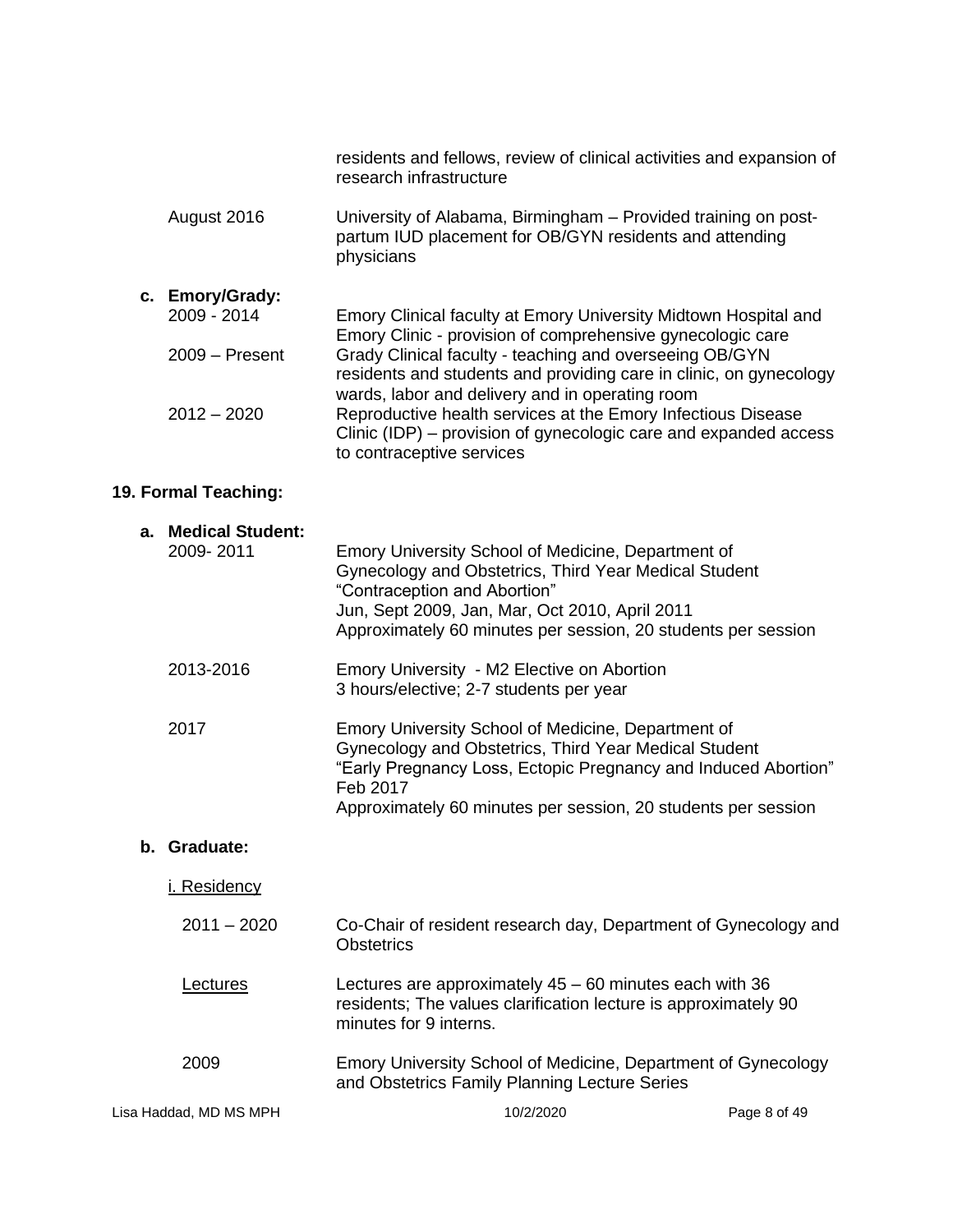| Lisa Haddad, MD MS MPH | 10/2/2020                                                                                                                                                                                                                                                                                         | Page 9 of 49 |
|------------------------|---------------------------------------------------------------------------------------------------------------------------------------------------------------------------------------------------------------------------------------------------------------------------------------------------|--------------|
| 2017                   | Emory University School of Medicine, Department of Gynecology<br>and Obstetrics,                                                                                                                                                                                                                  |              |
| 2016                   | Emory University School of Medicine, Department of Gynecology<br>and Obstetrics, Resident Lectures<br>"Emergency Contraception"<br>Intern Orientation - Values Clarification<br>"Research - the RCT" and journal club<br>"Research - Cohort Studies" and journal club                             |              |
| 2015                   | Emory University School of Medicine, Department of Gynecology<br>and Obstetrics, Resident Lectures<br>"Emergency Contraception"<br>Intern Orientation - Values Clarification<br>"Research - Analyzing your results"                                                                               |              |
| 2014                   | Emory University School of Medicine, Department of Gynecology<br>and Obstetrics, Resident Lectures<br>"Pediatric Gynecology Cases"<br>"Introduction to Clinical Research - Part II - Analyzing your<br>results"<br>Intern Orientation - Values Clarification                                      |              |
| 2013                   | Emory University School of Medicine, Department of Gynecology<br>and Obstetrics, Resident Lectures<br>Intern Orientation - Values Clarification                                                                                                                                                   |              |
| 2012                   | Emory University School of Medicine, Department of Gynecology<br>and Obstetrics, Resident Lectures<br>"Sexually Transmitted Diseases"<br>"Perimenopausal Contraception"<br>"Introduction to Clinical Research - Part II - Analyzing your<br>results"<br>Intern Orientation - Values Clarification |              |
| 2011                   | Emory University School of Medicine, Department of Gynecology<br>and Obstetric Family Planning Lecture Series<br>"Disparities in Family Planning and Abortion Care"                                                                                                                               |              |
| 2010                   | Emory University School of Medicine, Department of Gynecology<br>and Obstetrics, Resident Lectures<br>"Surgical versus Medical Abortion"                                                                                                                                                          |              |
| 2010                   | Emory University School of Medicine, Department of Gynecology<br>and Obstetrics Family Planning Lecture Series<br>"Integration of Family Planning and HIV/AIDS Care"                                                                                                                              |              |
|                        | "Unsafe Abortion", August 2009                                                                                                                                                                                                                                                                    |              |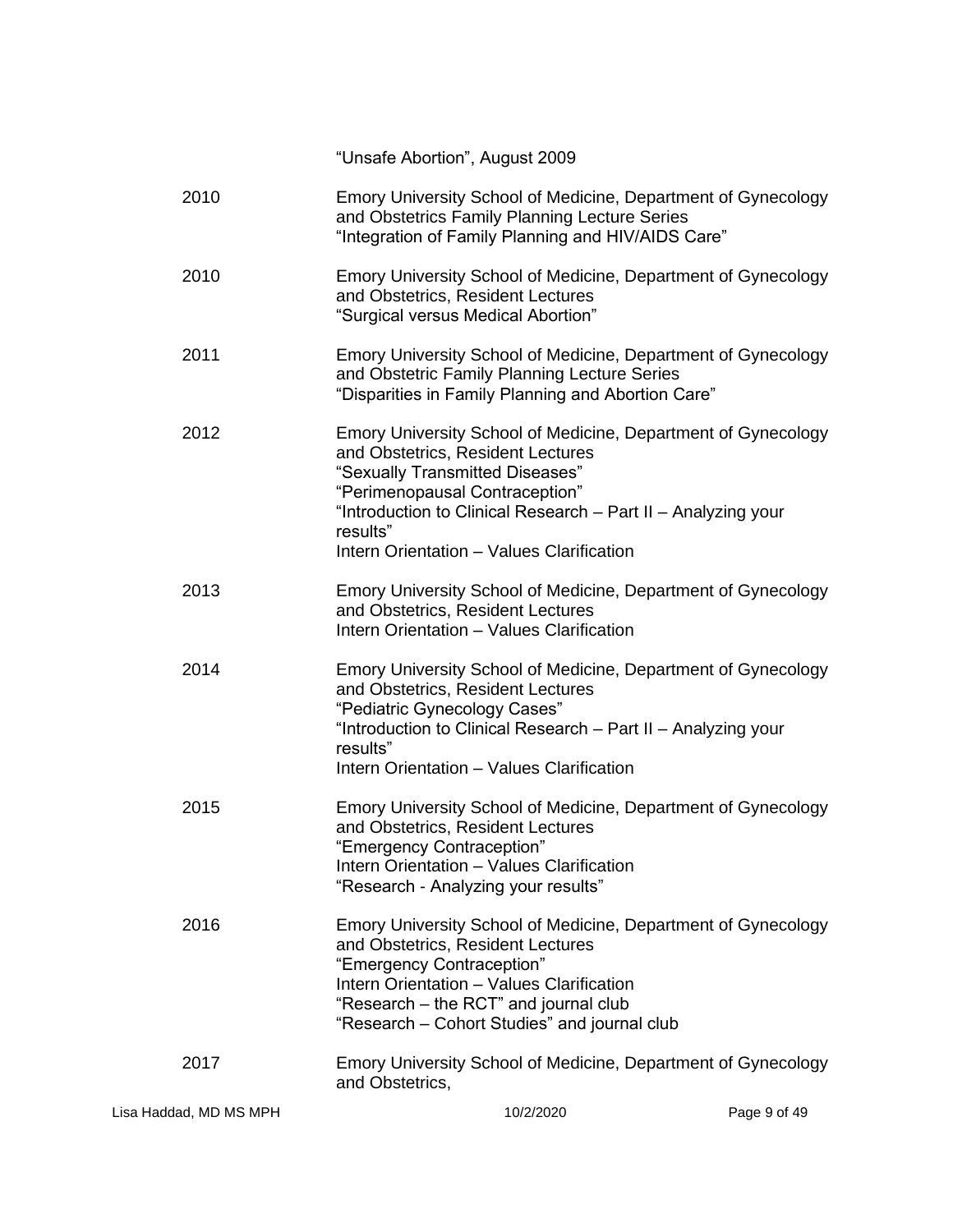|     |                           | Intern Orientation - Values Clarification<br>"Research - Analyzing your results"                                                                                                                                           |
|-----|---------------------------|----------------------------------------------------------------------------------------------------------------------------------------------------------------------------------------------------------------------------|
|     | 2018                      | Emory University School of Medicine, Department of Gynecology<br>and Obstetrics.<br>Intern Orientation - Values Clarification<br>"Research - Analyzing your results"<br>Journal Club: Randomized controlled trial          |
|     | 2019                      | Emory University School of Medicine, Department of Gynecology<br>and Obstetrics,<br>Intern Orientation - Values Clarification<br>Journal club: Systematic Review and Meta-analysis                                         |
| ii. | Master's and PhD Programs |                                                                                                                                                                                                                            |
|     | 2008                      | Harvard School of Public Health, Boston, MA<br>"Reproductive Health Anatomy and Physiology", January 2008                                                                                                                  |
|     | 2017                      | Emory Rollins School of Public Health, Atlanta GA<br><b>Course: Technology of Fertility Control</b><br>2 Class Lectures: Post Abortion Contraception; Unsafe Abortion<br>90 minutes per session, approximately 30 students |
|     | 2020                      | Emory Rollins School of Public Health, Atlanta GA<br>Course: Global Elimination of Maternal Mortality from Abortion<br>Course co-director - 2 credit class<br>2 hours per week for spring semester, 52 students enrolled   |
|     | <u>iii. Fellowship</u>    |                                                                                                                                                                                                                            |
|     | 2014                      | <b>Emory Primary Care Pediatric Infectious Disease Lecture Series</b><br>"The gynecologic exam"<br>"Contraception for women with HIV"<br>60 minutes per session, 10-12 participants                                        |
|     | 2015                      | <b>Emory Primary Care Pediatric Infectious Disease Lecture Series</b><br>"Contraception for women with HIV"<br>60 minutes per session, 10-12 participants                                                                  |
|     | 2017                      | Emory Department of Gynecology and Obstetrics Fellowship<br><b>Lecture Series</b><br>"Secondary Data Analysis"<br>60 minutes per session, 8 participants                                                                   |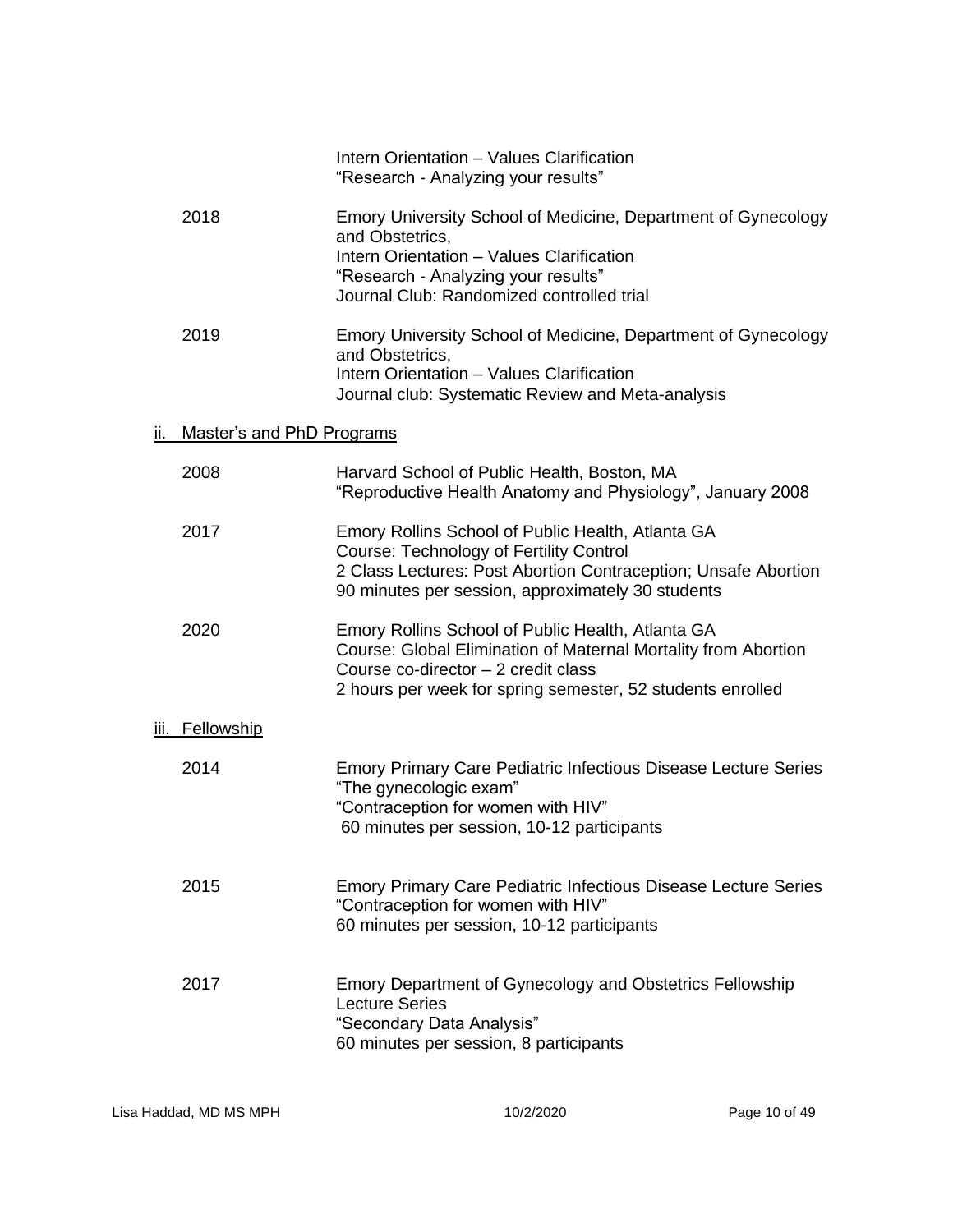# **c. Other:**

2010 Kamuzu Central Hospital/Bwaila Hospital, Lilongwe, Malawi "Post-Partum and Interval IUD Insertion Training" 3-day workshop

# **20. Supervisory Teaching:**

# **a. Post-Doctoral Fellows and Faculty:**

| #              | Years    | <b>Name</b>                                                     | <b>Current Position</b>   |
|----------------|----------|-----------------------------------------------------------------|---------------------------|
| 1              | $2015 -$ | <b>Tiffany Hailstorks, MD</b>                                   | Assistant Professor,      |
|                | Present  | Fellow research advisor: "Gabapentin as an adjunct              | <b>Emory University</b>   |
|                |          | to perioperative pain management strategies for 2 <sup>nd</sup> | <b>School of Medicine</b> |
|                |          | trimester abortion: A randomized controlled trial"              |                           |
| $\mathcal{P}$  | 2015     | Renee Donahue Carlson, MD                                       | <b>Infectious Disease</b> |
|                |          | Fellow research thesis committee member:                        | Faculty at University     |
|                |          | "Microbiome Composition and Female Genital Tract                | of Minnesota              |
|                |          | Compartmental Antiretroviral Drug Exposure in HIV-              |                           |
|                |          | infected Women                                                  |                           |
| 3              | $2017 -$ | Lindsay Zamora MD                                               | Assistant Professor,      |
|                | 2020     | Research mentor: Chagas disease in pregnancy                    | <b>Emory University</b>   |
|                |          | <b>EMCF</b> grant recipient                                     | <b>School of Medicine</b> |
| $\overline{4}$ | $2018 -$ | <b>Elizabeth Clark</b>                                          | <b>Family Planning</b>    |
|                | 2020     | Research mentor: ACCESS: Assessment of Costs                    | Fellow                    |
|                |          | and Coverage of Ending pregnancy in the                         | <b>Emory University</b>   |
|                |          | <b>Southeastern States</b>                                      | <b>School of Medicine</b> |
| 5              | 2019-    | Andrea Joyner                                                   | Assistant Professor,      |
|                | 2020     | Research mentor: Intervention to reduce depression              | <b>Emory University</b>   |
|                |          | among pregnant women at Grady                                   | <b>School of Medicine</b> |

# **b. Residents:**

| # | Years                  | <b>Name</b>                                      | <b>Current Position</b>  |
|---|------------------------|--------------------------------------------------|--------------------------|
| 1 | $2011 -$               | Nicole Pasteur, MD                               | <b>Private Practice</b>  |
|   | 2015                   | Clinical/professional mentorship and resident    | Atlanta GA               |
|   |                        | research mentor: "OB Opinions of HB 954"         |                          |
|   |                        | Outstanding resident research award              |                          |
| 2 | $2011 -$               | Rachel Paccione, MD                              | <b>Private Practice</b>  |
|   | 2013                   | Resident research mentor: "Adherence to cervical | Atlanta GA               |
|   |                        | cancer screening guidelines and the impact of    |                          |
|   |                        | chlamydia testing in privately insured young     |                          |
|   |                        | women in the united states"                      |                          |
|   |                        | Outstanding resident research proposal award -   |                          |
|   |                        | \$250 award                                      |                          |
| 3 | $2011 -$               | Aimee Worley, MD                                 | <b>Academic Practice</b> |
|   | 2012                   | Resident research mentor: "Estrogen Withdrawal   | <b>Wake Forest</b>       |
|   |                        | and Migraines in Reproductive Aged Women: Is     | University               |
|   |                        | There a Dose-Dependent Relationship? A           | Winston-Salem, NC        |
|   | Lisa Haddad, MD MS MPH | 10/2/2020                                        | Page 11 of 49            |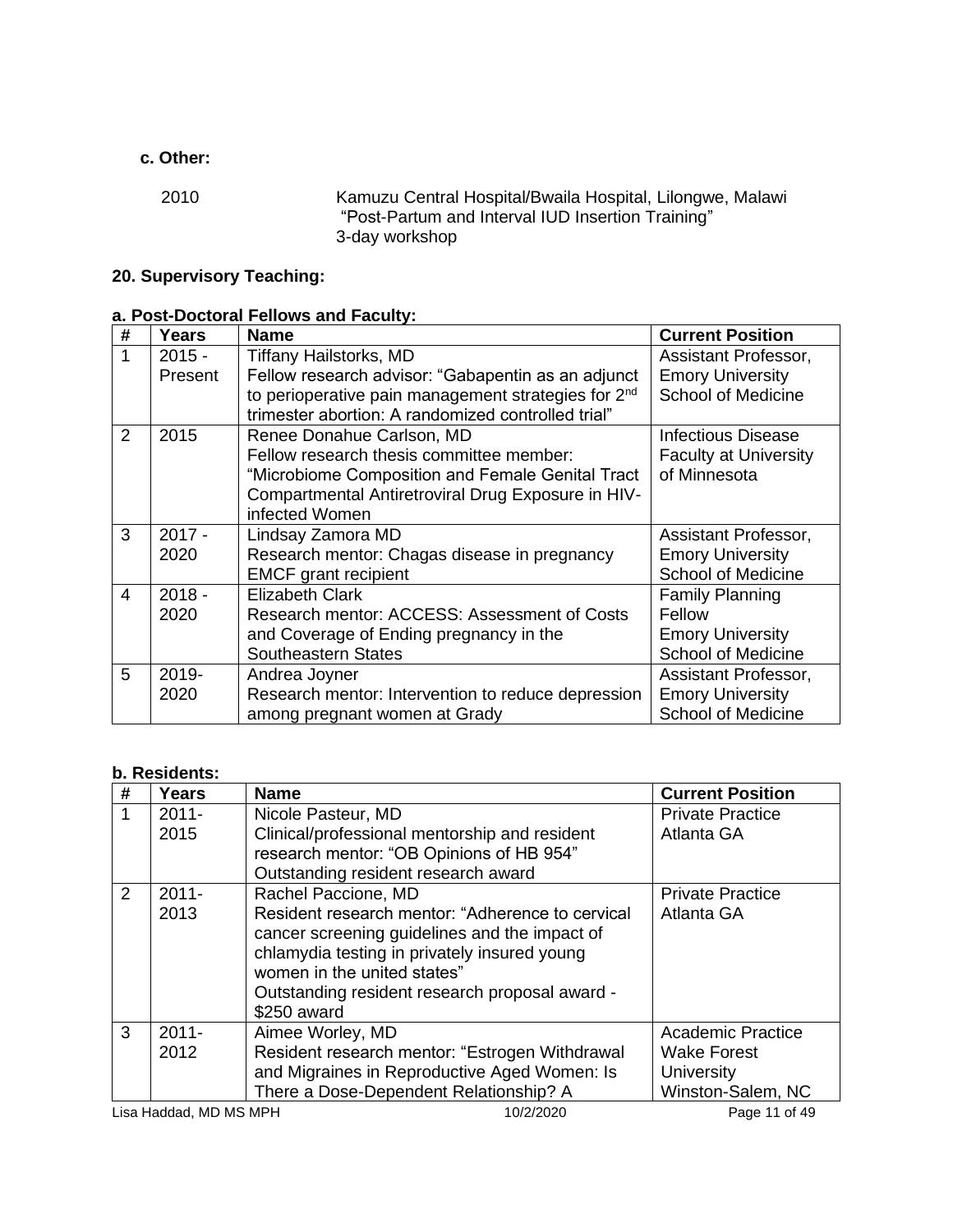| Oral Contraceptive Pills"<br>$2011 -$<br>$\overline{4}$<br>Saira Mir, MD<br><b>Private Practice</b><br>2012<br>Resident research mentor: "Barriers to<br>Washington, DC |  |
|-------------------------------------------------------------------------------------------------------------------------------------------------------------------------|--|
|                                                                                                                                                                         |  |
|                                                                                                                                                                         |  |
|                                                                                                                                                                         |  |
| Contraception in Lilongwe, Malawi: Fertility                                                                                                                            |  |
| Intentions and Outcomes in HIV Positive Women                                                                                                                           |  |
| on ART"                                                                                                                                                                 |  |
| $2011 -$<br>5<br><b>Private Practice</b><br>Holly Shen, MD                                                                                                              |  |
| 2012<br>Resident research mentor: "Misoprostol for IUD<br>Bradenton, FL                                                                                                 |  |
| insertion in nulliparous women: perceived pain and                                                                                                                      |  |
| overall satisfaction at 1 week. A randomized                                                                                                                            |  |
| controlled trial"                                                                                                                                                       |  |
| Outstanding resident research project award                                                                                                                             |  |
| 6<br>$2011 -$<br>Erin Berry-Bibee, MD, MPH<br>2012-2016-Centers                                                                                                         |  |
| 2012<br>Resident research mentor: "Characteristics of<br>for Disease Control                                                                                            |  |
| women who fail to return for delayed IUD insertion<br>and Prevention, Post                                                                                              |  |
| for post-abortion contraception"<br>fellowship program,                                                                                                                 |  |
| Outstanding resident research project award<br>Family Planning.                                                                                                         |  |
| <b>Currently an Assistant</b>                                                                                                                                           |  |
| Professor, Emory<br>University                                                                                                                                          |  |
| $\overline{7}$<br>$2011 -$<br><b>Private Practice</b><br>Tia Guster, MD                                                                                                 |  |
| 2012<br>Resident research mentor: "Is prolonged antibiotic<br>Newnan, GA                                                                                                |  |
| prophylaxis necessary for urogynecologic                                                                                                                                |  |
| procedures using type I polypropylene mesh?"                                                                                                                            |  |
| $2011 -$<br>8<br>Abdulrahman Sinno, MD<br>Gynecologic                                                                                                                   |  |
| 2012<br>Resident research mentor: "Low risk HPV and no<br>Oncology Fellow,                                                                                              |  |
| <b>Johns Hopkins</b><br>HPV infection are associated with a higher                                                                                                      |  |
| regression rate with CIN 2 managed expectantly"<br>University.                                                                                                          |  |
| American College of Obstetricians and<br>Currently in practice in                                                                                                       |  |
| Gynecologists/Hologic Research Fellowship in<br>Los Angeles, CA                                                                                                         |  |
| Cervical Cancer Detection - \$20,000 award                                                                                                                              |  |
| 2012-<br><b>OB/GYN Assistant</b><br>9<br>Jessica Tarleton, MD, MPH                                                                                                      |  |
| 2015<br>Resident research mentor: "A Pilot Study of Genital<br>Professor at Medical                                                                                     |  |
| Mucosal Immune Cell Populations Isolated from<br>University of South                                                                                                    |  |
| Hysterectomy Tissues of HIV-Negative and -<br>Carolina                                                                                                                  |  |
| Positive Women: Effects of Pre-surgical Hormonal                                                                                                                        |  |
| Exposure"                                                                                                                                                               |  |
| Outstanding resident research proposal award -                                                                                                                          |  |
| \$250 award                                                                                                                                                             |  |
| "Predictors of HIV viral suppression during                                                                                                                             |  |
| pregnancy". Outstanding resident research award<br>$2012 -$<br>10                                                                                                       |  |
| Alison Lange, MD<br>Reproductive<br>2014<br>Clinical/Professional Mentorship and resident<br>Endocrinology Fellow,                                                      |  |
| research mentor: "Use of cell-saver in gynecologic<br><b>Massachusetts</b>                                                                                              |  |
| <b>General Hospital</b><br>surgery"                                                                                                                                     |  |
| Melissa Counihan, MD<br>2012-<br><b>Private Practice</b><br>11                                                                                                          |  |
| 2013<br>Resident research mentor: "Health Literacy among<br>Atlanta, GA                                                                                                 |  |
| 10/2/2020<br>Page 12 of 49<br>Lisa Haddad, MD MS MPH                                                                                                                    |  |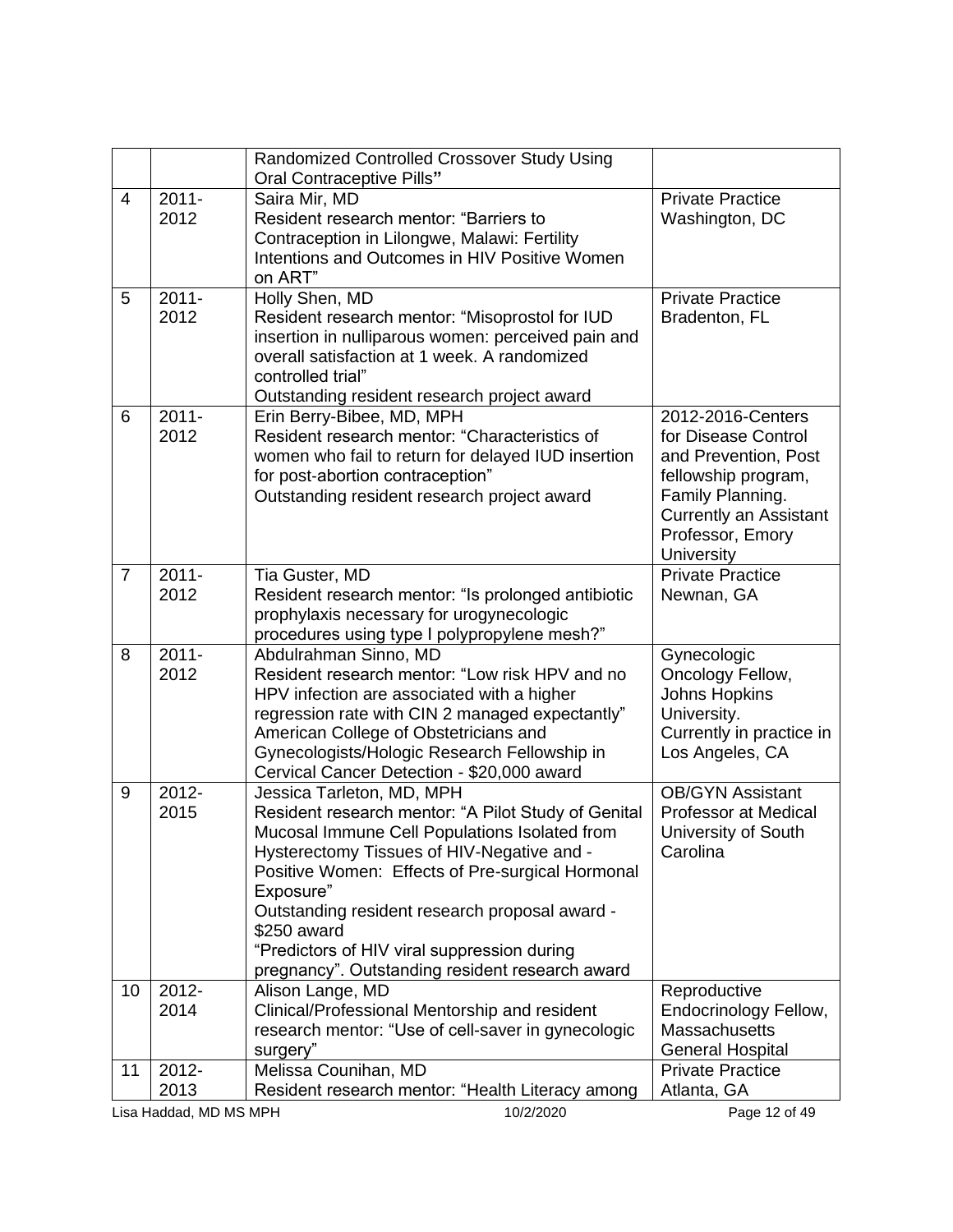|    |                                                      | Menorrhagia Patients at Grady Memorial Hospital     |                            |  |
|----|------------------------------------------------------|-----------------------------------------------------|----------------------------|--|
|    |                                                      | and Development of Appropriate Patient Literature"  |                            |  |
|    |                                                      | Outstanding resident research project award         |                            |  |
| 12 | 2012-                                                | Megan Lawley, MD                                    | <b>Family Planning</b>     |  |
|    | 2016                                                 | Resident research mentor: "Use of contraception     | Fellow, Emory              |  |
|    |                                                      | among U.S. women reporting post partum              | University School of       |  |
|    |                                                      | depressive symptoms - PRAMS 2009-2011"              | Medicine                   |  |
| 13 | 2013-                                                | Jade Stafford, MD                                   | Assistant Professor,       |  |
|    | 2016                                                 | Resident research mentor: "Health Literacy among    | <b>Emory University</b>    |  |
|    |                                                      | post partum patients at Grady"                      | <b>School of Medicine</b>  |  |
| 14 | 2013-                                                | Beau Park, MD                                       | Minimally Invasive         |  |
|    | 2015                                                 | <b>Clinical/Professional Mentorship</b>             | <b>Surgery Fellow</b>      |  |
|    |                                                      | Resident research mentor: "A Prospective Survey     | Mayo Clinic                |  |
|    |                                                      | of Postoperative Pain and Recovery: A               | Phoenix, AZ                |  |
|    |                                                      | Comparison of Surgical Approaches in                |                            |  |
|    |                                                      | Gynecology"                                         |                            |  |
| 15 | 2013-                                                | Juliet Bishop, MD                                   | Combined                   |  |
|    | 2016                                                 | <b>Clinical/Professional Mentorship</b>             | Genetics/Maternal          |  |
|    |                                                      |                                                     | <b>Fetal Medicine</b>      |  |
|    |                                                      |                                                     | Fellowship at Johns        |  |
|    |                                                      |                                                     | <b>Hopkins</b>             |  |
| 16 | $2013 -$                                             | Renita Woolford White, MD                           | Private Practice,          |  |
|    | 2019                                                 | Clinical/Professional Mentorship and resident       | Atlanta, GA                |  |
|    |                                                      | research mentor: "Post abortion contraception       |                            |  |
|    |                                                      | among women attending Atlanta Women's clinic -      |                            |  |
|    |                                                      | patterns and barriers to use".                      |                            |  |
|    |                                                      | Outstanding resident research proposal award        |                            |  |
|    |                                                      | Outstanding resident research project award         |                            |  |
| 17 | 2014-                                                | Jon Pennycuff, MD, MSPH                             | Urogynecology Fellow       |  |
|    | 2019                                                 | <b>Clinical/Professional Mentorship</b>             |                            |  |
| 18 | $2015 -$                                             | Marisa Young, MD, PhD                               | <b>Assistant Professor</b> |  |
|    | present                                              | <b>Clinical/Professional Mentorship</b>             | <b>Emory University</b>    |  |
|    |                                                      | Resident research mentor: Beyond adequate:          | <b>School of Medicine</b>  |  |
|    |                                                      | factors associated with quality of prenatal care in |                            |  |
|    |                                                      | western Tanzania                                    |                            |  |
|    |                                                      | Outstanding resident research proposal award        |                            |  |
|    |                                                      | Outstanding resident research project award         |                            |  |
| 19 | 2014-                                                | Erin Duncan, MD, MPH                                | Private Practice,          |  |
|    | 2018                                                 | Grand Rounds mentor: "Social Determinants and       | <b>Atlanta GA</b>          |  |
|    |                                                      | Deterrents to Prenatal Care in the Atlanta          |                            |  |
|    |                                                      | Population"                                         |                            |  |
|    |                                                      | Resident research mentor: "Grady Healthy baby       |                            |  |
|    |                                                      | obstetrical outcomes". Selected for presentation at |                            |  |
|    |                                                      | 2017 Mr. William Booth and Dr. James Zaidan         |                            |  |
|    |                                                      | Resident Research Day at Grady                      |                            |  |
|    |                                                      | Outstanding resident research project award         |                            |  |
| 20 | 2016                                                 | Chisom Ezenekwe, MD                                 | Emory OB/GYN               |  |
|    |                                                      |                                                     | resident                   |  |
|    | 10/2/2020<br>Page 13 of 49<br>Lisa Haddad, MD MS MPH |                                                     |                            |  |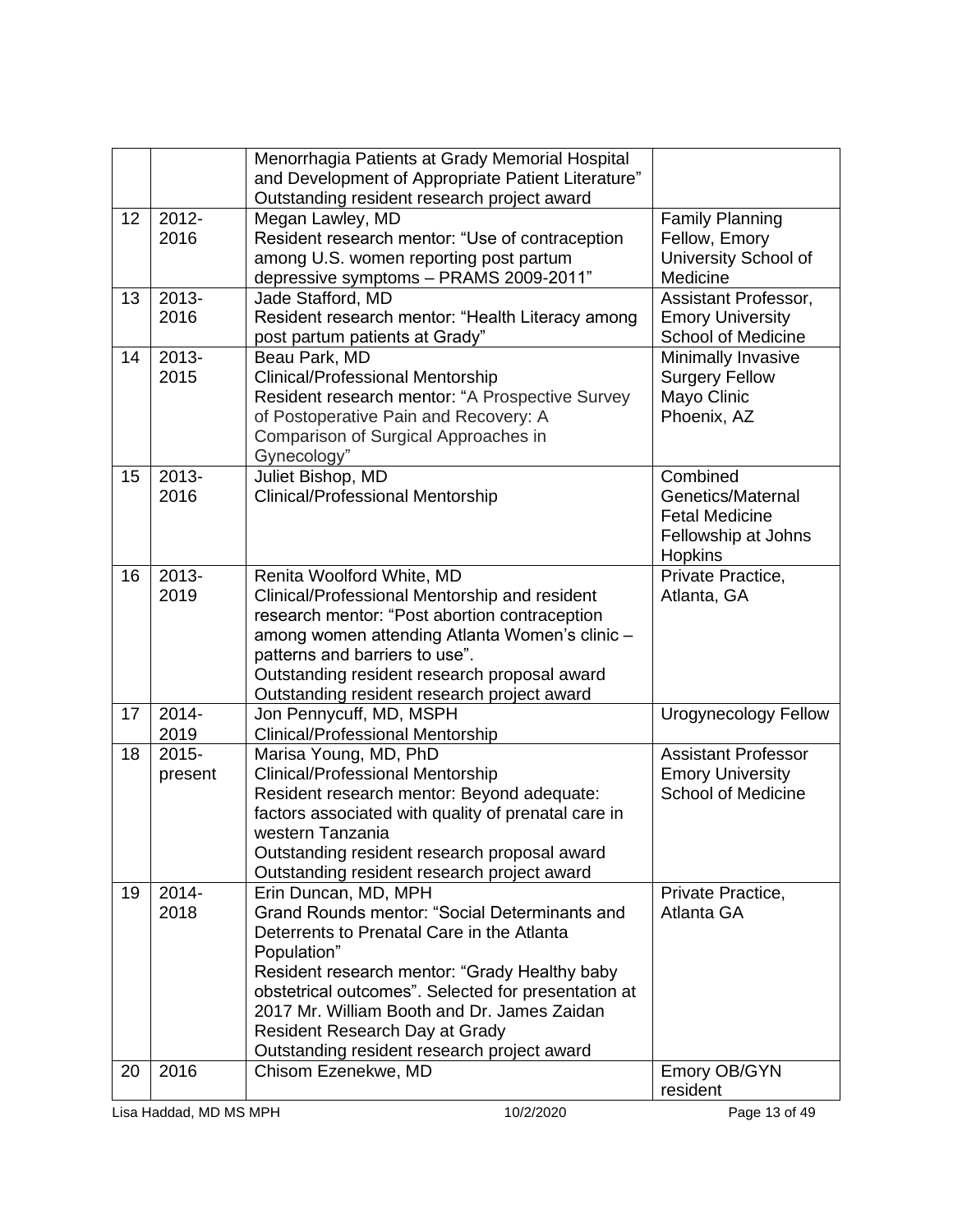|    |                  | Grand rounds mentor: "Stigma and HIV in sub-<br>Saharan Africa"                 |                          |
|----|------------------|---------------------------------------------------------------------------------|--------------------------|
| 21 | $2015 -$<br>2018 | Elizabeth (Libby) Patberg, MD<br>Resident research mentor: "Impact of centering | Academic Medicine,<br>CА |
|    |                  | program participation on post partum contraception                              |                          |
|    |                  | and breast feeding"                                                             |                          |
| 22 | 2016-            | Veronica Alverez, MD                                                            | Private Practice,        |
|    | 2019             | Resident research mentor: "Contraception in the                                 | Florida                  |
|    |                  | <b>Emergency Department"</b>                                                    |                          |
|    |                  | Outstanding resident research proposal award                                    |                          |
| 23 | $2014 -$         | Shivika Trivedi, MD                                                             | CDC reproductive         |
|    | 2018             | Resident research mentor:" Evaluating the impact                                | health fellowship        |
|    |                  | of obstetrics and gynecology residencies global<br>health training programs     |                          |
| 24 | $2016 -$         | Laura Ramirez-Caban                                                             | Minimally invasive       |
|    | 2019             | Resident research mentor: Physician Chosen Post-                                | surgery fellowship,      |
|    |                  | Operative Analgesia and Patient Outcomes after                                  | <b>Cleveland Clinic</b>  |
|    |                  | Laparoscopic Hysterectomy                                                       | Florida, Fort            |
|    |                  |                                                                                 | Lauderdale, FL           |
| 25 | $2016 -$         | Kalie Vinson.                                                                   | Emory OB/GYN             |
|    | 2020             | Clinical/Professional Mentorship                                                | resident                 |
|    |                  | Resident research mentor: Psychiatrists' attitudes,                             |                          |
|    |                  | practices, and perceived barriers regarding                                     |                          |
|    |                  | contraception                                                                   |                          |
| 26 | $2017 -$         | Mina Farahzad                                                                   | Emory OB/GYN             |
|    | present          | Clinical/Professional Mentorship                                                | resident                 |
|    |                  | Resident research mentor: Impact of religion of                                 |                          |
|    |                  | contraceptive use                                                               |                          |
|    |                  | Outstanding resident research proposal award                                    |                          |
| 27 | 2018-            | Caitlin Szabo                                                                   | <b>Private Practice</b>  |
|    | 2019             | Resident research mentor: Superimposed                                          | Atlanta, GA              |
|    |                  | preeclampsia: Does excessive weight gain                                        |                          |
| 28 | 2019-            | increase your risk?<br>Nicole St Omer Roy                                       | Emory OB/GYN             |
|    | Present          | Research research mentor: Pericoital                                            | resident                 |
|    |                  | contraception - a national discrete choice study                                |                          |
| 29 | $2019 -$         | <b>Ashley Williams</b>                                                          | Emory OB/GYN             |
|    | Present          | Resident Research mentor: Factors associated                                    | resident                 |
|    |                  | with women's willingness to travel for their abortion                           |                          |
|    |                  | out of Georgia                                                                  |                          |
|    |                  |                                                                                 |                          |

# **C. Students:**

| #                      | Years    | <b>Name</b>                                     | <b>Current Position</b>    |
|------------------------|----------|-------------------------------------------------|----------------------------|
|                        | $2012 -$ | Richina Biccette, MD                            | <b>Emergency Medicine</b>  |
|                        | 2013     | Medical Student, Discovery Phase Research       | Resident, Baylor           |
|                        |          | Advisor: "Qualitative assessment reproductive   | <b>College of Medicine</b> |
|                        |          | health knowledge, attitudes and practices among |                            |
|                        |          | HIV positive women at Ponce clinic"             |                            |
| Lisa Haddad, MD MS MPH |          | 10/2/2020                                       | Page 14 of 49              |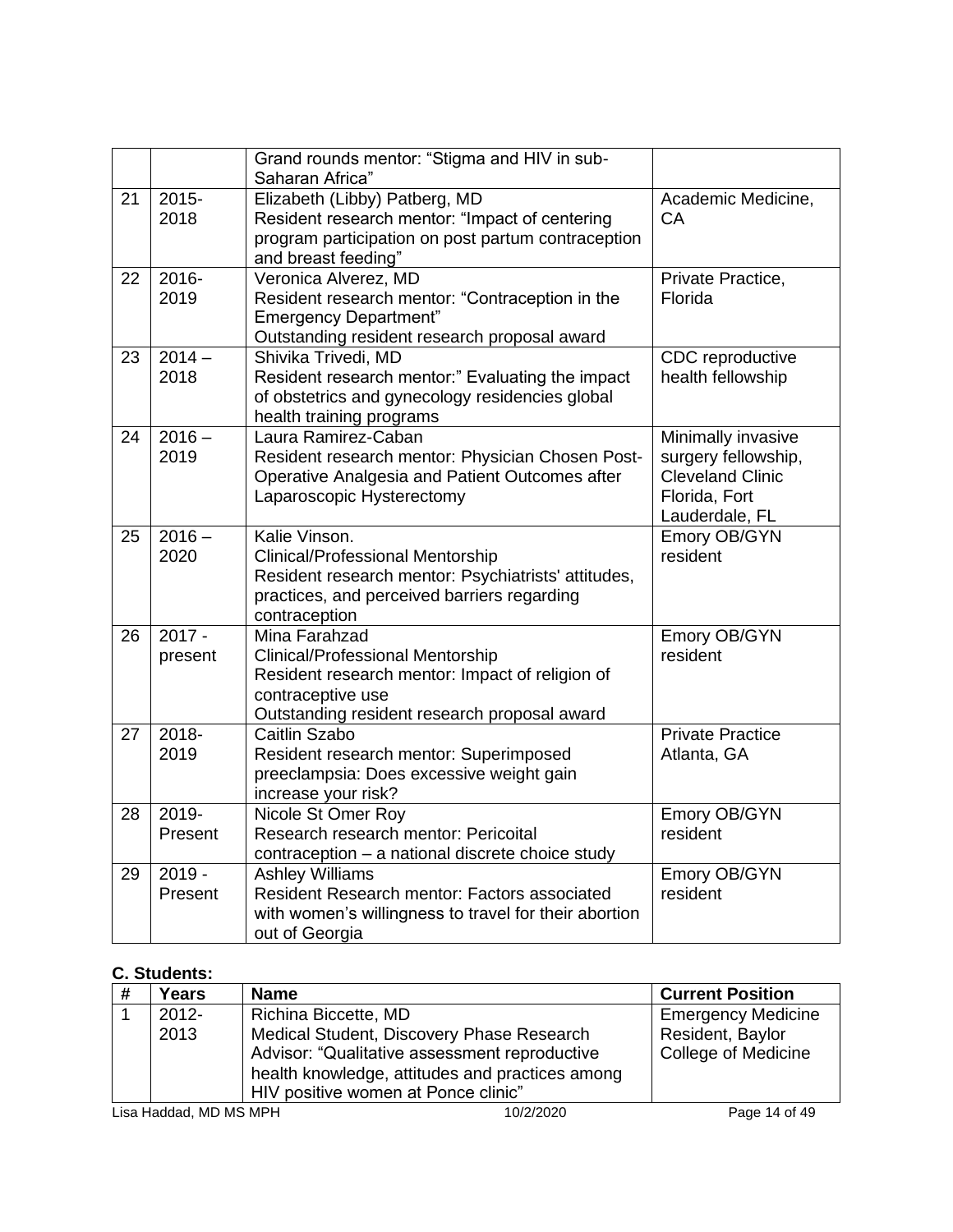| $\overline{2}$                      | 2012-<br>2013 | Megan Wichser, MPH<br>Masters in Public Health Student, Research and<br>Thesis Advisor: "Male Involvement in Preventing | <b>Public Health Analyst</b><br><b>ICF International</b> |
|-------------------------------------|---------------|-------------------------------------------------------------------------------------------------------------------------|----------------------------------------------------------|
|                                     |               | Pediatric HIV Transmission: A Qualitative Analysis                                                                      |                                                          |
|                                     |               | of Men's Roles in Sexual and Reproductive Health                                                                        |                                                          |
|                                     |               | as told by Men and Women Living with HIV in                                                                             |                                                          |
|                                     |               | Lilongwe, Malawi                                                                                                        |                                                          |
| 3                                   | 2013-<br>2014 | Iyanna Atwell Liles, MD                                                                                                 | <b>OB/GYN Resident</b>                                   |
|                                     |               | Medical Student, Discovery Phase Research<br>Advisor: "Emergency Clinician Contraceptive                                | University of<br>Connecticut                             |
|                                     |               | knowledge, attitudes and practices"                                                                                     |                                                          |
| $\overline{4}$                      | 2013-         | Alexandra Hoagland, MPH                                                                                                 | Research staff,                                          |
|                                     | 2014          | Masters in Public Health Student, Special studies                                                                       | Zambia Rwanda                                            |
|                                     |               | project and thesis advisor: "Influences in Fertility                                                                    | <b>Emory Research</b>                                    |
|                                     |               | Decisions among HIV positive individuals in                                                                             | Project                                                  |
|                                     |               | Lilongwe, Malawi & Barriers to Uptake and                                                                               |                                                          |
|                                     |               | Continued use of Modern Contraceptive Methods                                                                           |                                                          |
| 5                                   | 2013-         | among HIV positive individuals in Lilongwe, Malawi"<br>Denise Umpierrez, MD, MPH                                        | <b>OB/GYN Minimally</b>                                  |
|                                     | 2014          | Medical/MPH Student, MPH Thesis Advisor:                                                                                | invasive surgery                                         |
|                                     |               | "Fertility Intentions among HIV-positive women in                                                                       | fellow                                                   |
|                                     |               | Atlanta - A Qualitative Study"                                                                                          | <b>Emory University</b>                                  |
|                                     |               |                                                                                                                         | <b>School of Medicine</b>                                |
|                                     |               |                                                                                                                         |                                                          |
| 6                                   | 2014-         | Leah Machen, MD                                                                                                         | <b>Duke University</b>                                   |
|                                     | 2015          | Medical Student, Discovery Phase Research<br>Advisor: "Reproductive Health Knowledge,                                   | <b>School of Medicine</b><br><b>Internal Medicine</b>    |
|                                     |               | Attitudes and Practices among HIV positive women                                                                        | Resident                                                 |
|                                     |               | in Atlanta"                                                                                                             |                                                          |
| $\overline{7}$                      | 2014-         | Mohammad Zaidi, MD                                                                                                      | <b>Surgery Resident</b>                                  |
|                                     | 2015          | Medical Student, Discovery Phase Research                                                                               | <b>Indiana University</b>                                |
|                                     |               | Advisor: "Global Health Opportunities in Obstetrics                                                                     | <b>School of Medicine</b>                                |
|                                     |               | and Gynecology Training Programs: Examining                                                                             |                                                          |
| 8                                   | 2014-         | impact through a cross-cultural and ethical lens"<br>Augustina Delaney, PHD                                             | <b>Centers for Disease</b>                               |
|                                     | present       | <b>Research mentor/Dissertation Committee Member:</b>                                                                   | Control and                                              |
|                                     |               | "Dual protection use in HIV infected women"                                                                             | <b>Prevention Health</b>                                 |
|                                     |               |                                                                                                                         | <b>Scientist</b>                                         |
| 9                                   | 2014-         | Susan Davis, MD                                                                                                         | <b>OB/GYN Resident</b>                                   |
|                                     | present       | Medical Student, Discovery Phase Research                                                                               | University of Texas in                                   |
|                                     |               | Mentor: "Residency training on LARC: a survey of                                                                        | Austin                                                   |
|                                     |               | residents in Family Medicine, Pediatrics and                                                                            |                                                          |
|                                     |               | Obstetrics and Gynecology"                                                                                              |                                                          |
| 10                                  | $2015 -$      | Marianne Ruby Award \$1,250<br>Ashley Smoots, MPH                                                                       | <b>Centers for Disease</b>                               |
|                                     | 2016          | Masters in Public Health Student, MPH Thesis                                                                            | Control and                                              |
|                                     |               | Advisor, Epidemiology: "Factors associated with                                                                         | <b>Prevention ORISE</b>                                  |
|                                     |               |                                                                                                                         | Fellow                                                   |
| 10/2/2020<br>Lisa Haddad, MD MS MPH |               |                                                                                                                         | Page 15 of 49                                            |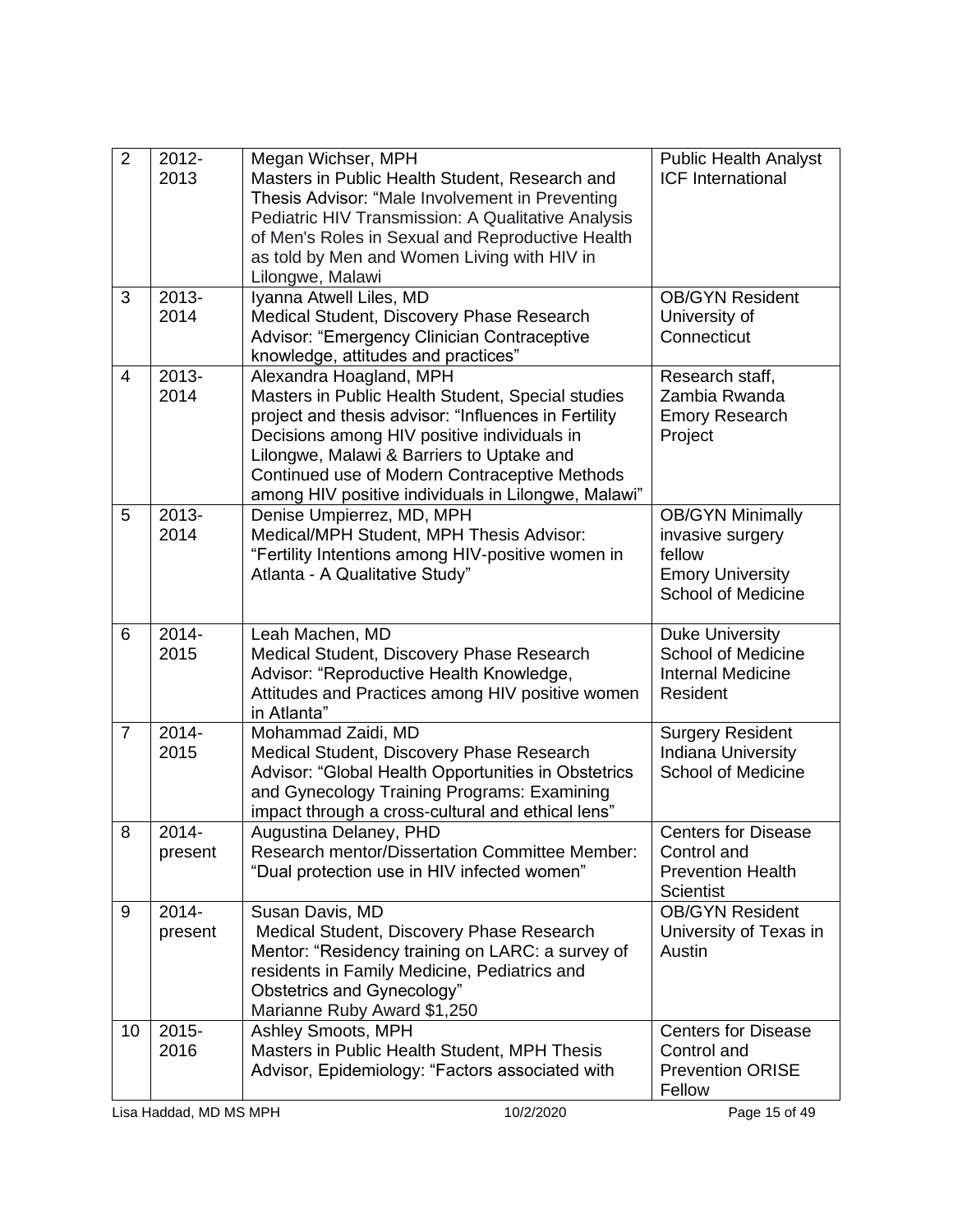|    |                        | long-acting contraception use among HIV positive<br>US women in an urban outpatient clinic"                                                                                                                                                                                                                    |                                                                                                                          |
|----|------------------------|----------------------------------------------------------------------------------------------------------------------------------------------------------------------------------------------------------------------------------------------------------------------------------------------------------------|--------------------------------------------------------------------------------------------------------------------------|
| 11 | $2015 -$<br>2016       | Valerie Raziano, MPH<br>Masters in Public Health Student, MPH Thesis<br>Advisor, Epidemiology: "Factors Correlated with<br>Fetal Death among Urban, HIV-positive US<br>Women"                                                                                                                                  | <b>Clinical Research</b><br>Coordinator,<br>University of<br>Pennsylvania Health<br>System, Department<br>of Dermatology |
| 12 | $2015 -$<br>2016       | Kate Michel, MPH, PHD<br>Masters in Public Health Student, MPH Thesis<br>Advisor, Epidemiology: "Post Abortion<br>contraception",<br>Rollins School of Public Health, Department of<br>Epidemiology, Maternal Child Heath internal grant,<br>\$7900                                                            | Post Doctorate fellow<br>Georgetown                                                                                      |
| 13 | $2015 -$<br>2016       | <b>Timothy Nielsen, MPH</b><br>Masters in Public Health Student, MPH Thesis<br>Advisor, Epidemiology: "Post Abortion<br>contraception"<br>Rollins School of Public Health, Department of<br>Epidemiology, Maternal Child Heath internal grant,<br>\$7900                                                       | MCH fellowship with<br>the Massachusetts<br>Department of Public<br>Health                                               |
| 14 | $2015 -$<br>2016       | Jenna Schreier<br>Medical Student, Discover Phase Research<br>Advisor:<br>"Acceptability or multipurpose prevention<br>technologies"<br>Atlanta Clinical and Translational Science Institute,<br>Discovery Mini-Grant, \$5000. Marianne Ruby<br>Award \$1,250                                                  | OB/GYN resident,<br><b>Duke</b>                                                                                          |
| 15 | 2016-<br>2017          | <b>Conner Blackwell</b><br>Medical Student, Discover Phase Research<br>Advisor:<br>Comparison of Nugent Scores and Markers of<br>Immune and Inflammatory Response:<br><b>Cross-sectional Study</b><br>Marianne Ruby Award \$1,250                                                                              | <b>OB/GYN Resident</b><br>Virginia Tech                                                                                  |
| 16 | 2016-<br>2017          | Jessica Li<br><b>MSCR Research Project Advisor:</b><br>Impact of Integrated Family Planning Counseling<br>with Access to Long-acting Reversible<br>Contraception in Female Sex Workers and Single<br>Mothers in Rwanda and Zambia<br>Marianne Ruby Award \$1,250<br><b>Emory Global Health Institute Award</b> | <b>OB/GYN Resident</b>                                                                                                   |
| 17 | 2017-<br>2018          | Jenna Adams<br>Medical Student, Discovery Phase mentor<br>Flu in pregnancy                                                                                                                                                                                                                                     | <b>OB/GYN</b> residency<br>University of North<br>Carolina, Chapel Hill                                                  |
|    | Lisa Haddad, MD MS MPH | 10/2/2020                                                                                                                                                                                                                                                                                                      | Page 16 of 49                                                                                                            |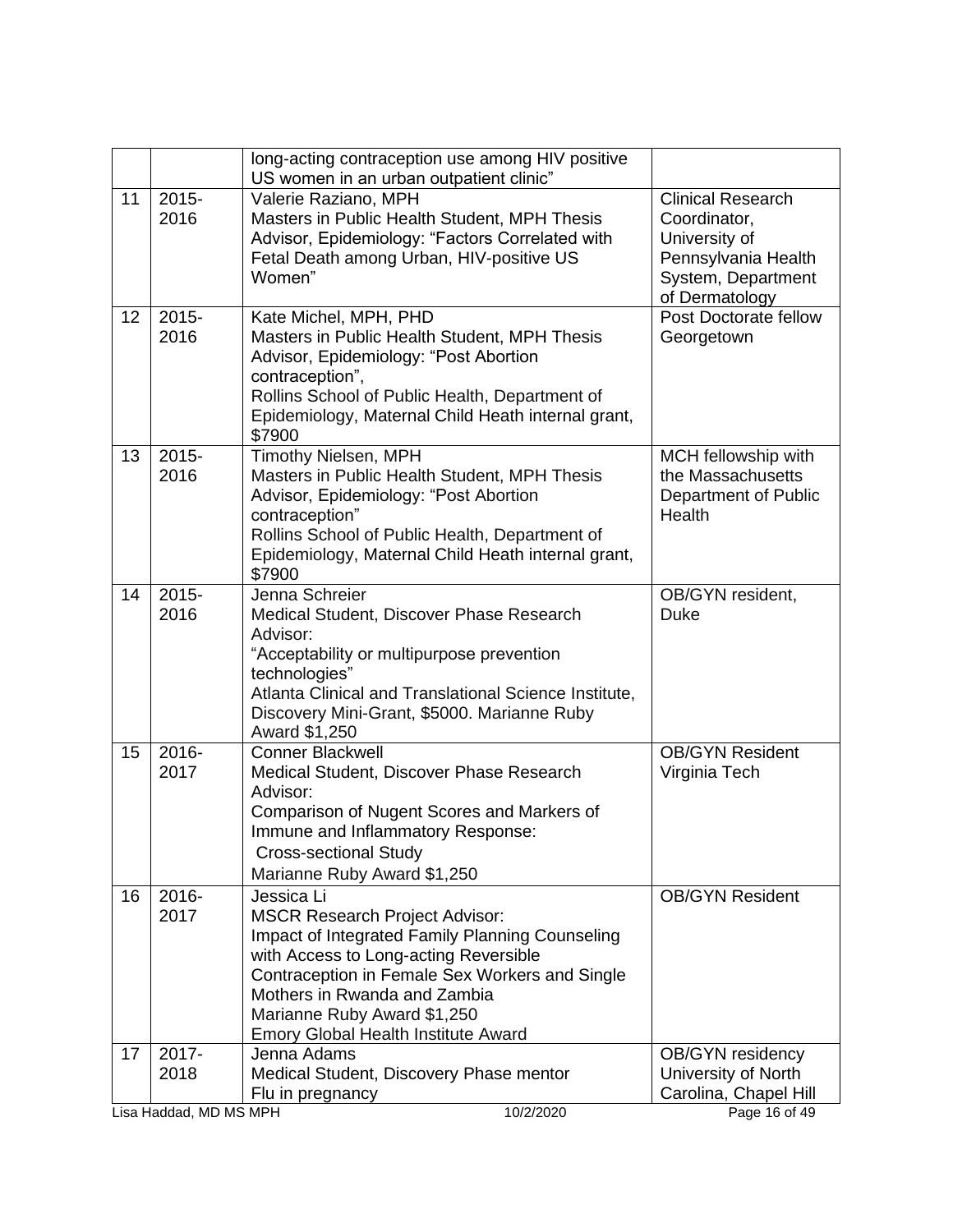|    |          | Marianne Ruby Award \$1,250                          |                           |
|----|----------|------------------------------------------------------|---------------------------|
| 18 | 2017-    | Michele Saums                                        | OB/GYN residency          |
|    | 2018     | Medical Student, Discovery Phase mentor              | Medical University of     |
|    |          | Impact of HIV and ART on cardiometabolic             | South Carolina            |
|    |          | diseases in pregnancy                                |                           |
|    |          | Marianne Ruby Award \$1,250                          |                           |
| 19 | 2017-    | Kamini Doraivelu                                     | Research                  |
|    | 2018     | <b>MPH Thesis advisor</b>                            | Coordinator, Atlanta      |
|    |          | TDAP vaccination predictors and comparisons to       | GA                        |
|    |          | Flu vaccination in pregnancy                         |                           |
| 20 | 2018-    | Elena HogenEsch                                      | <b>OB/GYN</b> residency   |
|    | 2019     | MSCR research mentor                                 | Northwestern              |
|    |          | Colonization of Pregnant Women with Group B          |                           |
|    |          | streptococcus in Latin America and Infant            |                           |
|    |          | <b>Outcomes</b>                                      |                           |
|    |          | Marianne Ruby Award \$1,250                          |                           |
| 21 | 2018-    | <b>Tess Kim</b>                                      | OB/GYN residency,         |
|    | 2019     | Medical Student research mentor                      | <b>Beth Israel</b>        |
|    |          | Trichomoniasis in pregnancy                          | <b>Deaconess Medical</b>  |
|    |          |                                                      | Center                    |
| 22 | 2018-    | <b>Emily Goggins</b>                                 | <b>OB/GYN</b> residency   |
|    | 2019     | <b>MD/MPH Student</b>                                | Brigham and               |
|    |          | Research Mentor, MPH Thesis Advisor                  | Women's Hospital          |
|    |          | Gonorrhea and Chlamydia in pregnancy                 |                           |
|    |          | Marianne Ruby Award \$1,250                          |                           |
| 23 | 2019-    | <b>Haley Riley</b>                                   | <b>PhD Candidate</b>      |
|    | Present  | Dissertation committee member Understanding the      | <b>Emory University</b>   |
|    |          | relationship between contraceptive safety concerns   | <b>School of Medicine</b> |
|    |          | and contraceptive behavior among young women in      |                           |
|    |          | the U.S.: A multi-level, mixed methods approach      |                           |
|    |          |                                                      |                           |
| 24 | $2019 -$ | <b>Madison Seymore</b>                               | Research                  |
|    | Present  | <b>MPH Student</b>                                   | Coordinator, Tx           |
|    |          | MPH Thesis Advisor: A qualitative evaluation of      |                           |
|    |          | social capitol around patients receiving an abortion |                           |

# **21. Lectureships, Seminar Invitations, and Visiting Professorships:**

# **a. National/International:**

| 2011                   | Military Tropical Medicine Course, July 2011, Washington DC<br>"Women's Health in Developing Countries" |               |
|------------------------|---------------------------------------------------------------------------------------------------------|---------------|
| 2012                   | Military Tropical Medicine Course, July 2012, Washington DC<br>"Women's Health in Developing Countries" |               |
| 2015                   | Family Planning Fellow Career Workshop, July 2015,<br>Chicago, IL "Careers in Family Planning Research" |               |
| Lisa Haddad, MD MS MPH | 10/2/2020                                                                                               | Page 17 of 49 |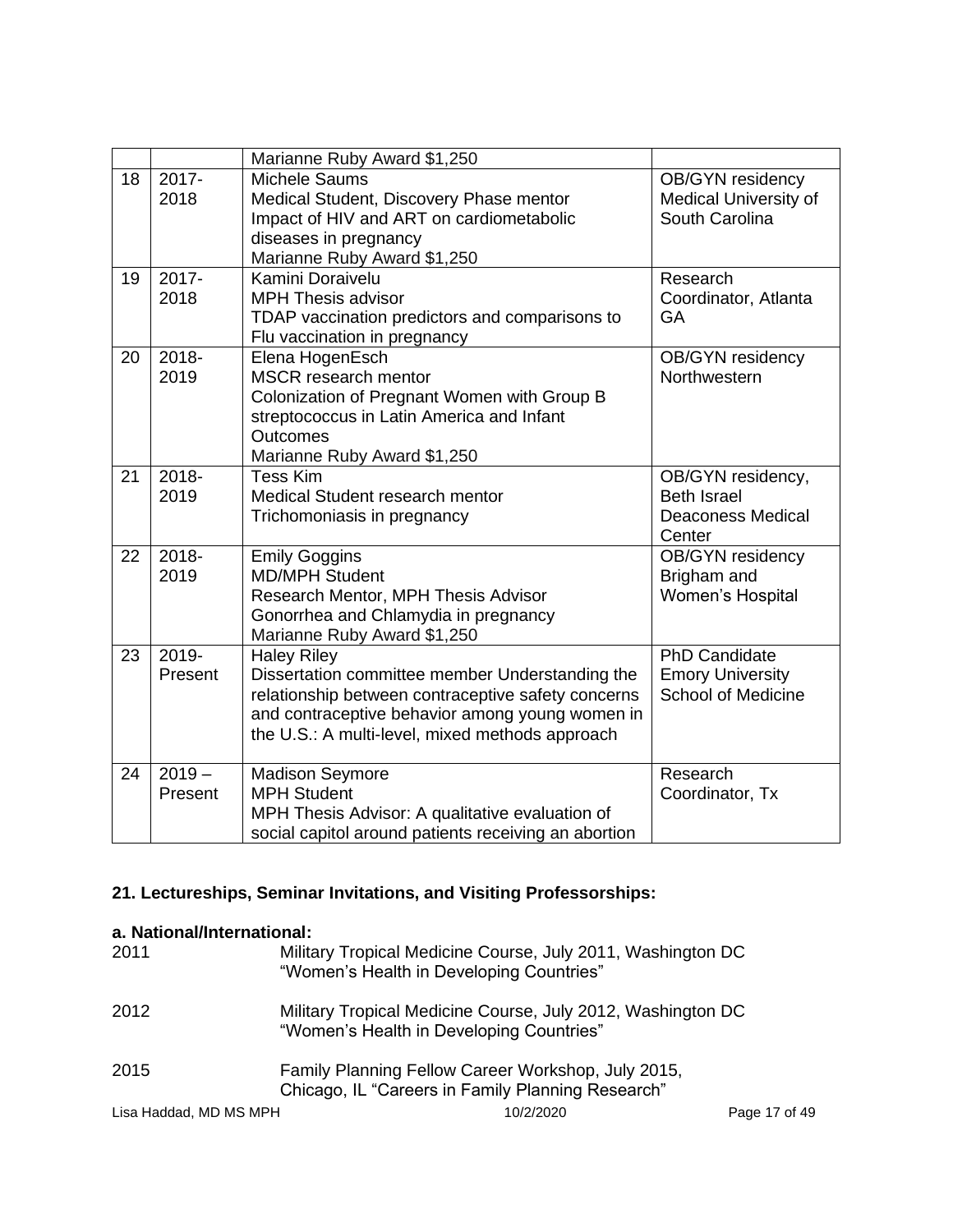| 2015                      | National Fellowship in Family Planning/ Ryan Program Webinar<br>"HIV and Contraception- Controversies in care for women at risk or living<br>with HIV"                                         |
|---------------------------|------------------------------------------------------------------------------------------------------------------------------------------------------------------------------------------------|
| 2016                      | Grand Rounds, Department of Obstetrics and Gynecology, Washington<br>University, St. Louis, Missouri<br>"HIV and Contraception- Controversies in care for women at risk or living<br>with HIV" |
| 2016                      | <b>Family Planning Fellow Career Workshop</b><br>Chicago, IL "Careers in Family Planning Research"                                                                                             |
| 2016                      | Grand Rounds, Department of Obstetrics and Gynecology, University of<br>Alabama, Birmingham<br>"HIV and Contraception- Controversies in care for women at risk or living<br>with HIV"          |
| 2017                      | The American Society for Reproductive Medicine (ASRM) Webinar<br>"Contraception for women with complex medical conditions" recorded<br>May 3 <sup>rd</sup> , 2017                              |
| b. Regional:<br>2010      | <b>Gwinnett Hospital Teaching Rounds</b><br>"Management of contraception for individuals with complex medical<br>conditions"                                                                   |
| 2015                      | <b>Children's Healthcare of Atlanta Grand Rounds</b><br>"Pediatric and Adolescent Gynecology"                                                                                                  |
| 2018                      | Children's Medical Group, Annual clinical retreat, Atlanta GA<br>"Adolescent contraception"                                                                                                    |
| 2020                      | Planned Parenthood Southeast Roses for Roe Annual Event- Panel on<br>abortion care                                                                                                             |
| c. Institutional:<br>2006 | Grand Rounds, Massachusetts General Hospital Obstetrics and<br>Gynecology<br>"Uterine Artery Embolization"                                                                                     |
| 2006                      | Grand Rounds, Massachusetts General Hospital Obstetrics and<br>Gynecology<br>"Post-dates Induction of Labor"                                                                                   |
|                           |                                                                                                                                                                                                |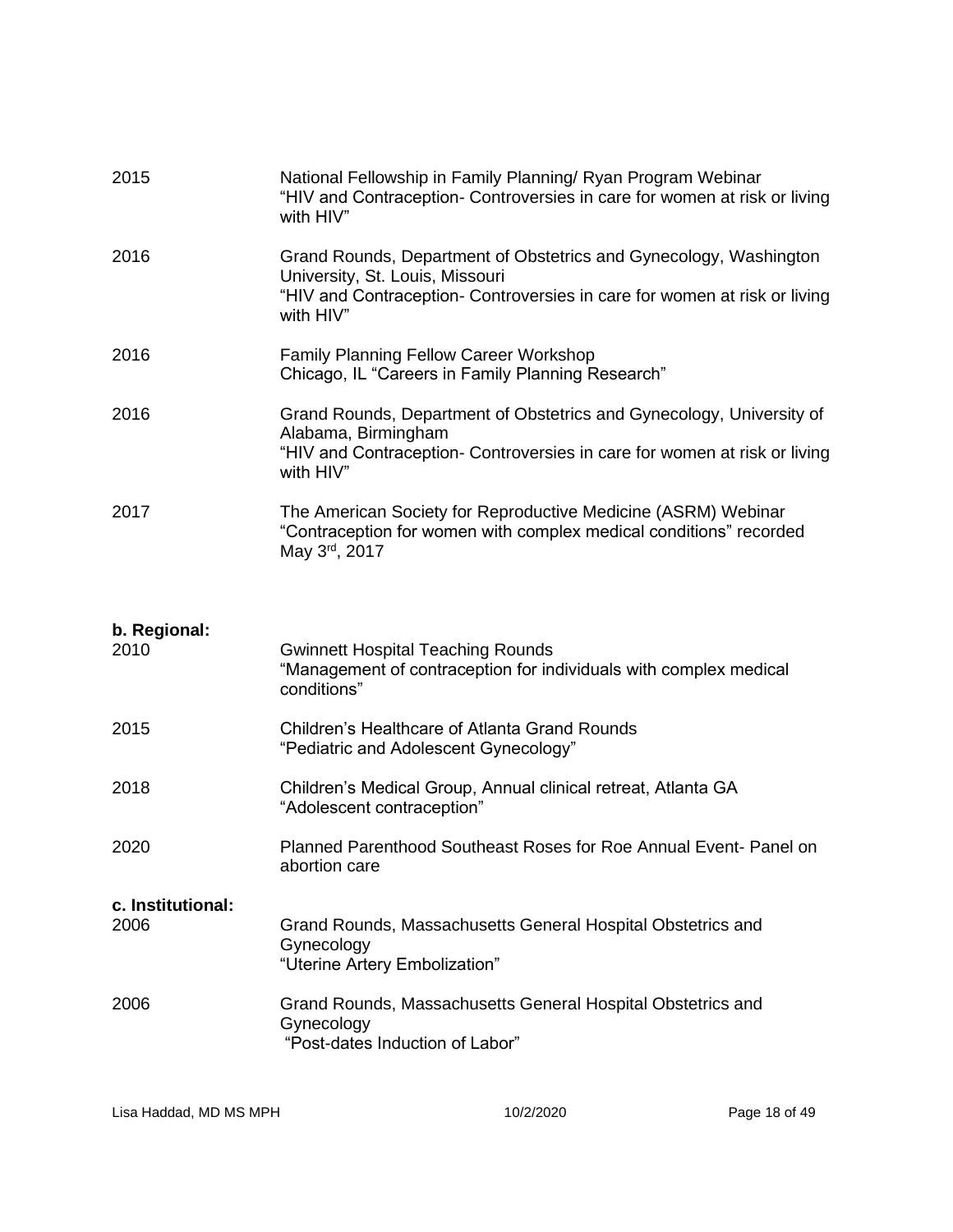| 2007 | Grand Rounds, Brigham and Women's Hospital Obstetrics and<br>Gynecology<br>"Newborn Male Circumcision"                                                                                        |
|------|-----------------------------------------------------------------------------------------------------------------------------------------------------------------------------------------------|
| 2008 | Grand Rounds, Brigham and Women's Hospital Obstetrics and<br>Gynecology<br>"Unsafe Abortion"                                                                                                  |
| 2008 | Pitcher Garrett Grand Rounds, Brigham and Women's Hospital Obstetrics<br>and Gynecology<br>"Challenges in the Provision of Reproductive Health in Zambia"                                     |
| 2009 | Massachusetts General Hospital Obstetrics and Gynecology<br>"Morbidity and Mortality Conference"                                                                                              |
| 2015 | Grand Rounds, Department of Gynecology and Obstetrics<br><b>Emory University School of Medicine</b><br>"HIV and Contraception- Controversies in care for women at risk or living<br>with HIV" |
| 2019 | Infectious Disease Research Seminar "Contraception and HIV"                                                                                                                                   |
| 2018 | <b>Center for AIDS Research Conference "Impact of Hormonal</b><br>Contraception on Immune Markers of HIV risk                                                                                 |

# **22. Invitations to National/International, Regional, and Institutional Conferences:**

# **A. International/National:**

| 2005                   | Annual Meeting of the American Medical Women's Association (AMWA)<br>"Opportunities for Students in International Reproductive Health"<br>Washington, DC                                                                            |           |               |
|------------------------|-------------------------------------------------------------------------------------------------------------------------------------------------------------------------------------------------------------------------------------|-----------|---------------|
| 2010                   | Contraceptive Technology: Quest for Excellence 2010<br>"Non-Surgical Management of Abnormal Vaginal Bleeding"<br>Atlanta, Georgia                                                                                                   |           |               |
| 2010                   | Reproductive Health, Preconference meeting<br>"Panel discussion on International Research in Family Planning<br>Fellowship"<br>Atlanta, Georgia                                                                                     |           |               |
| 2011                   | Vanderbilt University School of Medicine<br>Medical Students for Choice South East Regional Conference<br>"Disparities in Family Planning and Abortion Care"<br>"Family Planning Provider Panel"<br>Nashville, TN. March 24-25 2011 |           |               |
| 2011                   | Contraceptive Technology 2011                                                                                                                                                                                                       |           |               |
| Lisa Haddad, MD MS MPH |                                                                                                                                                                                                                                     | 10/2/2020 | Page 19 of 49 |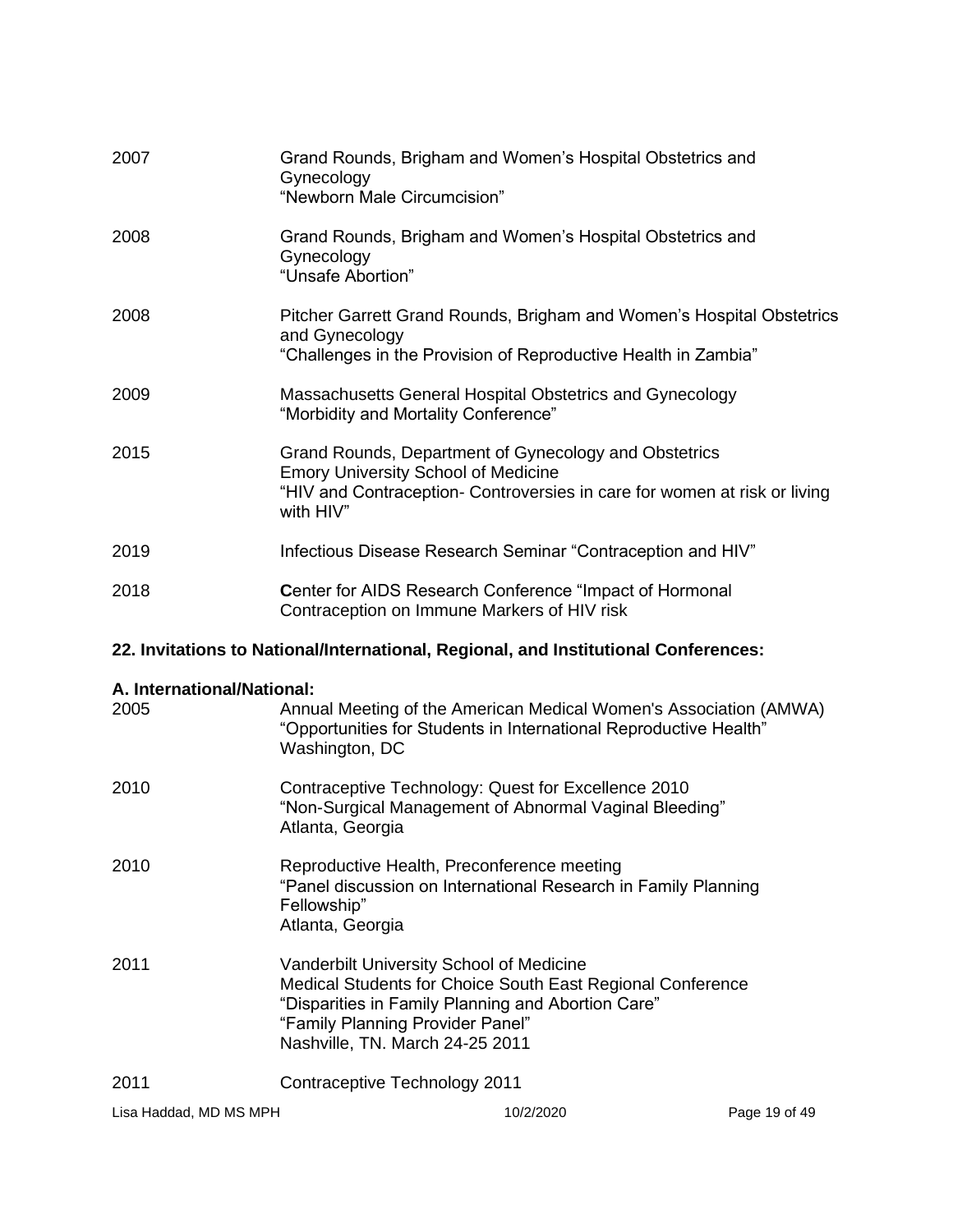| Lisa Haddad, MD MS MPH |                                                                                                                                                             | 10/2/2020                                                                                                                           | Page 20 of 49 |
|------------------------|-------------------------------------------------------------------------------------------------------------------------------------------------------------|-------------------------------------------------------------------------------------------------------------------------------------|---------------|
| 2017                   | North American Forum on Family Planning 2017<br>and care"                                                                                                   | "Opportunities for family planning providers to engage in HIV prevention                                                            |               |
| 2016                   | Contraceptive Technology 2016<br>"What about Second Tier Methods?"<br>"HIV and Contraception - Roundtable discussion"<br>Atlanta, GA. October 27-28th, 2016 |                                                                                                                                     |               |
| 2016                   | American Society of Reproductive Medicine (ASRM)<br>Salt Lake City, Utah. October 16-19, 2016                                                               | Moderator for "Emerging Research in Contraception" Session                                                                          |               |
| 2015                   | Contraceptive Technology 2015<br>Atlanta, GA. November 6th, 2015                                                                                            | Help!" Tips and Pearls for Dealing with IUD and Implant Challenges                                                                  |               |
| 2015                   | American Society of Reproductive Medicine (ASRM)<br>"Perimenopausal Contraception" Roundtable discussant<br>Baltimore, MD. October 17-21, 2015              | Moderator for "Contraception Research Abstracts" Session                                                                            |               |
| 2015                   | Fellowship in Family Planning Conference 2015<br>Moderator for Fellowship research presentations<br>San Francisco, CA, May 1-3, 2015                        |                                                                                                                                     |               |
| 2014                   | Contraceptive Technology 2014<br>Atlanta, GA. October 30, 2014                                                                                              | "What Makes LARC Methods First Tier Choices? Hear the Latest.                                                                       |               |
| 2013                   | North American Forum on Family Planning 2013<br>Seattle, WA, October 6, 2013                                                                                | "Working in Women's Global Health: Lessons Learned from the Field"                                                                  |               |
| 2013                   | Contraceptive Technology 2013<br>Difference?"<br>"IUD's: challenging cases"<br>Atlanta, Georgia                                                             | "Progestins in Combination Pills and the Risk of VTE: Is There A<br>"Managing contraceptive side effects and expectations in Teens" |               |
| 2012                   | Contraceptive Technology 2012<br>"Perimenopausal contraception"<br>"IUD's: challenging cases"<br>Atlanta, Georgia                                           |                                                                                                                                     |               |
|                        | "Perimenopausal contraception"<br>Atlanta, Georgia                                                                                                          |                                                                                                                                     |               |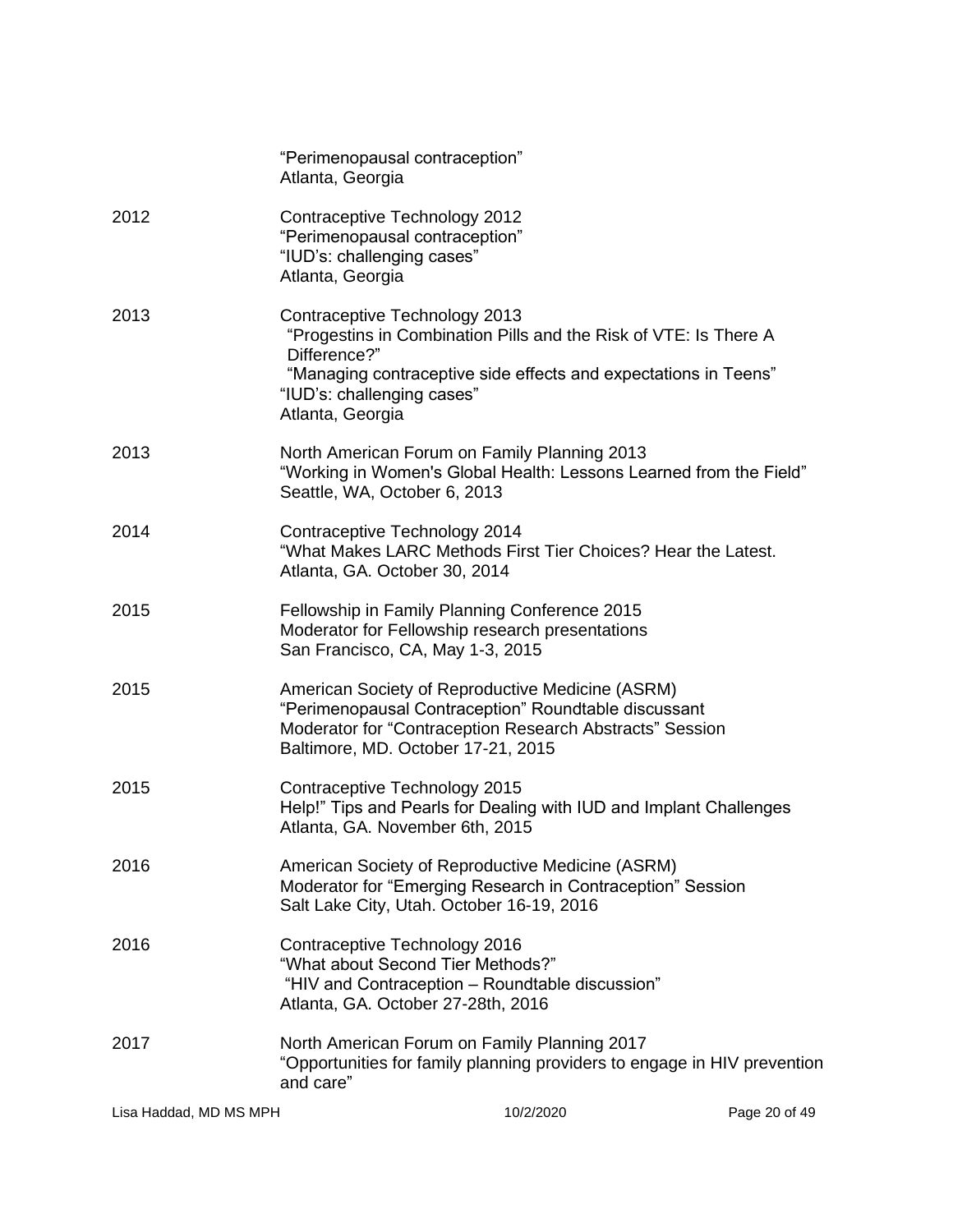|                             | "Post-abortion contraception: implementing evidence-based clinical<br>recommendations and overcoming logistical and funding barriers"<br>Atlanta, GA, October 14-16, 2017                                                                                                           |
|-----------------------------|-------------------------------------------------------------------------------------------------------------------------------------------------------------------------------------------------------------------------------------------------------------------------------------|
| 2017                        | Contraceptive Technology 2017<br>"HIV and Contraception"<br>"Contraception for Chronic Medical Conditions?"<br>"Medical Conditions and Contraception - cases"<br>"HIV and Contraception - Roundtable discussion"<br>Atlanta, GA. Nov 1-3th, 2017                                    |
| 2017                        | American Society for Reproductive Medicine (ASRM)<br>Co-chair for full-day preconference workshop<br>"Hormonal contraception over the reproductive lifespan"<br>Moderator for Contraception and Family Planning abstract session<br>San Antonio, Texas, October 28-November 1, 2017 |
| 2018                        | Contraceptive Technology 2018<br>"Fertility awareness methods"<br>Atlanta, GA. Oct 31-Nov 1, 2018                                                                                                                                                                                   |
| 2020                        | Society for Reproductive Investigation<br>"STIs, the Vaginal Microbiome, and Reproductive Health: Recent<br><b>Evidence and Clinical Applications</b><br>Vancouver, BC Canada. March 12, 2020 - cancelled due to COVID-19                                                           |
| 2020                        | Contraceptive Technology 2020<br>"Methods on the Horizon"<br>Live conferene over the internet                                                                                                                                                                                       |
| <b>B.</b> Regional:<br>2008 | <b>ACOG District I meeting</b><br>"Panel discussion on International Women's Health"                                                                                                                                                                                                |

### **23. Abstract Presentations at National/International, Regional, and Institutional Conferences:**

# **A. National and International (\*identifies presenting author; trainees are underlined):**

- 1. **Haddad LB\*,** Hiller JM, Simon EJ, Kramer K. Opioid withdrawal decreases basal MAP Kinase levels through protein kinase A (PKA), (Poster) 32nd Meeting of the International Narcotics Research Conference, Helsinki, Finland, July 14 -19, 2001.
- 2. Kramer K\*, Andria ML, Kushner SA, Hiller JM, **Haddad LB,** Simon EJ. Insulin regulates opioid receptor function and number through direct tyrosine phosphorylation, (Poster) 32nd Meeting of the International Narcotics Research Conference, Helsinki, Finland, July 14 -19, 2001.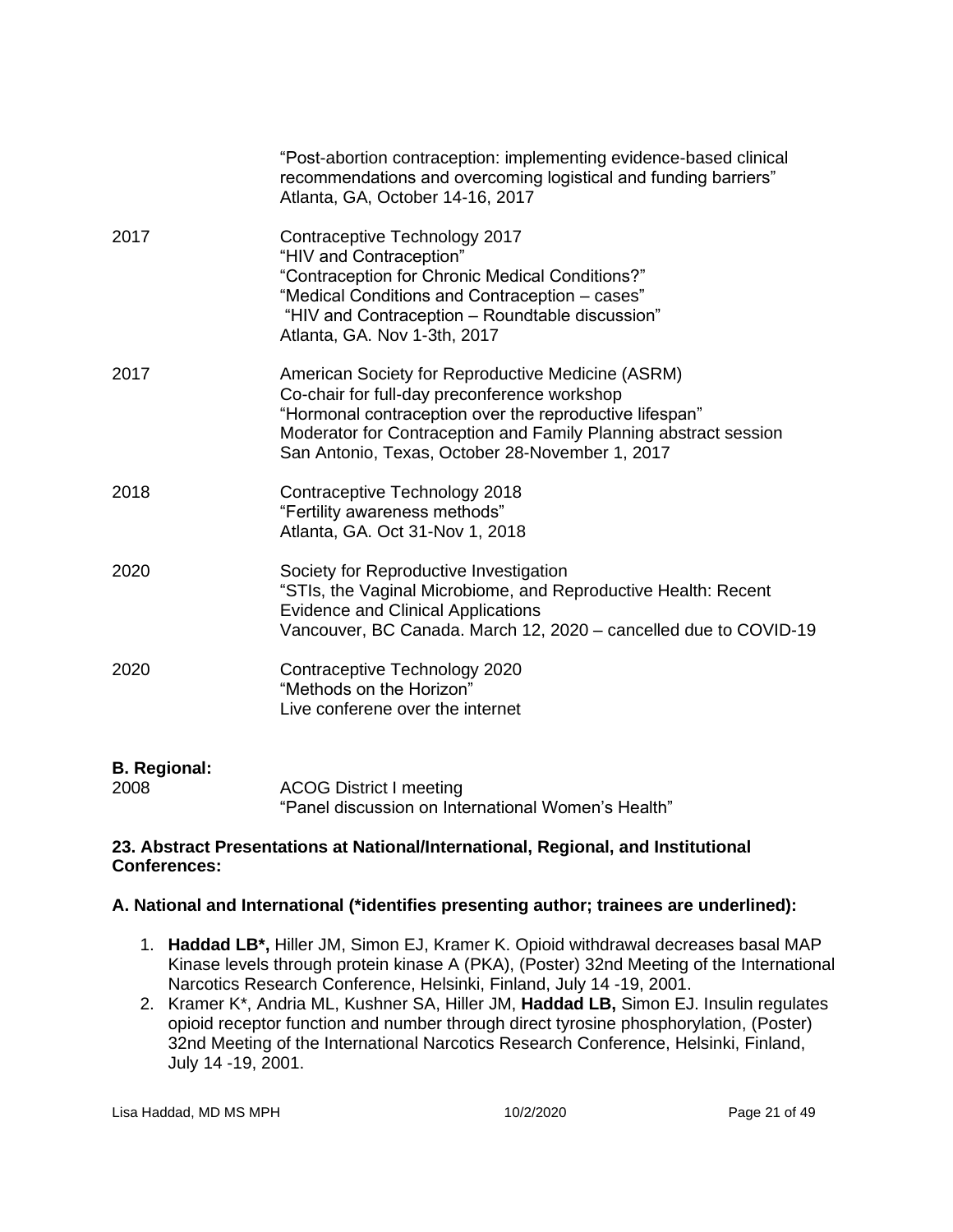- 3. **Haddad L,** Kushner S, Brewton L, Kramer K\*, and Azmitia E. S100B protects against cell death induced by cytoskeletal destabolization and oxidative stress: a neuroprotective role for MAP Kinase? (Poster) Society for Neuroscience's 31st Annual Meeting, San Diego, CA, November 10 - 15, 2001.
- 4. Chi D\*, Huh J, Hamilton C, **Haddad L**, Abu-Rustum N, Sonoda Y, Levine DA, Hensley M, Barakat RR. What is the optimal goal of primary cytoreductive surgery for bulky stage IIIC epithelial ovarian carcinoma. (Poster) 36th Annual Meeting of the Society of Gynecologic Oncologists; Miami, Florida, Mar 19–23 2005.
- 5. Chi DS\*, Huh J, **Haddad L**, Levine DA, Abu-Rustum NR, Brown CL, Poynor EA, Gemignani ML, Sonoda Y, Sabbatini P, Barakat RR. Is thrombocytosis associated with a poor prognosis in Stage IIC epithelial ovarian carcinoma (EOC)? (Poster) 36th Annual Meeting of the Society of Gynecologic Oncologists, Miami FL, Mar 19–23 2005.
- 6. Montero F\*, **Haddad L,** Ghatan T. Perspectives of Latina Women on Cesarean Section. Poster presented at the National Hispanic Medical Association, April 2008.
- 7. Delli-Bovi L\*, **Haddad L**, Cosby K, Weitz T, Yanow S. Clinical Responses to the "Partial Birth" Abortion Ban- Massachusetts Pilot. (Poster) 136<sup>th</sup> American Public Health Association Annual Meeting; San Diego, CA, Oct 25-29, 2008.
- 8. **Haddad L\***, Delli-Bovi L. Uterine Artery Embolization for the treatment of post-abortive hemorrhage (Oral Abstract Presentation). National Abortion Federation Annual Meeting; Minneapolis MO, 2008.
- 9. **Haddad L\***, Delli-Bovi L, Cosby K, Weitz T, Yanow S. Changes in practice after the "Partial Birth" Abortion Ban (Oral Abstract Presentation). National Abortion Federation Annual Meeting; Washington DC, 2009.
- 10. Phiri S\*, Feldacker C, Tweya H, Hosseinipour M, Hoffman I, **Haddad LB.** Successful Integration of Family Planning into HIV Care in Lilongwe, Malawi. (Poster) Sub-Saharan Africa CFAR Conference, 2011; Kampala, Uganda. May 26-27, 2011.
- 11. MacKinnon L\*, Mabaso C, Judson J, Tsabetse T, Lewis C**,** Mahakane T, Ndimande B, Wurst B, **Haddad L.** ImprovED: An Innovative Improvisational HIV Education and Prevention Program. (Poster) International AIDS Society 2011; Rome, Italy. July 2011.
- 12. MacKinnon L\*, Mabaso C, Judson J, Tsabetse T, Lewis C, **Haddad L,** Mahakane T, Ndimande B, Wurst B, RemoteID: A Revolutionary Biometric Monitoring and Evaluation Technology. (Poster) International AIDS Society 2011; Rome, Italy. July 2011.
- 13. Tweya H\*, Chiwoko J, Breeze E, Feldacker C, **Haddad LB**, Jahn A, Gareta D, Chaweza T, Phiri S. Incidence of pregnancy among women accessing antiretroviral therapy in urban Malawi: A retrospective cohort study. (Poster) International AIDS Society 2011; Rome, Italy. July 2011.
- 14. **Haddad LB\*,** Nyirenda, M, Cwiak C, Tweya H, Feldacker C, Jamieson DJ, Hosseinipour M, Hoffman I, Bryant AG, Stuart GS, Noah I, Mulundila L, Samala B, Phiri S. Contraceptive eligibility, choice and acceptance of the copper intrauterine device (IUD) among HIV+ clients at an ART clinic in Lilongwe, Malawi (Oral Abstract Presentation) International AIDS Society 2011; Rome, Italy. July 2011.
- 15. **Haddad LB\***, Nyirenda M, Tweya H, Feldacker C, Jamieson DJ, Hosseinipour M, Hoffman I, Cwiak C, Bryant A, Stuart GS, Martinson F, Mhango C, Hartsell S, Noah I, Mlundila L, Samala B, Phiri S**.** Successful Integration of Family Planning into HIV Care in Lilongwe, Malawi. (Poster) International AIDS Society 2011; Rome, Italy. July 2011.
- 16. Badell ML\*, Lathrop E, **Haddad LB**, Goedken P, Nash S, Nguyen ML, Cwiak CA. Contraception and STI Protection among HIV Positive Women: A great gap remains. (Poster) 2011 National HIV Prevention Conference. Atanta, GA. August 2011.

Lisa Haddad, MD MS MPH 10/2/2020 Page 22 of 49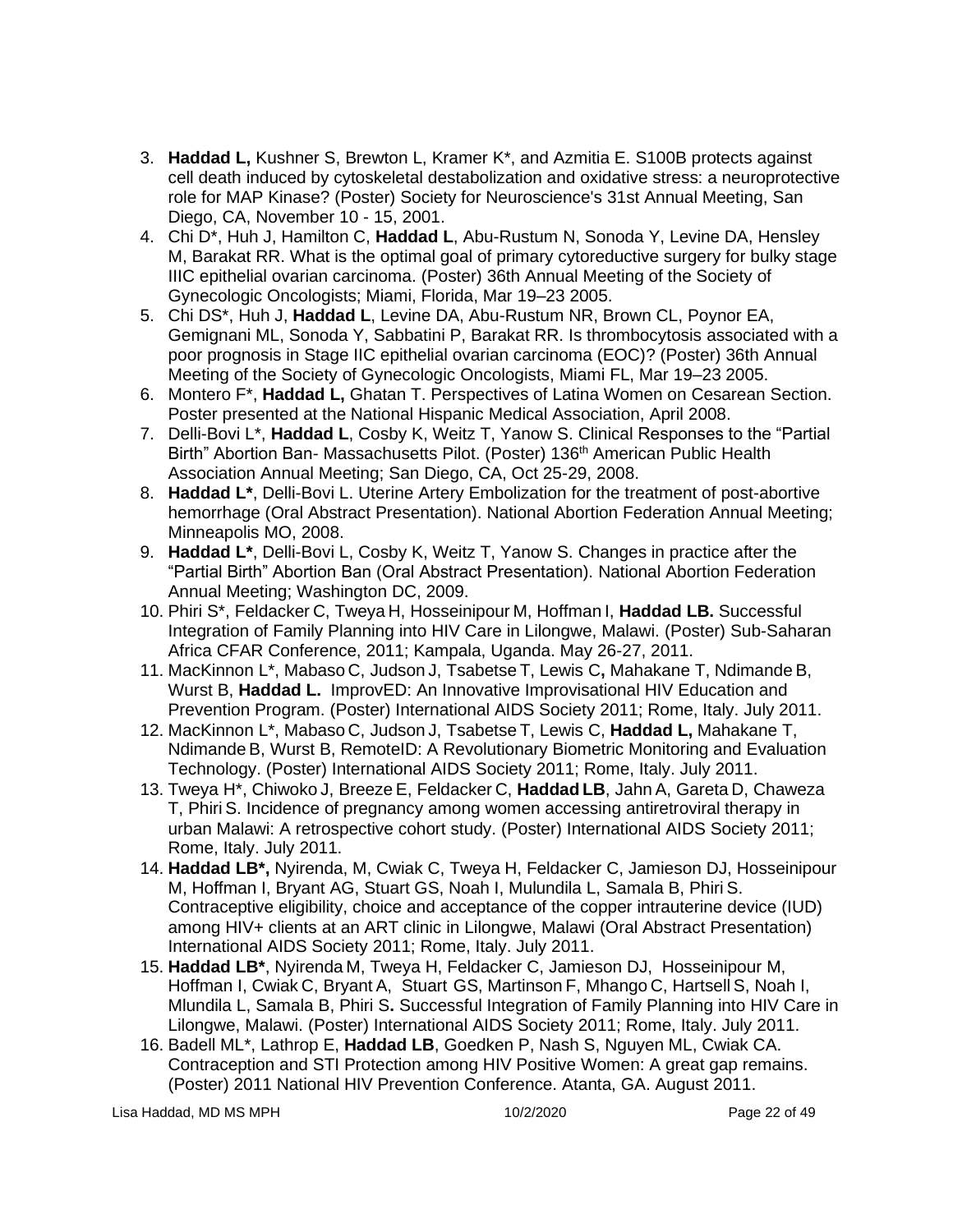- 17. Khu NH\*, Vwalika B, Karita E, Kilembe W, Bayingana RA, Sitrin D, Roeber-Rice H, Learner E, Tichacek A, **Haddad LB**, Wall K, Chomba E, Allen SA. Fertility goal-based counseling increases contraceptive implant and IUD use in HIV discordant couples in urban Rwanda and Zambia. (Poster) AIDS 2012, Washington DC, July 22-27, 2012.
- 18. Painter J\*, Cwiak C, **Haddad L**, Connor E, Mulligan M, DiClemente R. Correlates of HIV vaccine acceptance among African-American adult women. (Poster) AIDS 2012, Washington DC, July 22-27, 2012.
- 19. Painter J\*, DePadilla L, Cene-Kush C, Cwiak C, **Haddad L**, Mulligan M, DiClemente R. Determinants of anticipated risk compensation associated with HIV vaccination among African American adult women. (Poster) AIDS 2012, Washington DC, July 22-27, 2012.
- 20. Philpott S\*, **Haddad L**, Schonfeld T. Contraception and Prevention of HIV Transmission. (Poster) American Society of Ethics and Humanities. Washington DC, October 18-21 2012.
- 21. Painter J\*, Odewole O, Cwiak C, **Haddad L**, Mulligan M, DiClemente R. Association between hormonal contraceptive use, HIV vaccine acceptance and anticipated risk compensation among African American women. (Poster) American Public Association Annual Meeting, San Francisco CA, October 27-31 2012.
- 22. Badell ML\*, Kachikis A, **Haddad L,** Nguyen M, Lindsay M. Differential Characteristics of HIV-infected Pregnant Women by Mode of HIV Acquisition – An Observational Study at an Urban Hospital. (Poster) 20th Conference of Retrovirals and Opportunistic Infections (CROI), Atlanta GA. March 3-6 2013.
- 23. Cates J\*, Westreich D, Wright R, Minkoff H, Colie C, Greenblatt R, Cejtin H, Golub E, **Haddad L**, Kempf MC, Adimora A. The effect of viral load severity on pregnancy loss among HIV-positive women. (Poster) The Society for Pediatric and Perinatal Epidemiologic Research (SPER) Annual Meeting. Seattle WA, June 23-24, 2014.
- 24. Wall K\*, Kilembe W, Naw HK, Brill I, Vwalika B, Chomba E, Johnson B, **Haddad L**, Tichacek A, Allen S. Weighing 17 years of evidence: does hormonal contraception increase HIV acquisition risk among Zambian women in discordant couples? (Poster) AIDS 2014. Melbourne Australia July 20-25 2014.
- 25. Liles I\*, **Haddad LB**, Lathrop E, Hankin A. Contraception Initiation in the Emergency Department: Providers' Knowledge, Attitudes, and Practices. (Poster) National Medical Association Annual Convention and Scientific Assembly, Honolulu Hawaii, August 3<sup>rd</sup>, 2014.
- 26. Zaidi M\*, **Haddad L**, Lathrop E. Global Health Opportunities in Obstetrics and Gynecology Training: Examining engagement through an ethical lens. (Oral Abstract presentation) International Federation of Gynecology and Obstetrics (FIGO) World Congress 2015, Vancouver, Canada. Oct 4-9, 2015.
- 27. Wall KM\*, Kilembe W, Vwalika B, Lakhi S, Chavuma R, **Haddad L**, Naw HK, Brill I, Vwalika C, Mwananyanda L, Chomba E, Muelnga J, Tichacek A, Allen S. Population attributable fraction of genital inflammation and ulceration in HIV transmission in discordant couples, Lusaka, Zambia, 1994-2012. (Oral Abstract Presentation). 10th International Workshop on HIV Transmission, Atlanta, GA, December 5-6, 2015.
- 28. Gursahaney P\*, **Haddad LB**. Factors associated with condom use in HIV-positive women living in Atlanta Georgia. (Poster) 6<sup>th</sup> International Workshop on HIV and Women Boston MA, Feb 20-21, 2016.
- 29. Davis S\*, **Haddad LB,** Badell M, Tarleton J, Grossniklaus E, Sheth AN. HIV and Reproductive Health Care Engagement among Pregnant and Postpartum HIV-infected

Lisa Haddad, MD MS MPH 10/2/2020 Page 23 of 49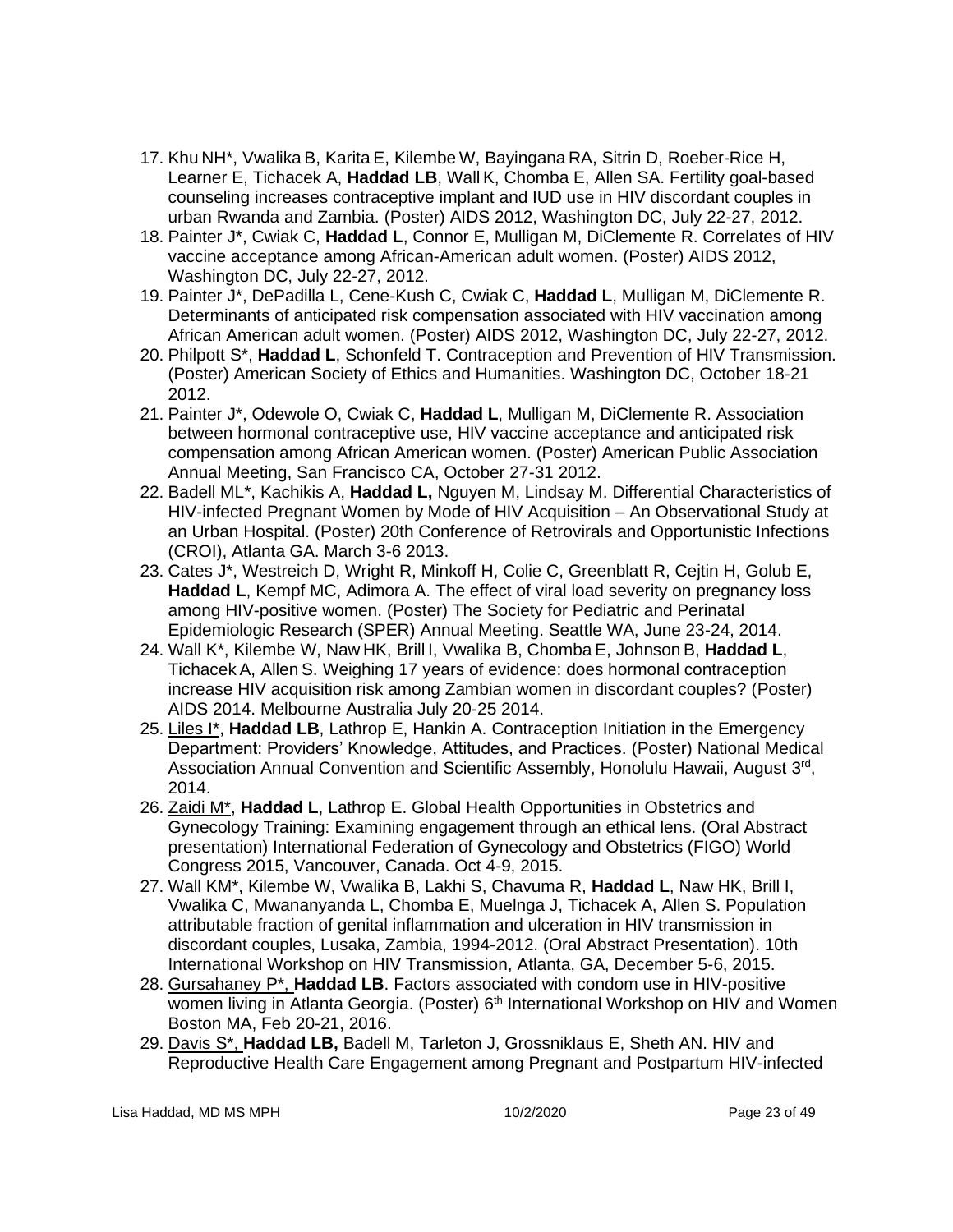Women in Atlanta, Georgia, 2011-2014. (Poster) 6<sup>th</sup> International Workshop on HIV and Women Boston MA, Feb 20-21, 2016.

- 30. Wall KM\*, Kilembe W, Vwalika B, **Haddad L**, Htee Khu N, Brill I, Vwalika C, Chomba E, Tichacek A, Allen S. Dual contraceptive method use among HIV discordant couples in Zambia. (Poster) International Symposium HIV & Emerging Infectious Diseases (ISHEID). Marseille, France, May 25-27, 2016.
- 31. Wall KM\*, Kilembe W, Vwalika B, **Haddad L**, Htee Khu N, Brill I, Vwalika C, Chomba E, Tichacek A, Allen S. Predictors of dual contraceptive method use among HIV discordant couples in Zambia. (Poster) 20th International Workshop on HIV Observational Databases (IWHOD). Budapest, Hungary. April 7-9, 2016.
- 32. Wall KM\*, Kilembe W, Vwalika B, **Haddad L**, Lakhi S, Onwubiko U, Htee Khu N, Brill I, Chavuma R, Vwalika C, Mwananyanda L, Chomba E, Mulenga J, Tichacek A, Allen S. Sustained effect of couples' HIV counseling & testing on reducing unprotected sex among Zambian HIV serodiscordant couples. (Poster) 20th International Workshop on HIV Observational Databases (IWHOD). Budapest, Hungary. April 7-9, 2016.
- 33. Wall KM\*, Kilembe W, Vwalika B, Lakhi S, Chavuma R, **Haddad L**, Naw HK, Brill I, Vwalika C, Mwananyanda L, Chomba E, Muelnga J, Tichacek A, Allen S. Population attributable fraction of genital inflammation and ulceration in HIV transmission in discordant couples, Lusaka, Zambia, 1994-2012. (Oral Abstract Presentation). 20th International Workshop on HIV Observational Databases (IWHOD). Budapest, Hungary. April 7-9, 2016.
- 34. Krashin J, **Haddad LB\***, Tweya H, Chiwoko J, Ng'ambi W, Samala B, Chaweza T, Tang J, Phiri S. Factors associated with desire for future children among HIV-positive women and men in Malawi. (Poster) 21<sup>st</sup> International AIDS Conference (AIDS 2016). Durban, South Africa, July 18-22, 2016.
- 35. **Haddad LB\***, Wall K, Mehta CC, Golub E, Rahangdale L, Kempf MC, Karim R, Wright R, Minkoff H, Cohen M, Kassaye S, Cohan D, Ofotokun I, Cohn SE. Trends and predictors of live-birth and abortion rates among HIV-infected and -uninfected women enrolled in the Women's Interagency HIV study (WIHS): 1994-2012. (Poster) 21<sup>st</sup> International AIDS Conference (AIDS 2016). Durban, South Africa, July 18-22, 2016.
- 36. **Haddad LB\***, Tang J, Krashin J, Ng'ambi W, Tweya H, Samala B, Chiwoko J, Chaweza T, Hosseinipour M, Lathrop E, Jamieson D, Phiri S. Factors associated with condom use among men and women living with HIV in Lilongwe, Malawi. (Poster) 21<sup>st</sup> International AIDS Conference (AIDS 2016). Durban, South Africa, July 18-22, 2016.
- 37. Wall K\*, Kilembe W, Vwalika B, **Haddad L**, Khu NH, Brill I, Vwalika C, Chomba E, Tickacek A, Allen S. Sustained effect of couples' HIV counseling and testing on reducing unprotected sex among HIV serodiscordant couples. (Oral Abstract Presentation) 21<sup>st</sup> International AIDS Conference (AIDS 2016). Durban, South Africa, July 18-22, 2016.
- 38. Joseph Davey D\*, Wall K, Inambao M, Kilembe W, Brill I, Chomba E, Khu NH, Mulenga J, Vwalika B, Tichacek A, Allen S, **Haddad L.** HIV incidence and predictors of HIV acquisition from an outside partner in serodiscordant couples in Lusaka, Zambia, 1995- 2012. (Poster) 21<sup>st</sup> International AIDS Conference (AIDS 2016). Durban, South Africa, July 18-22, 2016.
- 39. Chinula L\*, Wiener J, Tang J, Nelson JAE, Hurst S, Tegha G, Msika A, Ellington S, Hosseinipour M, Mataya R, **Haddad LB**, Kourtis AP. The effect of type of progestin-only contraception (DMPA versus levonorgestrel implant) on HIV viral shedding in the genital tract of HIV-infected women on antiretroviral therapy. (Poster) 21<sup>st</sup> International AIDS Conference (AIDS 2016). Durban, South Africa, July 18-22, 2016.

Lisa Haddad, MD MS MPH 10/2/2020 Page 24 of 49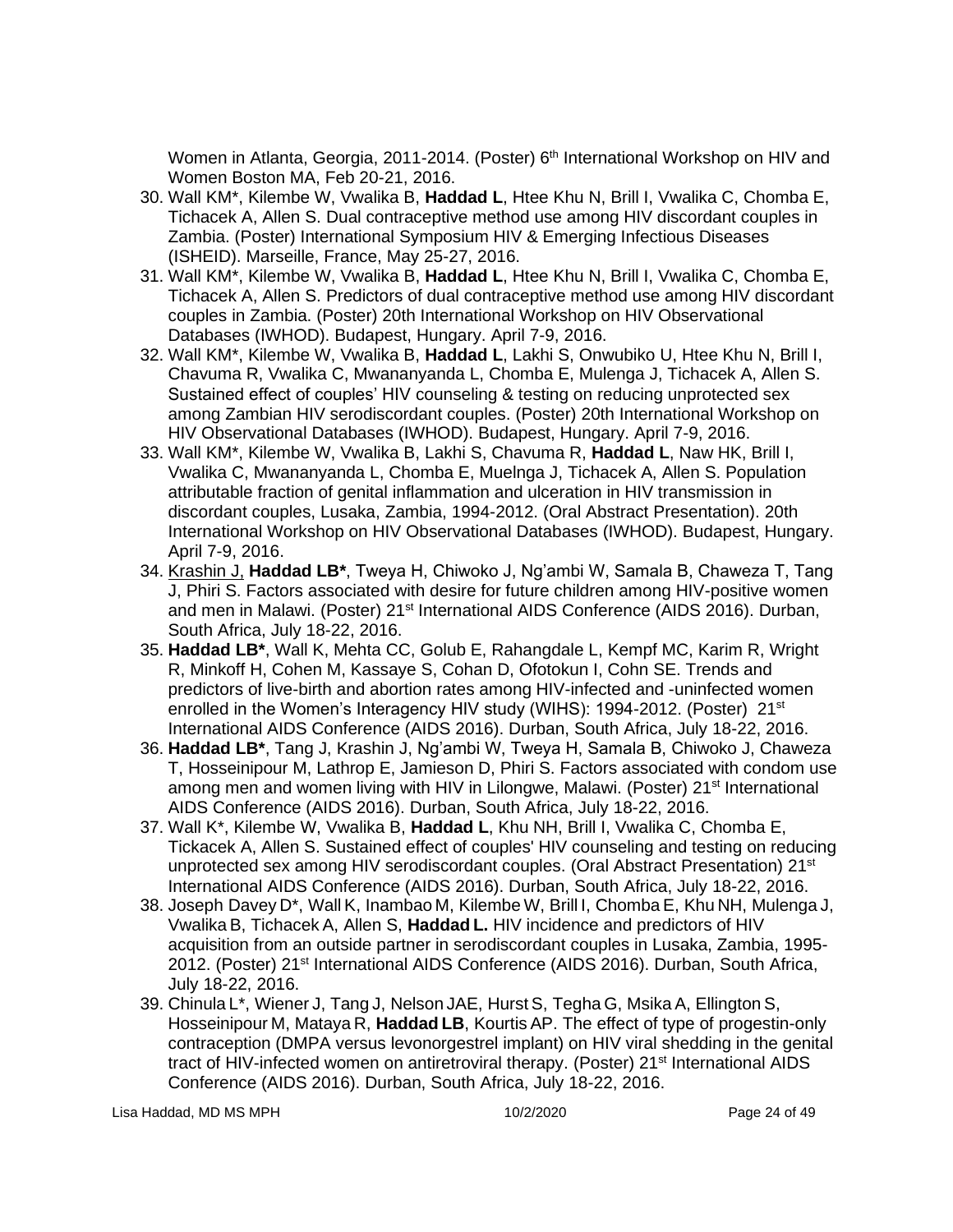- 40. Chaweza T\*, Tang JH, Phiri S, Ng'ambi W, Krashin J, Mlundira L, Samala B, Tweya H, Hosseinipour M, **Haddad LB**. Factors associated with hormonal and intrauterine contraceptive use among HIV-infected men and women in Lilongwe, Malawi: a crosssectional study. (Poster) Malawi National Conference on Population and Development, Liliongwe, Malawi, Sept 6-8. 2016.
- 41. Sheth AN\*, Meade CM, Badell M, Davis SA, Hackett S, Ford J, Blue J, Camacho-Gonzalez A, **Haddad LB**. Repeat Pregnancies and HIV Care Engagement among Postpartum HIV-infected Women in Atlanta, Georgia, 2011-2015. (Oral Abstract Presentation) Women and HIV: Inter-CFAR Joint Symposium on HIV Research in Women. Birmingham AL. December 6-7, 2016.
- 42. **Haddad L\***, Kohlmeier AS, Haaland R, Brown N, Lupo D, Mehta C, Sheth AN, Titanji K, Hart C, Ofotokun I. Changes in genital tract HIV target cells with three progestin-based contraceptives. (Poster with oral presentation and themed discussion) 24<sup>th</sup> Conference on Retroviruses and Opportunistic Infections, Seattle, WA, February 13-16, 2017.
- 43. Cohn SE, **Haddad LB\***, Hayford CS, Sheth AN, Schmandt JA, Chmiel JS. Fertility desires of HIV-positive men and women in the US. (Poster) 24<sup>th</sup> Conference on Retroviruses and Opportunistic Infections, Seattle, WA, February 13-16, 2017.
- 44. Nelson JA\*, Wiener J, Tang JH, Chinula L, Hurst S, Tegha G, Msika A, Hosseinipour MC, **Haddad LB**, Kourtis A. HIV genital tract shedding while on progestin contraception. (Poster with oral presentation and themed discussion) 24th Conference on Retroviruses and Opportunistic Infections, Seattle, WA, February 13-16, 2017
- 45. **Haddad LB\***, Brown JL, King CC, Cordes S, Gause NK, Chakraborty R, Kourtis AP. Sexual Behavior and Family Planning Knowledge, Attitudes and Practices among Young, HIV-Infected Women in Atlanta, Georgia. (Poster) 7<sup>th</sup> International Workshop on HIV & Women. Seattle, WA, February 11-12, 2017.
- 46. **Haddad LB\***, Kohlmeier AS, Haaland R, Brown N, Lupo D, Mehta C, Sheth AN, Titanji K, Hart C, Ofotokun I. Changes in genital tract HIV target cells with three progestinbased contraceptives. (Oral Abstract Presentation) 7<sup>th</sup> International Workshop on HIV & Women. Seattle, WA, February 11-12, 2017.
- 47. **Haddad LB\*,** Monsour M, Tepper NK, Whiteman MK, Kourtis AP, Jamieson DJ. Contraceptive Use Among HIV-infected and Noninfected Women in the United States. (Poster) 7<sup>th</sup> International Workshop on HIV & Women. Seattle, WA, February 11-12, 2017
- 48. Kohlmeier AS\*, **Haddad LB**, Haaland R, Brown N, Lupo D, Mehta C, Sheth AN, Titanji K, Hart C, Ofotokun I. Trauma, Stress and HIV-Associated Immune Cell Levels in Women (Poster). Immunology 2017, Washington D.C. May 12-16, 2017**.**
- 49. Kohlmeier, AS, McMaster SR, Li ZRT, Radzio-Basu J, **Haddad LB,** ShethAN, Cong M, Dinh C, Martin A, Hayward SL, Ofotokun I, Antia R, Garcia-Lerma JG, Kohlmeier JE \*. Differential localization of distinct CD4 T cell subsets in the female genital tract during the menstrual cycle is regulated by CCR5 (Poster). Immunology 2017, Washington D.C. May 12-16, 2017**.**
- 50. Sales JM, Sheth A, Steiner R, Brown JL, Swartzendruber A, Cwiak C, **Haddad LB**, Patel A. Assessment of Clinic and Community Recruited Young African American Women for PrEP Eligibility in Atlanta, Georgia. (Poster) STI & HIV World Congress meeting, Rio De Janeiro, Brazil. July 12-13, 2017.
- 51. Schreier J, Sales J, Sheth A, Lathrop E, **Haddad L\***. Interest in Multipurpose Prevention Technologies for Protection Against Unintended Pregnancy, Human Immunodeficiency Virus and other Sexually Transmitted Infections Among Women in the United States.

Lisa Haddad, MD MS MPH 10/2/2020 Page 25 of 49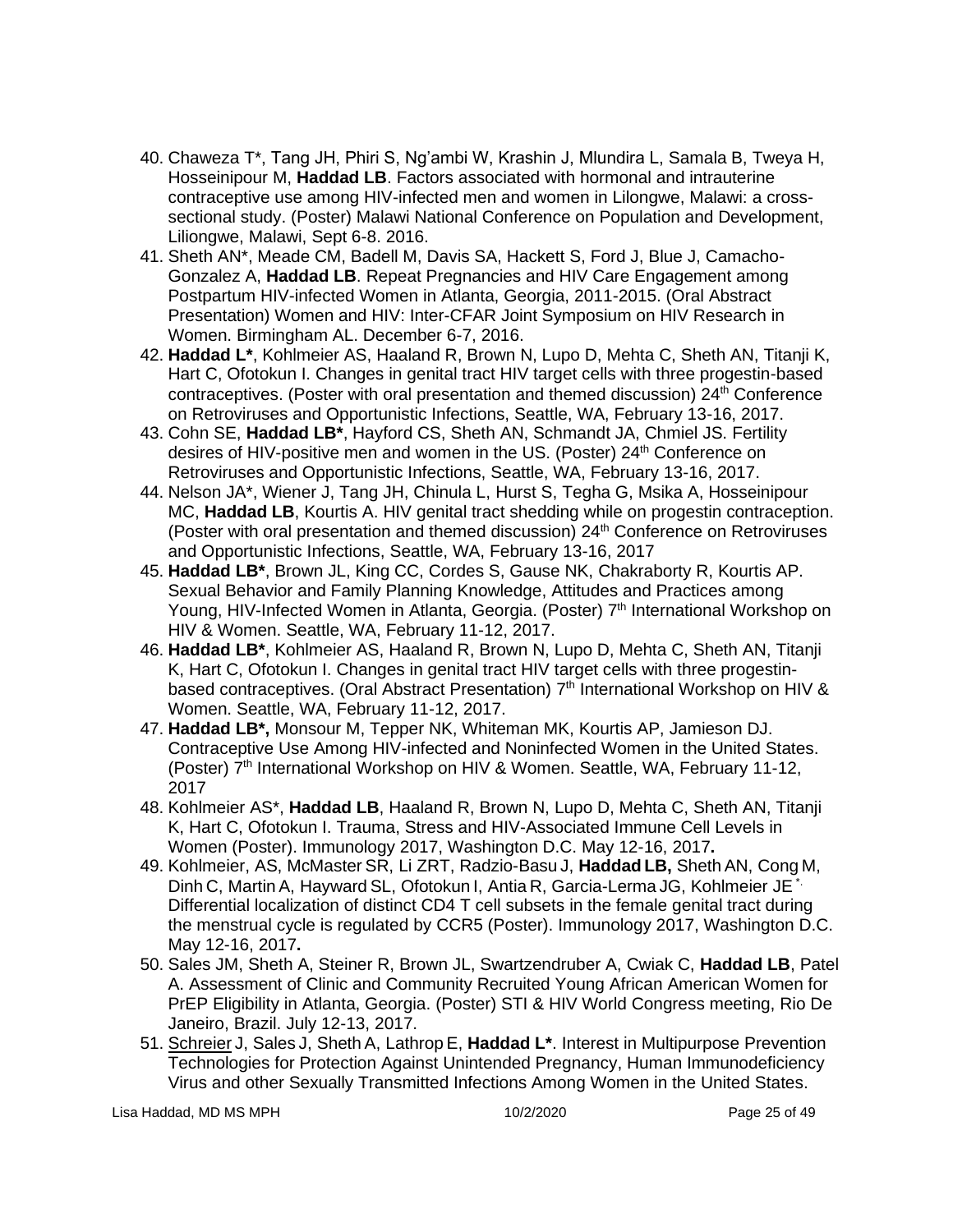(Poster) 2017 Infectious diseases in Obstetrics and Gynecology (IDSOG) Annual Meeting, Park City, Utah. August 10-12, 2017.

- 52. Wall K\*, Kilembe W, Vwalika B, **Haddad L**, Lakhi S, Chavuma R, Khu NH, Brill I, Vwalika C, Mwananyanda L, Chomba E, Mulenga J, Tickacek A, Allen S. Predictors of genital ulcerations in HIV-serodiscordant couples, Lusaka, Zambia. 9th International AIDS Society Conference on HIV Science, Paris, France. July 23-26, 2017.
- 53. **Haddad LB,** Wall KM, Kilembe W, Vwalika B, Htee Khu N, Brill I, Chomba E, Tichacek A, Allen S. Bacterial Vaginosis modifies the association between Hormonal contraception and HIV acquisition. (Oral presentation). North American Forum on Family Planning (the Forum). Atlanta, GA, 2017. **\*Selected as one of top 4 Abstract presentations.**
- 54. Schreier J, Sales J, Sheth A, Lathrop E, **Haddad L\***. Multipurpose prevention technology product preferences among young women in the United States. (Poster). North American Forum on Family Planning (the Forum). Atlanta, GA, October 14-17, 2017.
- 55. Chen BA\*, **Haddad LB**, Achilles SL, Cordes SMD, Bimla Schwartz E. Effect of timing of postpartum depot medroxyprogesterone acetate initiation on breastfeeding continuation and contraceptive use: a randomized trial. (Poster). North American Forum on Family Planning (the Forum). Atlanta, GA, October 14-17, 2017. **\*Awarded third place poster at conference**
- 56. Patel AS, Donahue Carlson R, Ofotokun I, Mehta C, Read T, Frisch M, **Haddad L,** Kraft C, and Sheth AN. Characterization and associated factors of the vaginal microbiome composition HIV-infected women. (Poster) Annual HIV Mucosal Systems Conference in Santa Rosa, CA, April 2018.
- 57. Patberg L, Young M, Duininck G, Archer S, Li J, Blackwell C, Lathrop E, **Haddad LB**. Postpartum long acting reversible contraception utilization among group prenatal care participants. (Poster) American College of Obstetricians and Gynecologists (ACOG) Annual Clinical and Scientific Meeting, Austin, TX, April 27-30.
- 58. Trivedi S, **Haddad L**, Narvaez J, Walker E, Jamieson D, Lathrop E. An Evaluation of the Impact of Global Health Training Programs in Obstetrics and Gynecology (OB/GYN) Residency Programs. (Poster) American College of Obstetricians and Gynecologists (ACOG) Annual Clinical and Scientific Meeting, Austin, TX, April 27-30.
- 59. Blackwell C, Lewis H, Mehta C, **Haddad LB.** Comparison of Nugent scores and T-cell markers within the female genital tract. (Poster) American College of Obstetricians and Gynecologists (ACOG) Annual Clinical and Scientific Meeting, Austin, TX, April 27-30.
- 60. Duncan E, Narvaez J, Topel M, **Haddad L**, Loucks T, Ellis J. Adequacy of prenatal care and characteristics of women in a hospital-based, prepaid, bundled prenatal care program compared to women with Medicaid. (Poster) American College of Obstetricians and Gynecologists (ACOG) Annual Clinical and Scientific Meeting, Austin, TX, April 27- 30.
- 61. Zahedi-Sprung L, Young M, **Haddad L**, Badell M. Knowledge of maternal-to-child transmission and barriers to ART adherence among HIV positive pregnant women. (Poster) American College of Obstetricians and Gynecologists (ACOG) Annual Clinical and Scientific Meeting, Austin, TX, April 27-30.
- 62. Tote KM, Raziano VT, Wall KM, Cordes S, Ofotokun I, **Haddad LB**. High efficacy contraceptive method use among HIV-positive women in a US urban outpatient clinic: A cross-sectional study. (Poster) American College of Obstetricians and Gynecologists (ACOG) Annual Clinical and Scientific Meeting, Austin, TX, April 27-30.

Lisa Haddad, MD MS MPH 10/2/2020 Page 26 of 49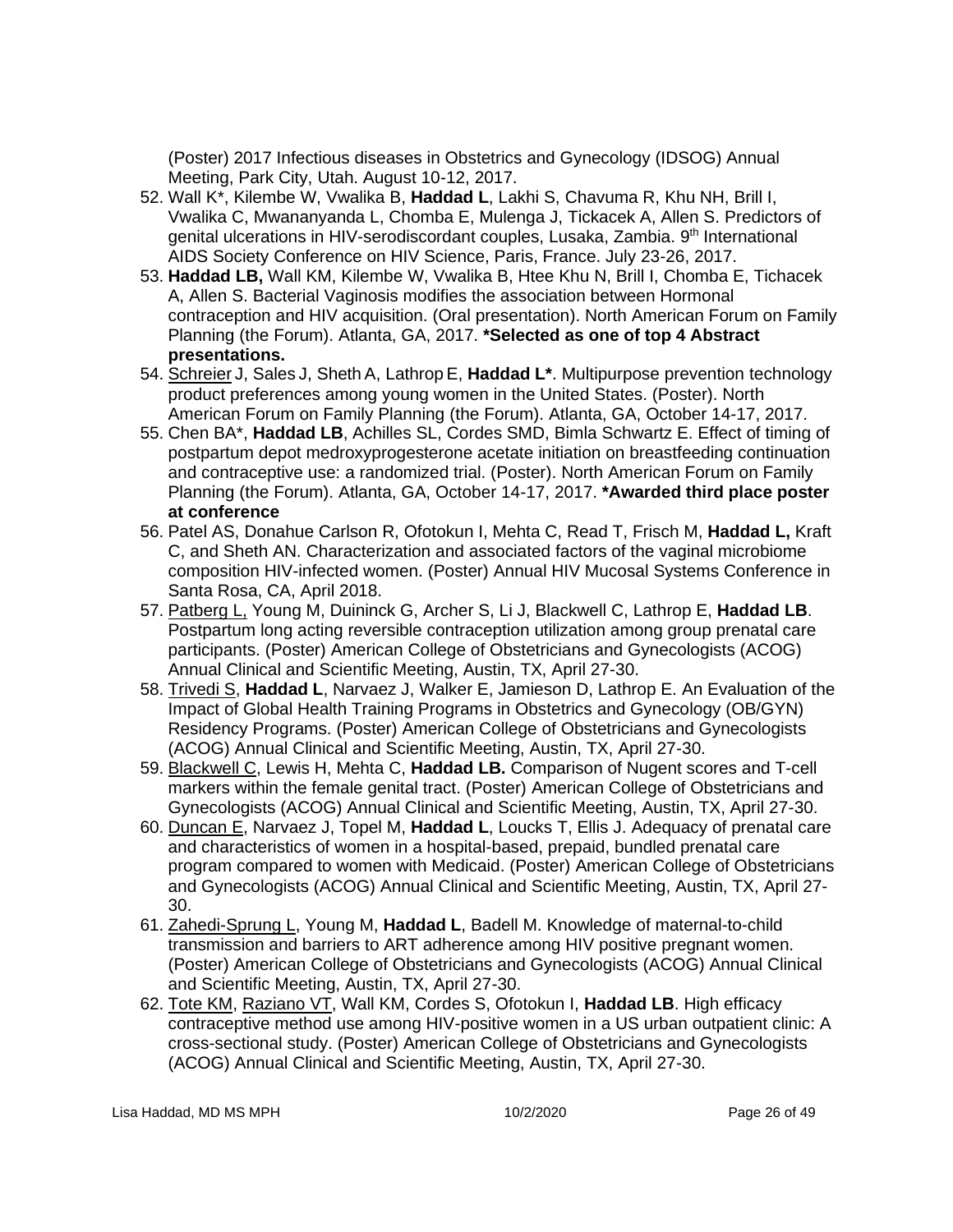- 63. Sales J, Phillips A, Powell L, Cwiak C, **Haddad L,** Swartzendruber A, Sheth A. Impact of a brief PrEP training for family planning providers on their HIV prevention counseling. 13th International Conference on HIV Treatment and Prevention Adherence, Miami Beach, Florida. June 8-10, 2018.
- 64. Li J, Kilembe W, Inambao M, Vwailia B, Parkers R, Sharkey T, Visoiu AM, **Haddad L**, Wall K, Allen S. Effect of a Family Planning Program on Long-acting Reversible Contraceptive Use in HIV-Negative Single Mothers: Results from a Prospective Cohort Study in Zambia. (Poster) 2018 International Conference on Family Planning. Kigali, Rwanda. November 12-15, 2018.
- 65. O'Brian B\*, Williams PL, Kacanek D, Chadwich E, Powis K, Correia K, **Haddad L**, Yee L, Chaktoura N, Dola C, Van Dyke R. Repeat Pregnancies Among Women Living with HIV in the SMARTT Study: Evaluating temporal changes in HIV disease status and exploring the association between preterm birth and protease inhibitor use in pregnancy. (Oral presentation). Infectious Disease Society of America ID Week 2018. San Francisco, CA. October 3-7, 2018.
- 66. Blackwell C\*, Lewis H, Knight A, Ofotokun I, **Haddad LB.** Bacterial Vaginosis creates a Proinflammatory Environment within the Female Genital Tract (Oral Presentation). Infectious Disease Society for Obstetrics and Gynecology (IDSOG) 2018 Annual Meeting, Philadelphia PA, Aug 2-4, 2018.
- 67. Premkumar A, Dude AM, **Haddad LB**, Yee LM. Combined Antiretroviral Therapy for Human Immunodeficiency Virus and the Risk of Hypertensive Disorders of Pregnancy: A Systematic Review. (Poster Presentation). Infectious Disease Society for Obstetrics and Gynecology (IDSOG) 2018 Annual Meeting, Philadelphia PA, Aug 2-4, 2018.
- 68. Ramirez-Caban L, Shockley ME, **Haddad LB**, Chahine EB. Factors that lengthen patient hospitalization following laparoscopic hysterectomy: A retrospective cohort study. (Poster Presentation). AAGL 47<sup>th</sup> Global Congress on Minimally Invasive Gynecology, November 11-15, 2018, Las Vegas NV.
- 69. Masasa G, Powis KM, Kgole SW, Mmasa KN, Legbedze J, Sun S, Mohammed T, Kgathi C, Makhema J, Banda F, Geffne M, Yee LM, **Haddad LB**, Abrams EJ, Jao J. Fetal Biometry Similar with Dolutegravir or Efavirenz exposure. (Poster) Conference of Retrovirals and Opportunistic Infections (CROI), Seattle, WA. March 4-7 2019.
- 70. Mmasa KN, Powis K, Legbedze J, Kgole SW, Masasa G, Sun S, Moyo S, Makhema, Mmalane M, Zibochwa P, Yee LM, **Haddad L**, Abrams EJ, Malee K, Jao J. Post Partum Depressive Symptoms in Women Living with HIV in Botswana. (Poster) Conference of Retrovirals and Opportunistic Infections (CROI), Seattle, WA. March 4-7 2019.
- 71. Powis KM, Sun S, Mmasa KN, Masasa G, Kgole SW, Legbedze J, Makhema J, Mokganya L, Abrams EJ, Yee LM, **Haddad LB**, Luckett R., Jao J. Uptake of postpartum contraception in Botswana, a high burden HIV setting (Poster) Conference of Retrovirals and Opportunistic Infections (CROI), Seattle, WA. March 4-7 2019.
- 72. Swieboda D, Johnson E, **Haddad L**, Cordes S, Jean V, Lane I, Skountzou I, Chakraborty R. Abundant Expression of CCR5 on Early Hofbauer Cells May Increase HIV-1 Susceptibility. (Poster) Conference of Retrovirals and Opportunistic Infections (CROI), Seattle, WA. March 4-7 2019.
- 73. Gray BA, Hagey JM, Crabtree D, Wynn C, Weber JM, Pieper CF, **Haddad LB**. Gabapentin for peri-operative pain management for office uterine aspiration: a randomized controlled trial. (Poster) 2019 ACOG Annual Clinical and Scientific Meeting, Nashville, TN, May 3-6 2019.

Lisa Haddad, MD MS MPH 10/2/2020 Page 27 of 49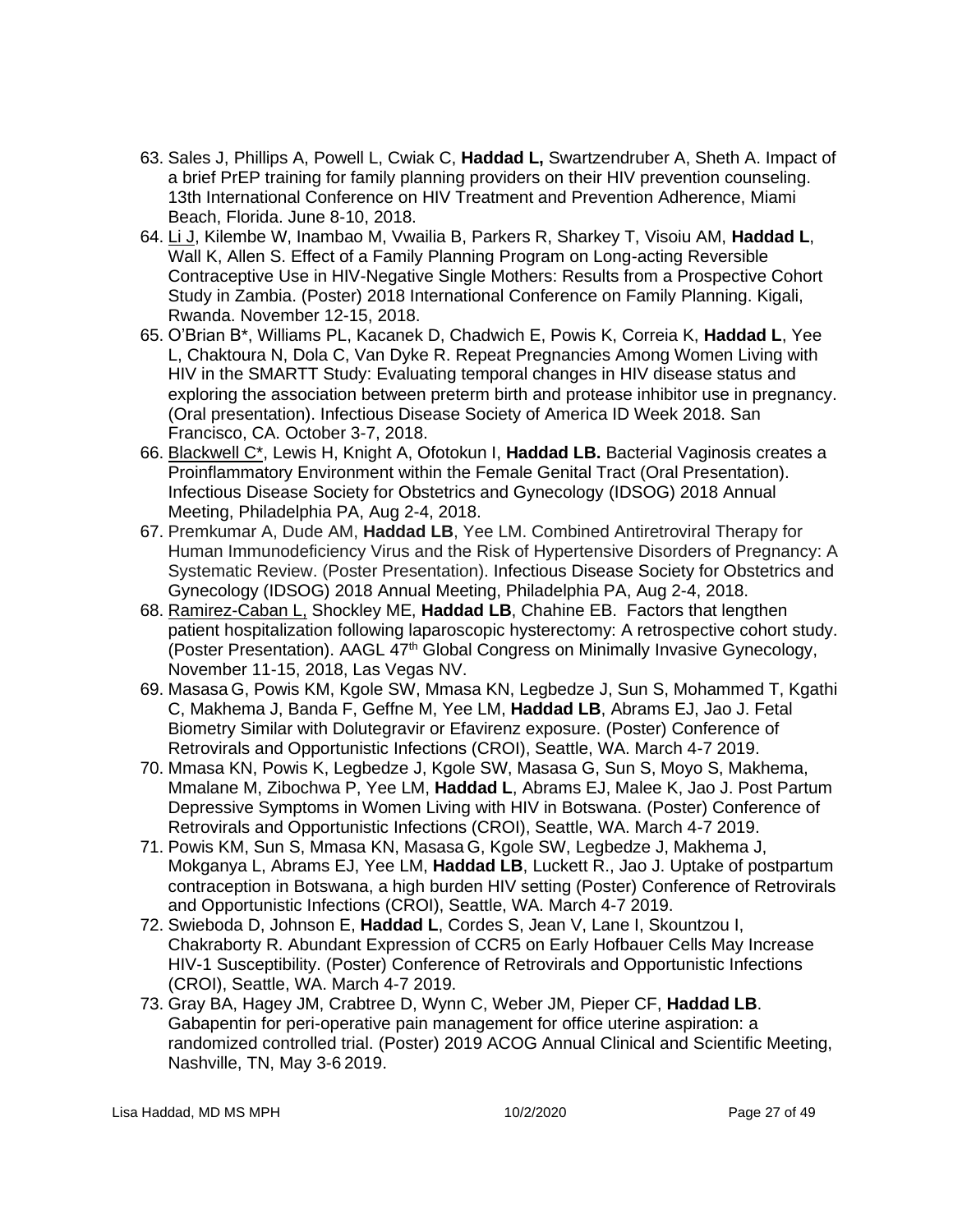- 74. Redd S, Berry-Bibee E, Hartwig S, Lathrop E, **Haddad L**, Cwiak C: Trends in Abortions Performed in Georgia Following Partial Enactment of a 22-Week Ban. American College of Obstetricians and Gynecologists (ACOG) Annual Clinical and Scientific Meeting, Nashville TN, May 3-6 2019.
- 75. Hailstorks T, Cordes S, Cwiak C, Gray B, Enriquez C, Moore R, **Haddad LB**. Gabapentin as an Adjunct to Perioperative Pain Management for Surgical Abortion: A Randomized Controlled Trial. (Poster) American College of Obstetricians and Gynecologists (ACOG) Annual Clinical and Scientific Meeting, Nashville TN, May 3-6 2019.
- 76. Adams JC, Boulet SL, Biswas HH, Doraivelu K, Saums MK, **Haddad LB**, Jamieson DJ. Predictors of Antenatal Influenza Vaccination in an Underserved Population. (Poster) American College of Obstetricians and Gynecologists (ACOG) Annual Clinical and Scientific Meeting, Nashville TN, May 3-6 2019
- 77. Hall KS, Redd S, Berry-Bibee E, Hartwig S, Lathrop E, **Haddad L**, Cwiak C: Trends in Abortions Performed in Georgia Following Partial Enactment of a 22-Week Ban. National Abortion Federation Annual Meeting, Chicago, Illinois, May 4-7 2019.
- 78. Lemon E, Redd S, Berry E, Hartwig S, Lathrop E, Haddad L, Rochat R, Cwiak C, Stidham Hall K. Racial and Ethnic Differences in Abortion Trends by Gestational Age Following Implementation of Georgia's 22-week ban (Poster) National Abortion Federation Annual Meeting, Chicago, Illinois, May 4-7 2019.
- 79. Schlusser C, Ulloa M, Jamieson D, **Haddad L**, Hogue C, Picon M, Stanhope K. Pregnancy Intentions and Relationship Status Predict Maternal Depressive Symptoms Among Pregnant Latinas Living in Atlanta, GA. (Poster) The Georgia Public Health Association Conference (GPHA), Atlanta GA, May 7-9 2019.
- 80. HogenEsch E, **Haddad LB**, Yildirim I, Omer SB. Colonization of Pregnant Women with Group B Streptococcus in Latin America and Infant Outcomes. (Poster) Translational Science 2019, Washington, D.C., March 2019.
- 81. HogenEsch E, **Haddad LB,** Yildirim I, Omer SB. Colonization of Pregnant Women with Group B Streptococcus in Latin America and Infant Outcomes. (Poster) The Georgia Clinical and Translational Science Conference, Pine Mountain, Georgia, February 2019.
- 82. Dominika S, Johnson E, Beaver J, **Haddad L**, Cordes C, Jean V, Lane I, Skountzou I, Chakraborty R. Baby's First Macrophage: How Do Placental Macrophages (Hofbauer Cells) Contribute to Immune Tolerance and Infection Response During Pregnancy. American Association of Immunologist Annual Meeting, San Diego, CA. May 9-13, 2019
- 83. HogenEsch E, **Haddad LB**, Yildirim I, Omer SB. Sociodemographic differences in Group B *Streptococcus* Screening Rates among Pregnant Women in Latin America. (Poster) Infectious Diseases Society of Obstetrician Gynecologist (IDSOG) Annual Meeting 2019, Big Sky, Montana, August 8-10, 2019.\* Received award for top poster presentation
- 84. Abernathy A, Thomas AM, **Haddad LB**, Diouf K. Knowledge, attitudes and barriers to pre-exposure prophylaxis among women in the United States: a national survey. (Poster) Infectious Diseases Society of Obstetrician Gynecologist (IDSOG) Annual Meeting 2019, Big Sky, Montana, August 8-10, 2019.
- 85. **Haddad LB**, Kim TG, Young MR, Goggins ER, Workoski KA, Jamieson DJ, Predictors of Testing and Diagnosis of Trichomoniasis in Pregnancy: a Retrospective Study in a High-Risk Population in Atlanta, GA (Poster) Infectious Diseases Society of Obstetrician Gynecologist (IDSOG) Annual Meeting 2019, Big Sky, Montana, August 8-10, 2019.
- 86. Goggins ER, Chamberlain A, Kim TG, Jamieson DJ, Haddad LB . Patterns of Treatment and Tests of Reinfection for Chlamydia and Gonorrhea Infections in Pregnancy (Poster)

Lisa Haddad, MD MS MPH 10/2/2020 Page 28 of 49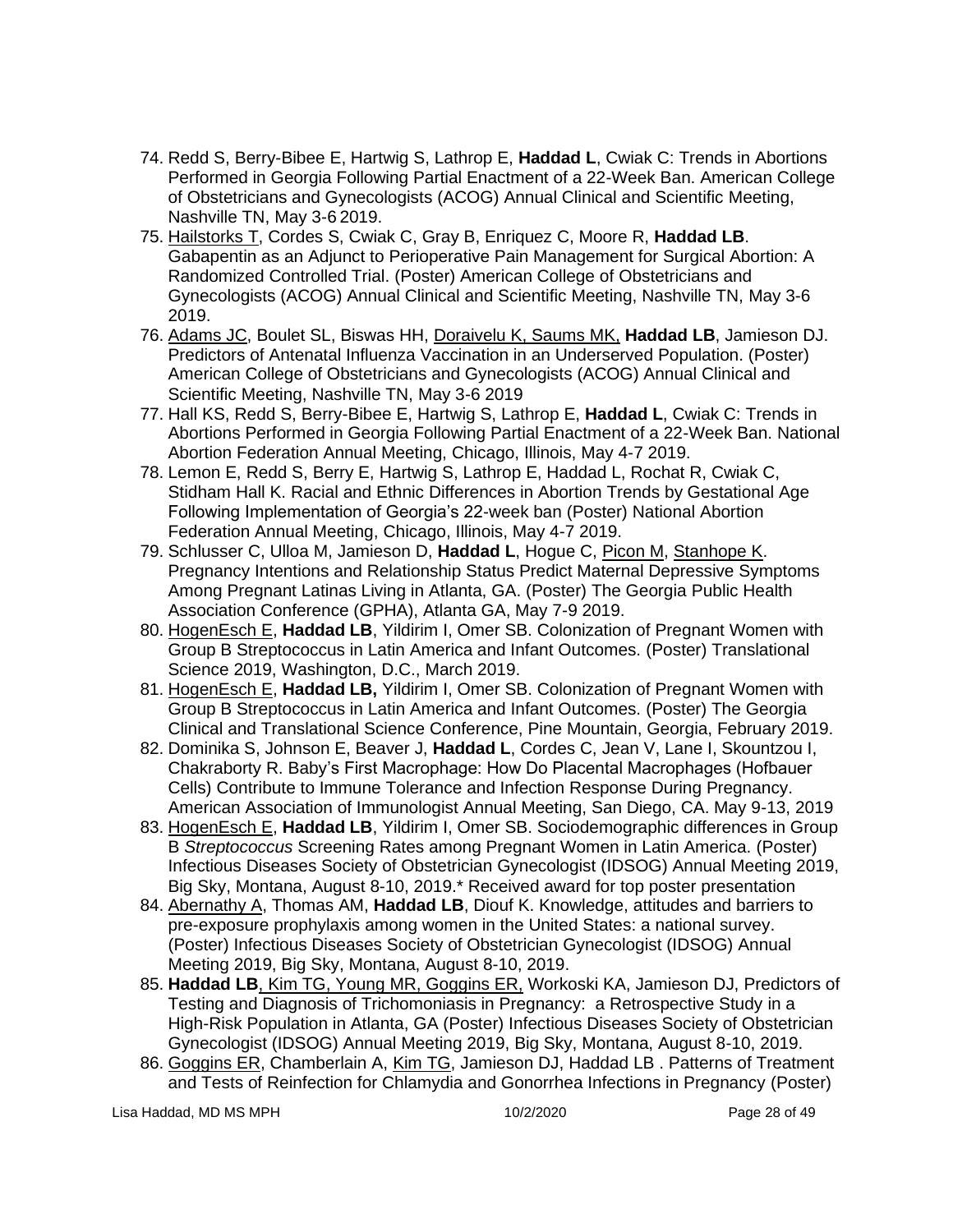Infectious Diseases Society of Obstetrician Gynecologist (IDSOG) Annual Meeting 2019, Big Sky, Montana, August 8-10, 2019

- 87. Doraivelu K, Boulet SL, Biswas HH, Adams JC, Haddad LB, Jamieson DJ. Predictors of Tetanus, Diphtheria, Acellular Pertussis (Tdap) and Influenza Vaccination during Pregnancy among Full Term Deliveries at a Tertiary Care Hospital in Atlanta, Georgia (Poster) Infectious Diseases Society of Obstetrician Gynecologist (IDSOG) Annual Meeting 2019, Big Sky, Montana, August 8-10, 2019
- 88. Williams RE, Goggins ER, Kim TG, HogenEsch E, Jamieson DJ, **Haddad LB.** Patterns of Treatment and Tests of Reinfection for Trichomoniasis in Pregnancy at a Large Safety-Net Hospital in Atlanta, Georgia (Oral Presentation) Infectious Diseases Society of Obstetrician Gynecologist (IDSOG) Annual Meeting 2019, Big Sky, Montana, August 8-10, 2019
- 89. Saums MK, King CC, Adams JC, Sheth AN, Badell ML, Young M, Yee L, Chadwick EG, Jamieson DJ, **Haddad LB**. Combination Antiretroviral Therapy and Hypertensive Disorders of Pregnancy at Grady Memorial Hospital (Oral Presentation) Infectious Diseases Society of Obstetrician Gynecologist (IDSOG) Annual Meeting 2019, Big Sky, Montana, August 8-10, 2019.
- 90. Yee LM, Kacanek D, Brightwell C, **Haddad LB**, Jao J, Powis KM, Yao TJ, Seage GR, Chadwich EG. Trends in Marijuana, Alcohol, and Opioid Use in Pregnant and Post-Partum HIV+ Women. 2020 Conference on Retroviruses and Opportunistic Infections (CROI) (Poster) Boston, Massachusetts, March 8-11, 2020.
- 91. Aaron KJ, Brill I, Causey Z, Sinkey R, **Haddad LB**, Sheth AN, Augenbraun M, French A, Gange SJ, Murphy K, Seidman D, Van Der Pol B, Marrazzo JM, Kempf MC, Dionne-Odom J. Stillbirth and Prevalence Syphilis in the US Women's Interagency HIV Study, 1994-2016. (Poster) 2020 Conference on Retroviruses and Opportunistic Infections (CROI) (Poster) Boston, Massachusetts, March 8-11, 2020.
- 92. Goggins ER, Chamberlain A, Young M, Jamieson DJ, **Haddad LB**. Association of Delayed Treatment of Chlamydia and Gonorrhea Infections in Pregnancy and Preterm Birth. (Poster) American College of Obstetricians and Gynecologists (ACOG) Annual Clinical and Scientific Meeting, Seattle, Washington, April 24 – 27, 2020.
- 93. Blackburn J, Rochat R, **Haddad LB**, Cordes S. Variation in interpretation of Subpart B conditions by stakeholders in the IRB review process of abortion research, United States, 2019 (Poster)**.** 2020 Advancing Ethical Research conference, virtual, Nov 8-10, 2020
- 94. Young M, Kim TG, Wall K, Jamieson DJ, **Haddad LB**. Trichomonas vaginalis infection and preterm birth among a high‐risk obstetric cohort in Atlanta, Georgia (Oral Presentation). Infectious Diseases Society of Obstetrician Gynecologist (IDSOG) Annual Meeting 2020, Virtual, August 13-15, 2020.
- 95. Zamora LE, Palacio F, Kozlowsky D, Dude CM, Doraivelu K, Jamieson DJ, **Haddad LB**. Chagas disease screening using point of care testing in an at-risk obstetric population. (Oral Presentation) Infectious Diseases Society of Obstetrician Gynecologist (IDSOG) Annual Meeting 2020, Virtual, August 13-15, 2020.
- 96. Hartwig SA, Mosley EA, Contreras A, Filippa S, McCloud C, Rockwell E, Goedken P, **Haddad LB**, Cwiak C, Hall KS. "The right thing to do would be to provide care... and we can't". Experiences with Georgia's 22-week gestation age limit. (Poster) American Public Health Association (APHA) 2020 Annual Meeting and Expo. Oct 24-28 2020.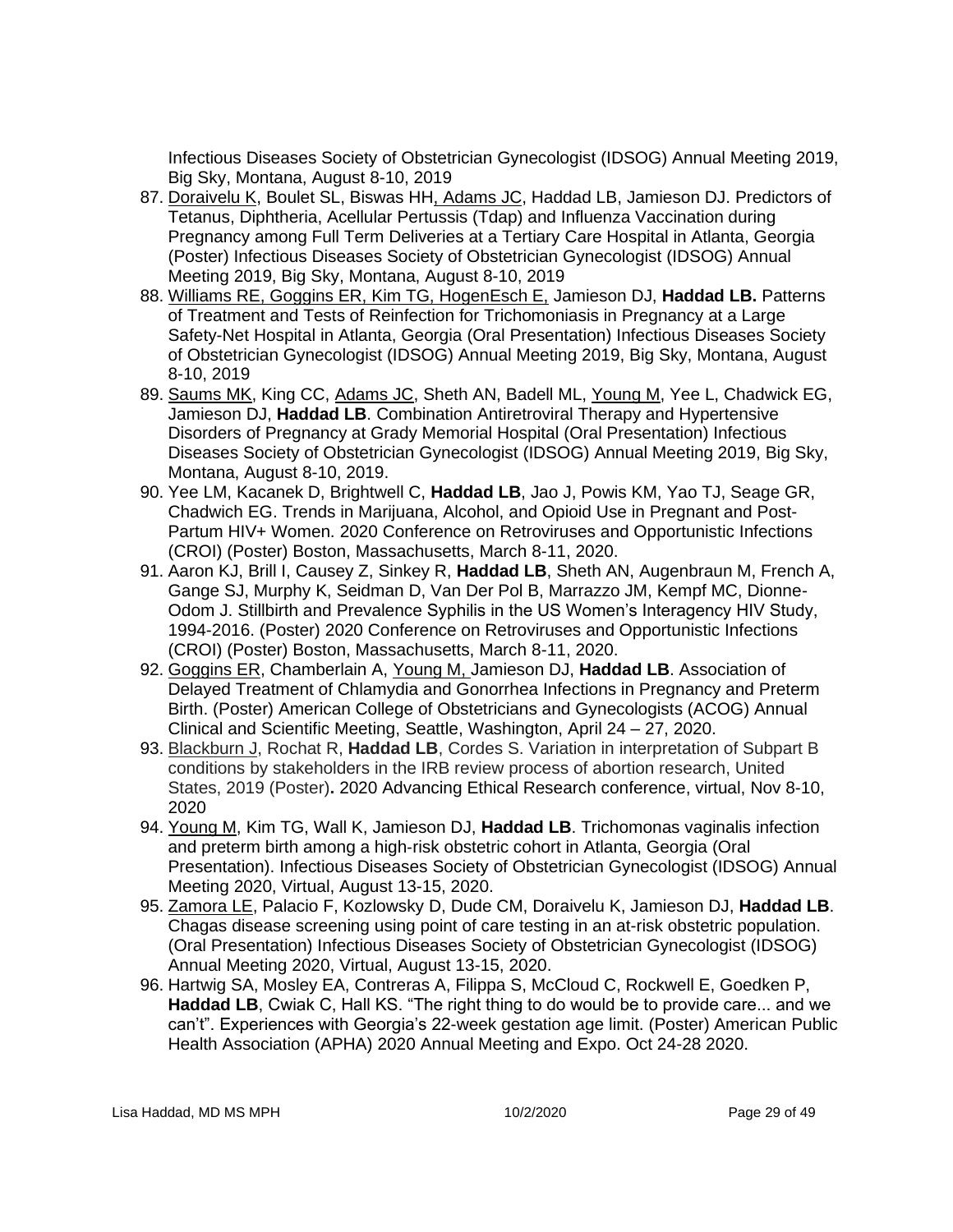97. Kozlowski D, Doraivelu K, Herring GB, Velu V, **Haddad L**. Health disparities, hormonal contraception, and the vaginal microenvironment. (Poster) American Public Health Association (APHA) 2020 Annual Meeting and Expo. Oct 24-28 2020.

# **24. Research Focus:**

My research focus centers on reproductive infectious diseases and family planning in high-risk populations, specifically among HIV-infected women. Other areas of interest include prevention of sexually transmitted infections, adolescent reproductive health, and safe reproductive health delivery both in global and domestic settings. More recently, I have been working on contraceptive and multipurpose prevention technology development as an effort to fill the gaps in the current contraceptive landscape and to provide secondary benefits of HIV and STI prevention. This area of research has tremendous potential to impact global women's healthcare.

### **25. Grant Support:**

# **a. Active Support:**

Federally Funded:

07/01/2018 – 6/31/2023 NIH/NICHD - R01 HD095741-01 (Haddad/Smith) Immunologic changes associated with three progestin-based contraceptives: characterizing immune profiles over one year and identifying factors that may alter HIV risk This project aims to elucidate the impact of 3 different contraceptives on markers of HIV acquisition in the genital tract over 1 year of use Role: PI

04/06/2020 – 03/31/2025 1R01AI150360-01 (Teleshova/Friedland/Derby/Zydowsky) An Etonogestrel/Ethinyl Estradiol/QGriffithsin (ETG/EE/QGRFT) IVR to Prevent Pregnancy and HIV. The Population Council, in collaboration with Oak Crest Institute of Science, proposes to develop a 90d pod-type IVR containing etonogestrel, ethinyl estradiol, and the anti-HIV lectin QGriffithsin (QGRFT) to prevent unintended pregnancy and HIV. The proposed product development plan for the EEQ IVR includes innovative formulation work involving pod IVR designs and the use of silk fibroin to achieve QGRFT release for 90d. Role: Medical Director

12/01/2019 – 12/31/2020 The Children's Investment Fund Foundation UK (CIFF) (Friedland) Co-encapsulation study completion. This award will support development and stability testing of an over-encapsulated dual prevention pill containing Truvada and a combined oral contraceptive, to be used in a clinical study in Zimbabwe to understand acceptability in a population of AGYW who are currently using oral contraceptive. Role: Medical Director

11/1/2018 – 10/31/2021 Bill and Melinda Gates Foundation (BMGF)- OPP1191953 (Jensen) Development of a lead candidate for female non-surgical permanent contraception The BMGF is supporting development of a low-cost highly effective nonsurgical method of permanent contraception for women using a delivery technology geared to low resource settings.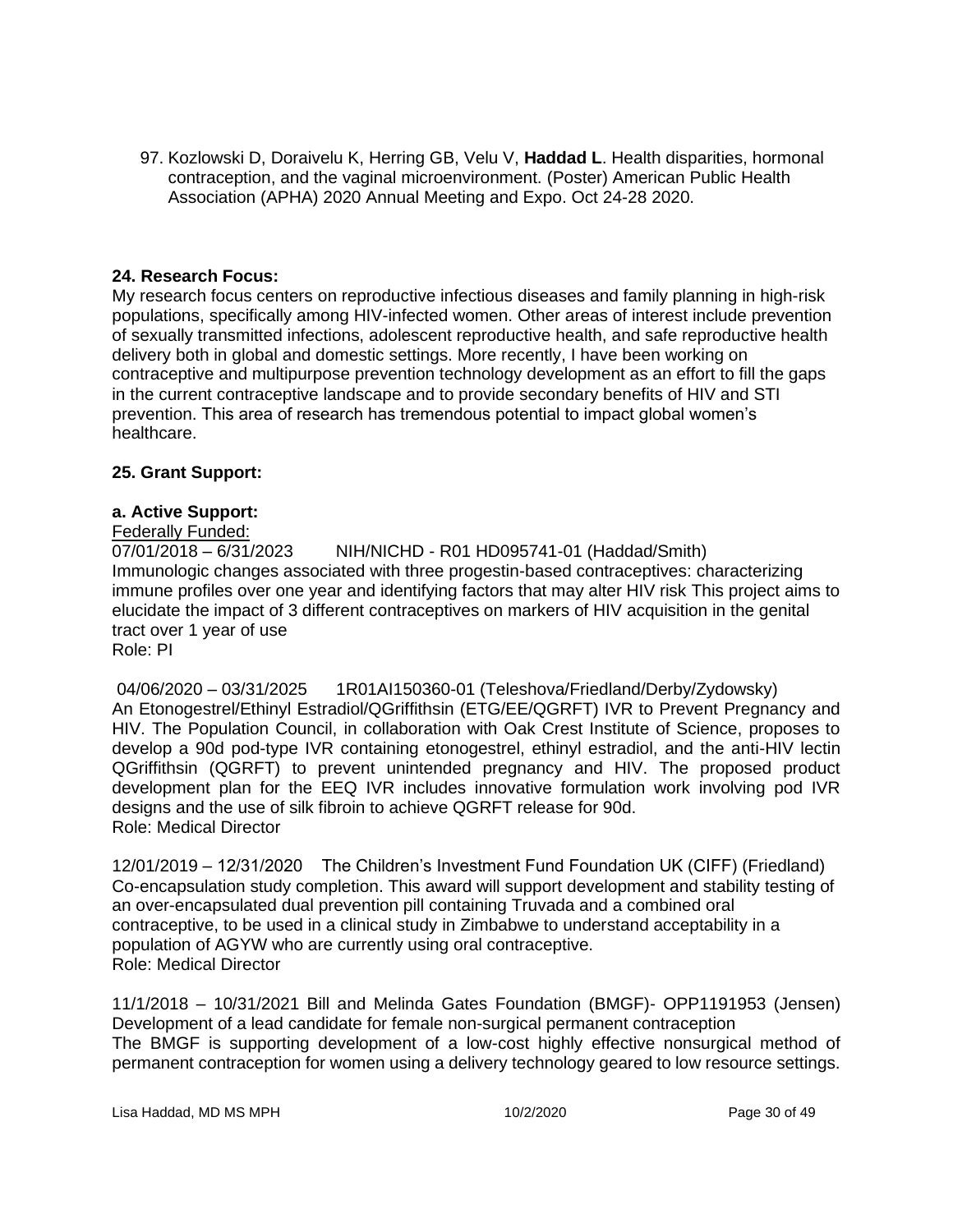This grant supports technical expertise needed to perform GLP toxicology studies with a GMP formulation of the lead candidate polidocanol/doxycycline foam (PDF). Role: Medical Director

### 01/01/2018-12/31/2021 APS-OAA-16-000002 (Zehrung)

"MAPs for PrEP: Dissolving microarray patches for long-acting HIV and pregnancy prevention" The primary objective is to advance development of the dissolving MAP technology for delivery of an ARV for long-acting HIV PrEP. This will be accomplished by developing a dissolving MAP for delivery of an ARV for long-acting HIV PrEP to the point of Phase I clinical readiness and by exploring the potential of a MAP for delivery of an ARV for PrEP and a contraceptive for pregnancy prevention.

Role: Medical Director

09/15/2015-09/14/2020 Lundquist Institute - UCLA/NIH, HHSN27500007 (Sitruk-Ware/Wang) "Clinical Evaluation of Nestorone Gel and Testosterone Gel for Male Contraception (NES and Tgel Phase 2b)" The objective of this research is to prepare an efficacy and safety multicenter clinical trial testing a Nestorone gel combined with testosterone gel in normal couples volunteering to use the method as their contraceptive. This is a subcontract to UCLA and collaboration with the Contraceptive Clinical Trial Network (CCTN) of NICHD for male contraception. Role: Medical Director

02/01/2020-07/31/2022 US Agency for International Development,OAA-A-13-00088 (Friedland) "A randomized, crossover study to compare adherence, acceptability, and preference between a single capsule containing Truvada and a combined oral contraceptive pill (COC) – a dual prevention pill (DPP) – versus two separate pills (Truvada and COC) among sexually active females aged 16-40, at risk of HIV and unintended pregnancy, in Johannesburg, South Africa." The purpose of the study is to build evidence for the development of a dual prevention pill (DPP) combining oral PrEP and an oral contraceptive into a single, 28-day regimen, to increase uptake and adherence to PrEP among women at risk of HIV. Role: Medical Director

#### **b. Previous Support:**

04/01/2014 – 03/31/2019 NIH-K23 (Haddad) Impact of progestin contraception on risk of HIV acquisition and transmission This K23 mentored career development application will provide support to evaluate the impact of 3 different progestin-only contraceptive methods (Depot medroxyprogesterone acetate (DMPA), Etonogestrel implant and Levonorgestrel Intrauterine device) on immunologic factors in the female genital tract that can modify HIV acquisition risk. \$635,175 Total Award Role: Principal Investigator

01/01/2013 – 12/31/2018 NIH/NIAID - U01-AI03408 (Ofotokun):

Women's Interagency HIV Study (WIHS)

The WIHS is a multisite national cohort of HIV negative and HIV-infected women that aims to characterize the long-term, natural and treated history of HIV infection in the United States (U.S.) Role: Co-investigator

| 03/15/2016-7/30/2018   | Society for Family Planning (Hailstorks/Haddad) |               |
|------------------------|-------------------------------------------------|---------------|
| Lisa Haddad, MD MS MPH | 10/2/2020                                       | Page 31 of 49 |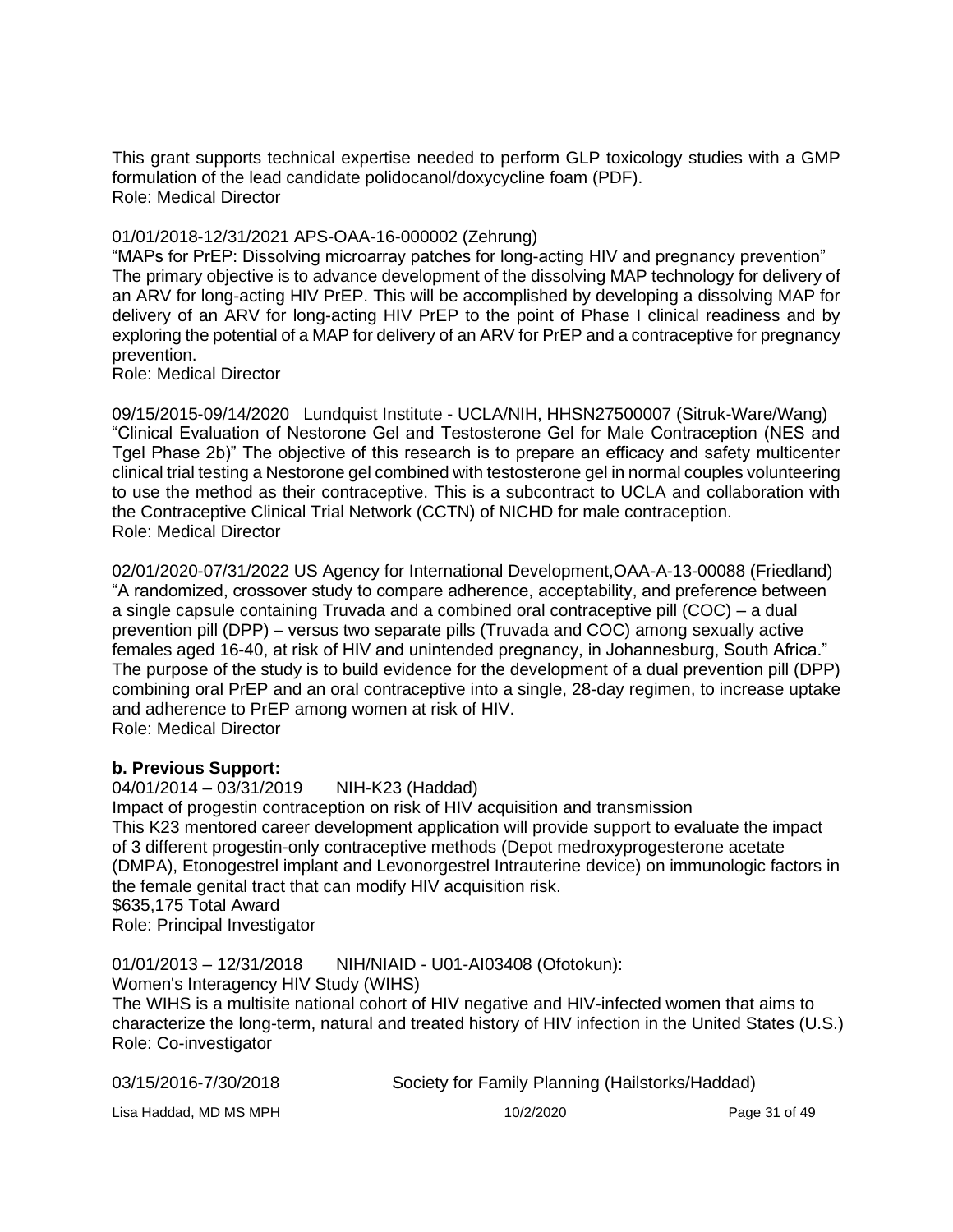Gabapentin as an adjunct to paracervical block for perioperative pain management for surgical abortion: a randomized controlled trial

This study examines whether adding gabapentin pre-operatively to local anesthesia reduces perioperative pain associated with surgical abortion as well as other effects including perioperative nausea, vomiting, and anxiety, post-operative pain and use of pain medication. \$84,516

Role: Mentor

03/01/2015 – 7/31/2017 Emory Center for AIDS Research (CFAR) (Haddad) Supplemental funding to support contraceptive provision for the K23 \$40,000 Role: Principal Investigator

09/30/2009 – 09/29/2015 CDC-SIP 12-064 (Kegler): Contraception in HIV+ African American Adolescents

This project is evaluating adolescents and young adults with HIV in Atlanta to define reproductive health practices among this cohort and to explore behavioral and biological factors associated with HIV transmissibility.

\$85,957

Role: Multi- Principal Investigator

2010 – 2013 Anonymous Foundation and Center for AIDS Research Supplement: Prospective Assessment of Acceptability and Adherence Associated with use of the Copper Intrauterine Device (CuT380A-IUD) compared to Depot medroxyprogesterone acetate (DMPA) among HIV Positive Women in Lilongwe, Malawi

\$70,000 (Anonymous foundation), \$10,000 (CFAR) Role: Principal Investigator

07/01/2011 – 08/31/2014(NCE) Anonymous Foundation-Project # 3646 (Haddad): Post Fellowship Salary Support

This 2-year award provides up to 20% support to pursue research interests that would lead to

independent research funding in contraception and family planning.

\$85,075

Role: Principal Investigator

10/01/2011 – 06/30/2014 Society of Family Planning -SFPR11-14 (Haddad): Exploring the Impact of HIV and ART on Knowledge Attitudes and Practices in Reproductive Health This is a mixed method study exploring the Impact of HIV and ART on Knowledge, Attitudes and Practices in Reproductive Health in Lilongwe, Malawi and in Atlanta, Georgia, USA. \$29,996

Role: Principal Investigator

02/12/2013 – 01/31/2016 Department for International Development, UK- Aid 202340-102 (Allen) - Scale-up of CVCT and Family Planning Services in Zambia This project will expand integration of family planning services, specifically long-acting reversible contraceptives, with couples' voluntary counseling and testing (CVCT) in northern and central Zambia. \$2,088,909

Lisa Haddad, MD MS MPH 10/2/2020 Page 32 of 49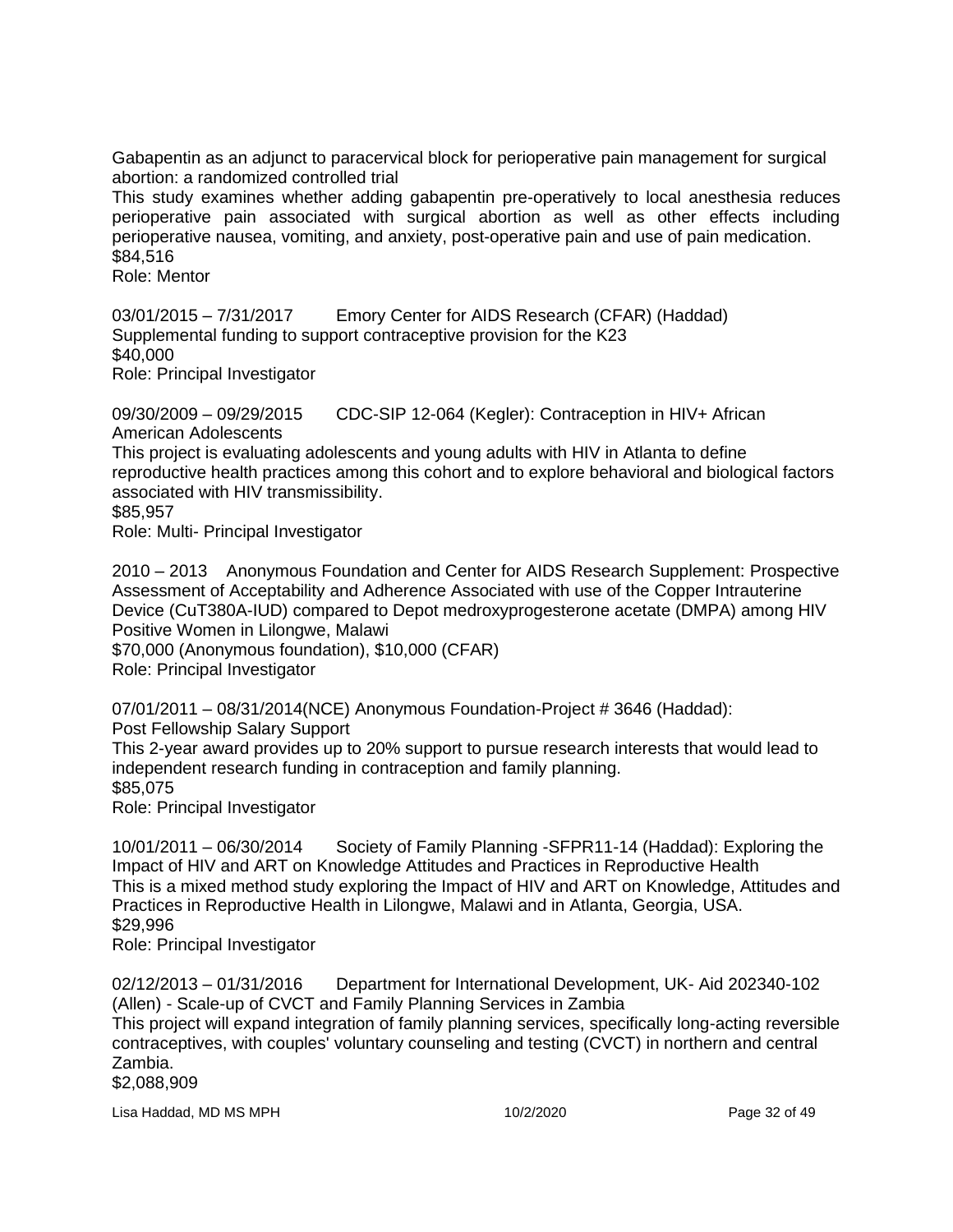Role: Co-investigator

05/03/2013 – 12/31/2013 CDC- IPA1303026 (Haddad): DMPA and contraceptive implants on HIV transmission in Malawi. This grant supported my time as a consultant and medical monitor on a CDC project in Malawi evaluating HIV transmission with DMPA and Implants. \$28,500

Role: Principal Investigator

01/01/2015 – 08/30/2016 Magee Women's Health Research Institute & Foundation (Chen) This is dual site RCT operated out of Magee in Pittsburg evaluating the effects of timing of postpartum DMPA administration on breastfeeding continuation, contraceptive usage and postpartum depression. \$22,635

Role: Site Principal Investigator

08/10/2013 – 04/30/2017 NIH/NICHD R01-HD072659 (Allen): IUD Implant and Condoms: Sexual and Perinatal HIV Prevention in Rwandan Couples This study aims to optimize the integration of family planning services to prevent unplanned pregnancy and perinatal HIV, with couples' voluntary counseling and testing (CVCT). \$301,439 Role: Co-investigator

11/1/2016 – 6/20/2018 Gates Grand Challenge Grant (Wall) Improving post-partum intrauterine device services in Kigali, Rwanda \$100,000 Role: Co-Investigator

01/13/2016 – 1/13/2017 Emory Medical Care Foundation (Haddad) Supplemental funding to support research staff for K23 to investigate copper IUD \$30,000 Role: Principal Investigator

1/01/2019 –12/31/2025 NIH U01 HL146241 (Ofotokun) Atlanta MACS/WIHS Combined Cohort Study Clinical Research Site The project aims to characterize the long-term, natural and treated history of HIV infection in a cohort of women and men to provide insight into the changing demographics of the HIV epidemic in the United States.

Role: Co-Investigator, discontinued as Co-I due to relocation

03/1/2017 – 02/28/2022 NIH/NIAID- 1U01AI131566-01(Suthar/Chakraborty) Determining how macrophages regulate immunity to Zika virus infection at the maternal-fetal

interface The goal of this project is to define the innate immune signaling in macrophages of the maternal-fetal compartment during pregnancy and evaluate how these macrophages control

Zika infection during pregnancy

\$2,264,985

Role: Co-investigator, discontinued participation due to relocation

Lisa Haddad, MD MS MPH 10/2/2020 Page 33 of 49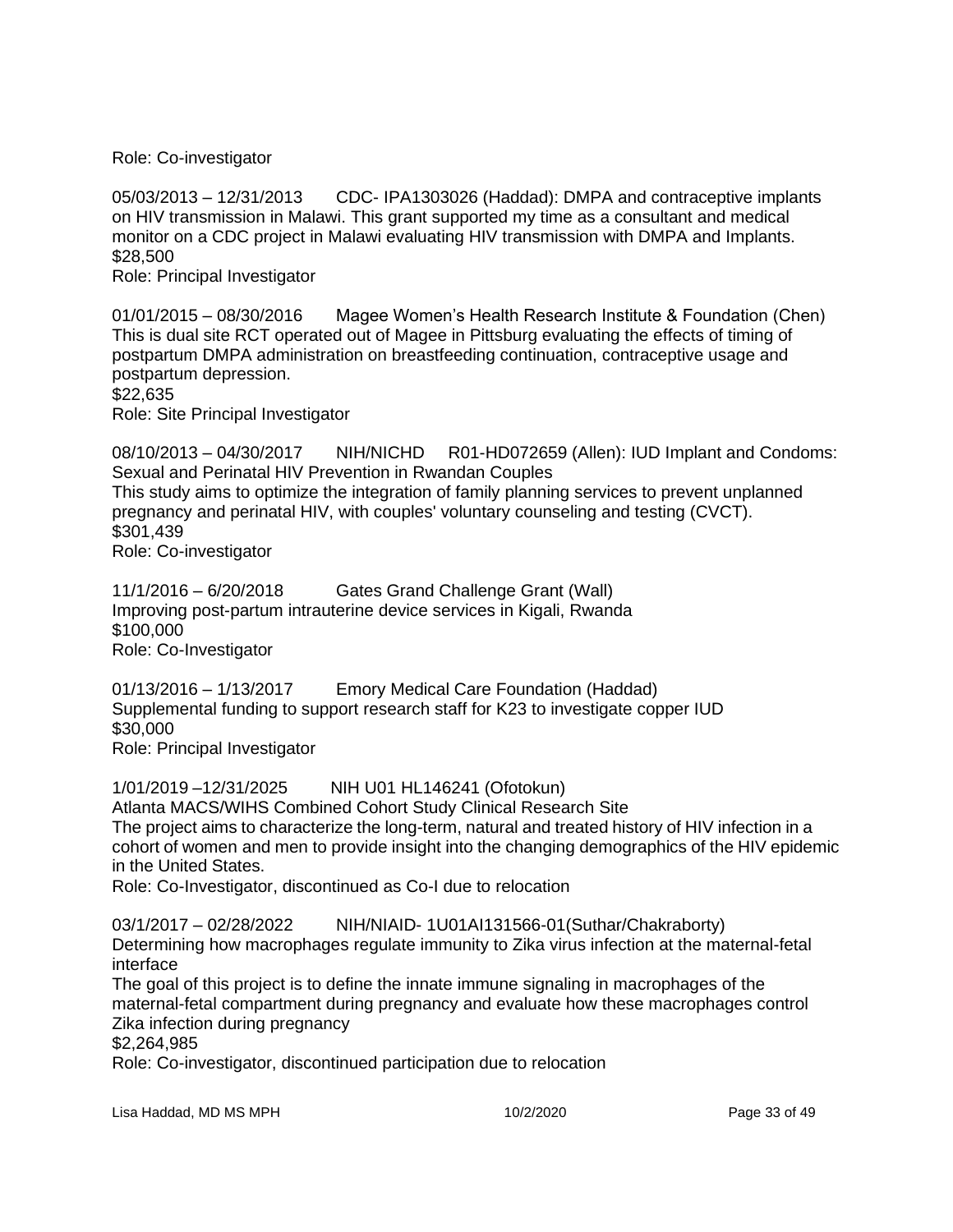9/1/2017-5/31/2019 NIH UNC Chapel Hill- U24HD089880 (Sales and Sheth)

PrEP into Family Planning

This project aims to implement PREP screening and referral for care in family planning clinic settings in Georgia

Role: Co-Investigator

9/30/2018-9/29/2023 NIH- 1U54AG062334-01 (Ofotokun/Haddad)

Emory Specialized Center of Research Excellence (SCORE) on Sex Differences. This is a multidisciplinary proposal to establish a specialized center of research on sex differences at Emory

Role: Multiple Principal Investigator, discontinued participation due to relocation

# 8/1/2018-7/31/2020 NIH/NICHD TUL-HSC-556634-18/19: (Marsit)

Pediatric HIV/AIDS Cohort Study (PHACS) Coordinating Center

The goal of this project is a multidisciplinary collaborative center focused on a cohort of HIV and anti-retroviral exposed infants and the molecular and phenotypic childhood outcomes resulting from these exposures.

Role: Co-Investigator, co-lead for the Women's Health

# 7/1/2017-7/30/2020

Anonymous Foundation

The Center for Reproductive Health Research in the SouthEast (RISE) – (PI Hall). RISE combines Research, Education &Training, and Translation with the objective of implementing solutions to reproductive health outcomes, disparities and sociopolitical determinants impacting women and their families in the South-East.

Role: Core Co-Iinvestigator for primary grant application and principal investigator on 2 individual projects within the center grant application.

10/26/2016 – 10/26/2018 Woodruff Health Science Center Synergy Grant (Haddad, Wall, Philips)

Evaluation of an intervention to increase post abortion LARC uptake

This project will evaluate the impact of a pre-visit education intervention and financial referral on LARC uptake and cost-effectiveness.

\$100,000

Role: Multi-Principal Investigator

- 2014-2020 Collaborator, CDC project in Malawi evaluating HIV transmission with DMPA and Implants. Previously, funded through an IPA agreement continued this effort without IPA support following the award of the K23 grant.
- 2016-2017 Collaborator, CDC, ZEN-Zika prospective study of ZIKA virus among a cohort of 5,000 pregnant women, their partners and infants in Colombia.

# **26. Bibliography:**

### **a. Published and Accepted Research Articles in Refereed Journals (trainees are underlined):**

Lisa Haddad, MD MS MPH 10/2/2020 Page 34 of 49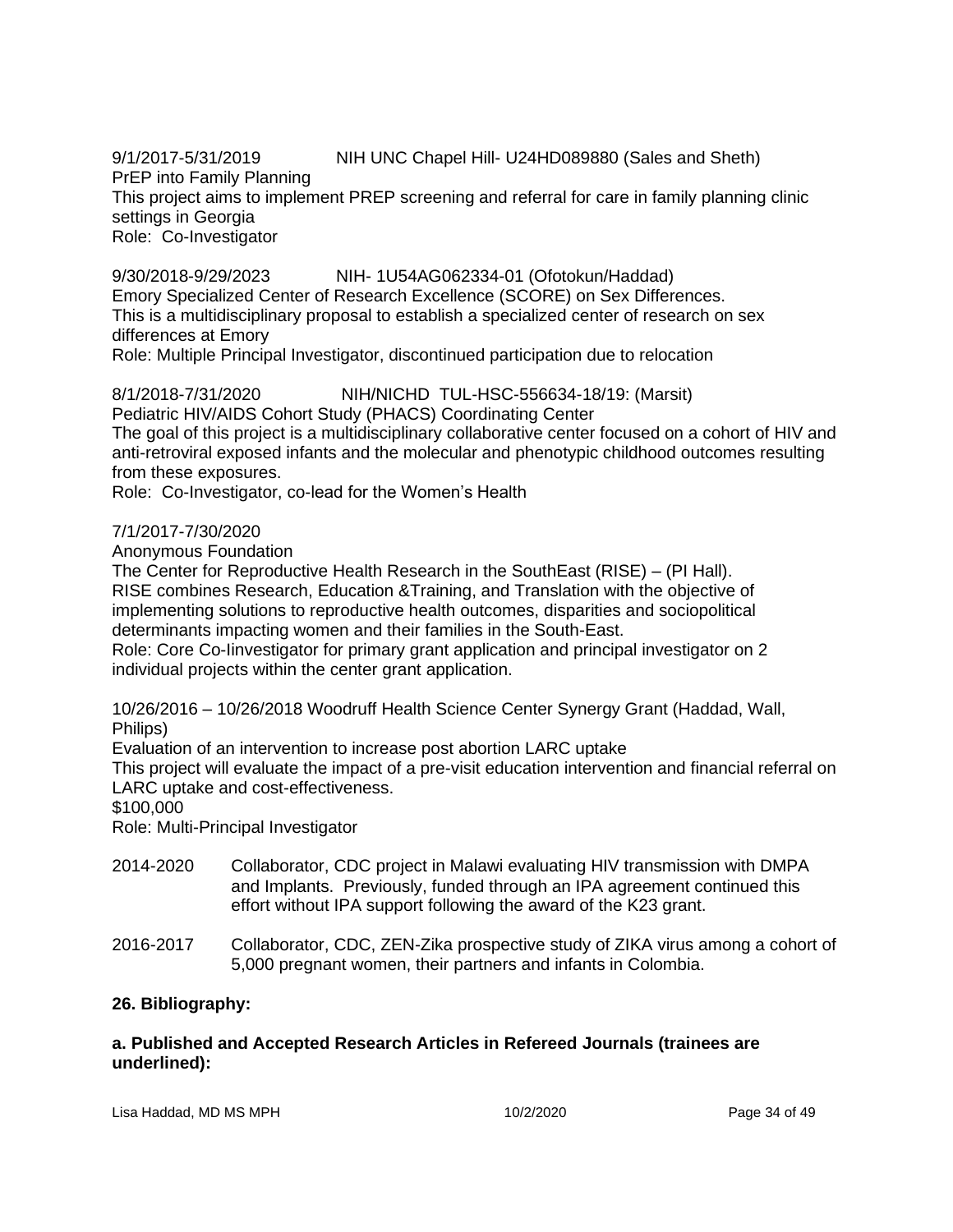- 1. Brown M, Gordon WA, **Haddad L**. Models for predicting subjective quality of life in individuals with traumatic brain injury. *Brain Injury*. 2000:14(1), 5-19.
- 2. Gordon WA, **Haddad L**, Sliwinski, M, Brown M, Hibbard M. The sensitivity and specificity of self reported symptoms in individuals with traumatic brain injury. *Brain Injury*. 2000:14(1), 21-33.
- 3. Hibbard M, Bogdany J, Uysal S, Kepler K, Silver J, Gordon WA, **Haddad, L**. Axis II Psychopathology in individuals with traumatic brain injury. *Brain Injury*. 2000:14(1), 45- 61.
- 4. Hibbard M, Gordon W, Flanagan S, **Haddad L**, Labinsky E. Sexual Dysfunction After Traumatic Brain Injury. *Neuro Rehabilitation.* 2000:15,107-120.
- 5. Findler M, Cantor J, **Haddad L**, Gordon W, Ashman T. The Reliability and Validity of the SF-36 Health Survey Questionnaire for Use with Individuals with Traumatic Brain Injury. *Brain Injury.* 2001:15(8), 715-723.
- 6. Brewton LS, **Haddad L**, Azmitia EC. Colchicine induced cytoskeletal collapse and apoptosis is reversed by S100Β. *Brain Res*. 2001:912(1), 9-16.
- 7. Kramer HK, Onoprishvili I, Andria ML, Hanna K, Scheinkman K, **Haddad LB**, Simon EJ. Delta Opioid activation of the Mitogen-activated protein kinase cascade does not require transphosphorylation of Receptor Tyrosine Kinases. *BMC Pharmacol*. 2002;2(1):5.
- 8. Gordon WA, Cantor JB, Johanning E, Charatz HJ, Ashman TA, Breeze J, **Haddad L,** Abramowitz S. Cognitive impairment associated with toxigenic fungal exposure: A replication and extension of previous findings. *Appl Neuropsychol.* 2004;11:65-74.
- 9. **Haddad L**, Amsterdam A, Chi DS. Celiac disease presenting as a paraneoplastic syndrome in a patient with synchronous endometrial and ovarian cancers: A case report. *Gynecol Oncol*. 2005 May; 97:704-6.
- 10. Chi DS, Eisenhauer EL, [Huh J,](http://www.ncbi.nlm.nih.gov/entrez/query.fcgi?db=pubmed&cmd=Search&itool=pubmed_AbstractPlus&term=%22Huh+J%22%5BAuthor%5D) **[Haddad L](http://www.ncbi.nlm.nih.gov/entrez/query.fcgi?db=pubmed&cmd=Search&itool=pubmed_AbstractPlus&term=%22Haddad+L%22%5BAuthor%5D)**, [Abu-Rustum NR,](http://www.ncbi.nlm.nih.gov/entrez/query.fcgi?db=pubmed&cmd=Search&itool=pubmed_AbstractPlus&term=%22Abu%2DRustum+NR%22%5BAuthor%5D) [Sonoda, Y,](http://www.ncbi.nlm.nih.gov/entrez/query.fcgi?db=pubmed&cmd=Search&itool=pubmed_AbstractPlus&term=%22Sonoda+Y%22%5BAuthor%5D) [Levine, DA,](http://www.ncbi.nlm.nih.gov/entrez/query.fcgi?db=pubmed&cmd=Search&itool=pubmed_AbstractPlus&term=%22Levine+DA%22%5BAuthor%5D) [Hensley M,](http://www.ncbi.nlm.nih.gov/entrez/query.fcgi?db=pubmed&cmd=Search&itool=pubmed_AbstractPlus&term=%22Hensley+M%22%5BAuthor%5D) [Barakat RR.](http://www.ncbi.nlm.nih.gov/entrez/query.fcgi?db=pubmed&cmd=Search&itool=pubmed_AbstractPlus&term=%22Barakat+RR%22%5BAuthor%5D) What is the optimal goal of primary cytoreductive surgery for bulky stage IIIC epithelial ovarian carcinoma (EOC)? *[Gynecol Oncol](javascript:AL_get(this,%20)*. 2006 Nov;103(2):559-64.
- 11. **Haddad LB**, Laufer MR. Thrombocytosis associated with malignant ovarian lesions within a pediatric/adolescent population. *J Ped Adol Gyn.* 2008; 21(5):243-6.
- 12. **Haddad L,** Delli-Bovi L. Uterine Artery Embolization to treat hemorrhage following second trimester abortion by dilation and surgical evacuation. *Contraception.* 2009 Jun;79(6):452-5.
- **13. Haddad L,** Yanow S, Delli-Bovi L, Cosby K, Weitz TA. Changes in abortion provider practices in response to the "Partial Abortion Ban Act of 2003." *Contraception.* 2009 May; 79(5): 379-84.

Lisa Haddad, MD MS MPH 10/2/2020 Page 35 of 49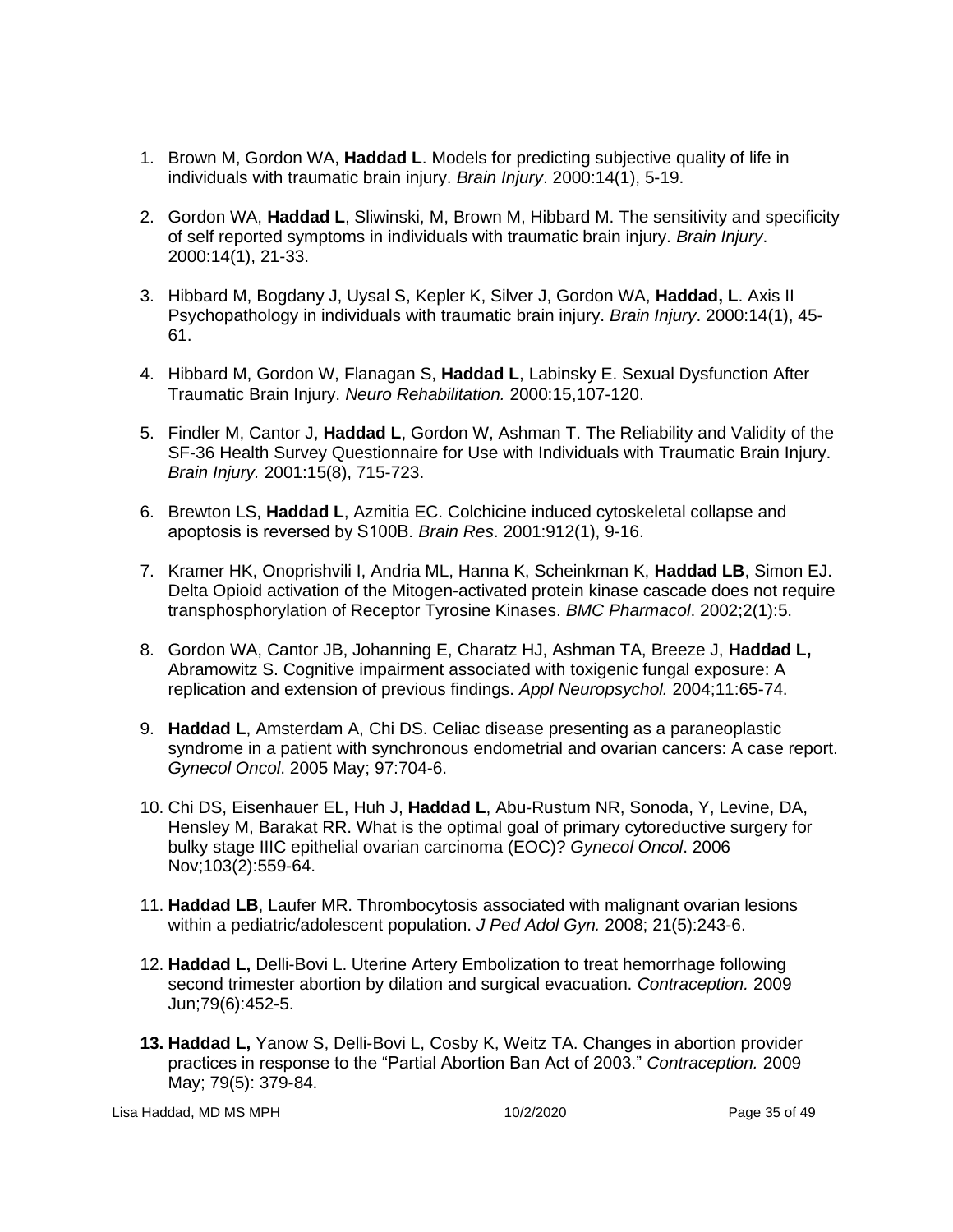- 14. **Haddad LB,** Curtis KM, Legarty-Williams JK, Cwiak C, Jamieson DJ. Contraception for individuals with Sickle Cell disease: A systematic review of the literature. *Contraception.* 2012 Jun;85(6):527-37.
- 15. Badell ML, Lathrop E, **Haddad LB**, Goedken P, Nguyen ML, Cwiak C. Reproductive healthcare needs and desires in a cohort of HIV positive women. *Infect Dis Obstet Gynecol.* 2012; 2012:107878.
- 16. **Haddad L,** Gallo MF, Jamieson DJ, Macaluso M. Condom type may influence sexual behavior and ejaculation and complicate the assessment of condom functionality. *Contraception.* 2012 Oct;86(4):391-6.
- 17. Wall KM, Vwalika B, **Haddad L**, **Khu** NH, Vwalika C, Kilembe W, Chomba E, Stephenson R, Kleinbaum D, Nizam A, Brill I, Tichacek A, Allen S. [Impact of long-term](http://www.ncbi.nlm.nih.gov/pubmed/23202814)  [contraceptive promotion on incident pregnancy: a randomized controlled trial among HIV](http://www.ncbi.nlm.nih.gov/pubmed/23202814)  [positive couples in Lusaka, Zambia.](http://www.ncbi.nlm.nih.gov/pubmed/23202814) *J Acquir Immune Defic Syndr*. 2013 May 1; 63(1):86-95.
- 18. Tweya H, Feldacker C, Jahn A, Breeze E, **Haddad L,** Phiri S. Incidence of pregnancy among women accessing antiretroviral therapy in urban Malawi: A retrospective cohort study. *AIDS Behav.* 2013 Feb;17(2):471-8.
- 19. [Khu NH,](http://www.ncbi.nlm.nih.gov/pubmed?term=Khu%20NH%5BAuthor%5D&cauthor=true&cauthor_uid=23153896) [Vwalika B,](http://www.ncbi.nlm.nih.gov/pubmed?term=Vwalika%20B%5BAuthor%5D&cauthor=true&cauthor_uid=23153896) [Karita E,](http://www.ncbi.nlm.nih.gov/pubmed?term=Karita%20E%5BAuthor%5D&cauthor=true&cauthor_uid=23153896) [Kilembe W,](http://www.ncbi.nlm.nih.gov/pubmed?term=Kilembe%20W%5BAuthor%5D&cauthor=true&cauthor_uid=23153896) [Bayingana RA,](http://www.ncbi.nlm.nih.gov/pubmed?term=Bayingana%20RA%5BAuthor%5D&cauthor=true&cauthor_uid=23153896) [Sitrin D,](http://www.ncbi.nlm.nih.gov/pubmed?term=Sitrin%20D%5BAuthor%5D&cauthor=true&cauthor_uid=23153896) [Roeber-Rice H,](http://www.ncbi.nlm.nih.gov/pubmed?term=Roeber-Rice%20H%5BAuthor%5D&cauthor=true&cauthor_uid=23153896) [Learner E,](http://www.ncbi.nlm.nih.gov/pubmed?term=Learner%20E%5BAuthor%5D&cauthor=true&cauthor_uid=23153896) [Tichacek AC,](http://www.ncbi.nlm.nih.gov/pubmed?term=Tichacek%20AC%5BAuthor%5D&cauthor=true&cauthor_uid=23153896) **[Haddad LB](http://www.ncbi.nlm.nih.gov/pubmed?term=Haddad%20LB%5BAuthor%5D&cauthor=true&cauthor_uid=23153896)**, [Wall KM,](http://www.ncbi.nlm.nih.gov/pubmed?term=Wall%20KM%5BAuthor%5D&cauthor=true&cauthor_uid=23153896) [Chomba EN,](http://www.ncbi.nlm.nih.gov/pubmed?term=Chomba%20EN%5BAuthor%5D&cauthor=true&cauthor_uid=23153896) [Allen SA.](http://www.ncbi.nlm.nih.gov/pubmed?term=Allen%20SA%5BAuthor%5D&cauthor=true&cauthor_uid=23153896) Fertility goalbased counseling increases contraceptive implant and IUD use in HIV-discordant couples in Rwanda and Zambia. *Contraception.* 2013 Jul;88(1):74-82.
- 20. Bicette R, Tenjarla G, Kugarthasan S, Alazraki A, **Haddad L.** Case report: A 14 year-old girl with recurrent vulvar abscess. *Journal of Pediatric and Adolescent Gynecology*. 2013 Nov 19;S1083-3188(13)00241-6.
- 21. Varma S, Lathrop E, **Haddad LB**. Pediatric Condyloma Acuminata: A case report. *Journal of Pediatric and Adolescent Gynecology*. 2013 Dec;26(6):e121-2.
- 22. Bryant A, Kamanga G, Stuart GS, **Haddad LB**, Meguid T, Mhango C. Immediate postpartum versus 6-week postpartum intrauterine device insertion: a feasibility study of a randomized controlled trial, *African J Repro Health.* 2013. 17(2) 72-79.
- 23. Painter J, Cene-Kush C, Conner A, Cwiak C**, Haddad L**, Mulligan M, DiClemente R. Anticipated HIV vaccine acceptability among sexually active African-American adult women. *Vaccines.* 2013. *1*(2):88-104.
- 24. **Haddad L**, Wall KM, Vwalika B, Khu NH, Brill I, Kilembe W, Stephenson R, Chomba E, Vwalika C, Tichacek A, Allen S. Contraceptive discontinuation and switching among couples receiving integrated HIV and family planning services in Lusaka, Zambia. *AIDS.* 2013 Oct 27, Suppl 1S93-103.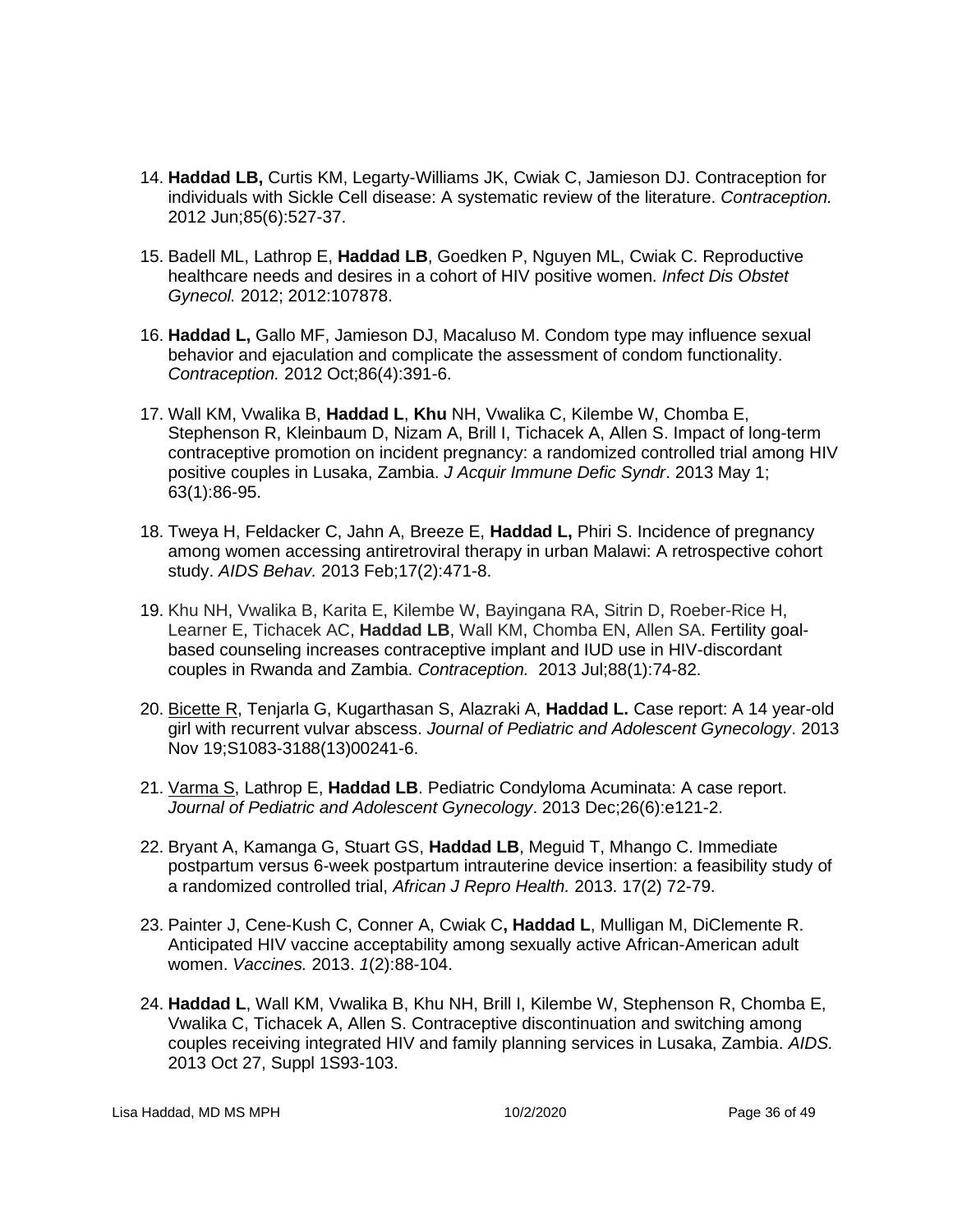- 25. **Haddad LB**, Cwiak C, Jamieson DJ, Feldacker C, Tweya H, Hosseinipour M, Hoffman I, Bryant A, Stuart GS, Noah I, Mlundira L, Samala B, Mayne P, Phiri S. Contraceptive adherence and acceptability among HIV-infected women in Malawi: A Randomized controlled trial of the copper intrauterine device and depot medroxyprogesterone acetate. *Contraception.* 2013 Dec; 88(6):737-43.
- 26. Wall K, **Haddad L**, Vwalika B, Khu NH, Brill I, Kilembe W*,* Stephenson R, Chomba E, Vwalika C, Tichacek A, Allen S*.* Rates of unintended pregnancy and predictors among OCP users receiving integrated couples' voluntary HIV counseling and testing services in Lusaka, Zambia. *PLoS One.* 2013 Sept; 8(9):e75353.
- 27. Lathrop E, **Haddad L**, McWhorter CP, Goedken P. Self-administration of Misoprostol prior to intrauterine device insertion among nulliparous women: a randomized controlled trial. *Contraception.* 2013 Dec;88(6):725-9.
- 28. Lathrop E, Telemaque Y, **Haddad L**, Stephenson R, Goedken P, Cwiak C, Jamieson DJ. Three gulps of salty water: emergency contraception in Northern Haiti - knowledge, use and opportunity*. International Journal of Obstetrics and Gynecology.* 2013 Apr;121(1):60-3.
- 29. Badell ML, Kachikis A, **Haddad LB**, Nguyen ML, Lindsay M. Comparison of pregnancies between perinatally and sexually HIV infected women- An Observational Study at an Urban Hospital. *Infectious Diseases in Obstetrics and Gynecology.* 2013. Epub 2013 Sep 9. ISSN 1098-0997.
- 30. **Haddad L,** Feldacker C, Jamieson DJ, Tweya H, Cwiak C, Bryant AG, Hosseinipour MC, Chaweza T, Mlundira L, Kachale F, Stuart GS, Hoffman I, Phiri S. Medical eligibility, contraceptive choice and IUD acceptance among HIV- infected women on antiretroviral therapy in Lilongwe, Malawi. *International Journal of Gynecology and Obstetrics.* 2014 Sep;126(3):213-6.
- 31. **Haddad L,** Philpott-Jones S, Schonfeld T. Contraception and prevention of HIV transmission: a conflict of public health principles. *Journal of Family Planning and Reproductive Health Care*. 2015 Jan;41(1):20-3.
- 32. Kourtis AP, Ellington S, Pazol K, Flowers L, **Haddad L**, Jamieson DL. Complications of cesarean deliveries among HIV-infected women in the United States. *[AIDS.](http://www.ncbi.nlm.nih.gov/pubmed/25574961)* 2014 Nov 13;28(17):2609-18.
- 33. Phiri S, Feldacker C, Chaweza T, Mlundira L, Tweya H, Speight C, Samala B, Kachale F, Umpierrez D, **Haddad L**. Integrating reproductive health services into HIV care: Strategies for successful implementation in a low resource HIV clinic in Lilongwe, Malawi. *Journal of Family Planning and Reproductive Health Care.* 2016 Jan;42(1):17- 23.
- 34. Wall KM, Kilembe W, Vwailika B, Khu NH, Brill I, Chomba E, Johnson B, **Haddad L**, Tichacek A, Allen S. Hormonal contraception does not increase HIV acquisition risk in Zambian women in discordant couples, 1994-2012. *Contraception*. 2015 Jun; 91(6):480-

Lisa Haddad, MD MS MPH 10/2/2020 Page 37 of 49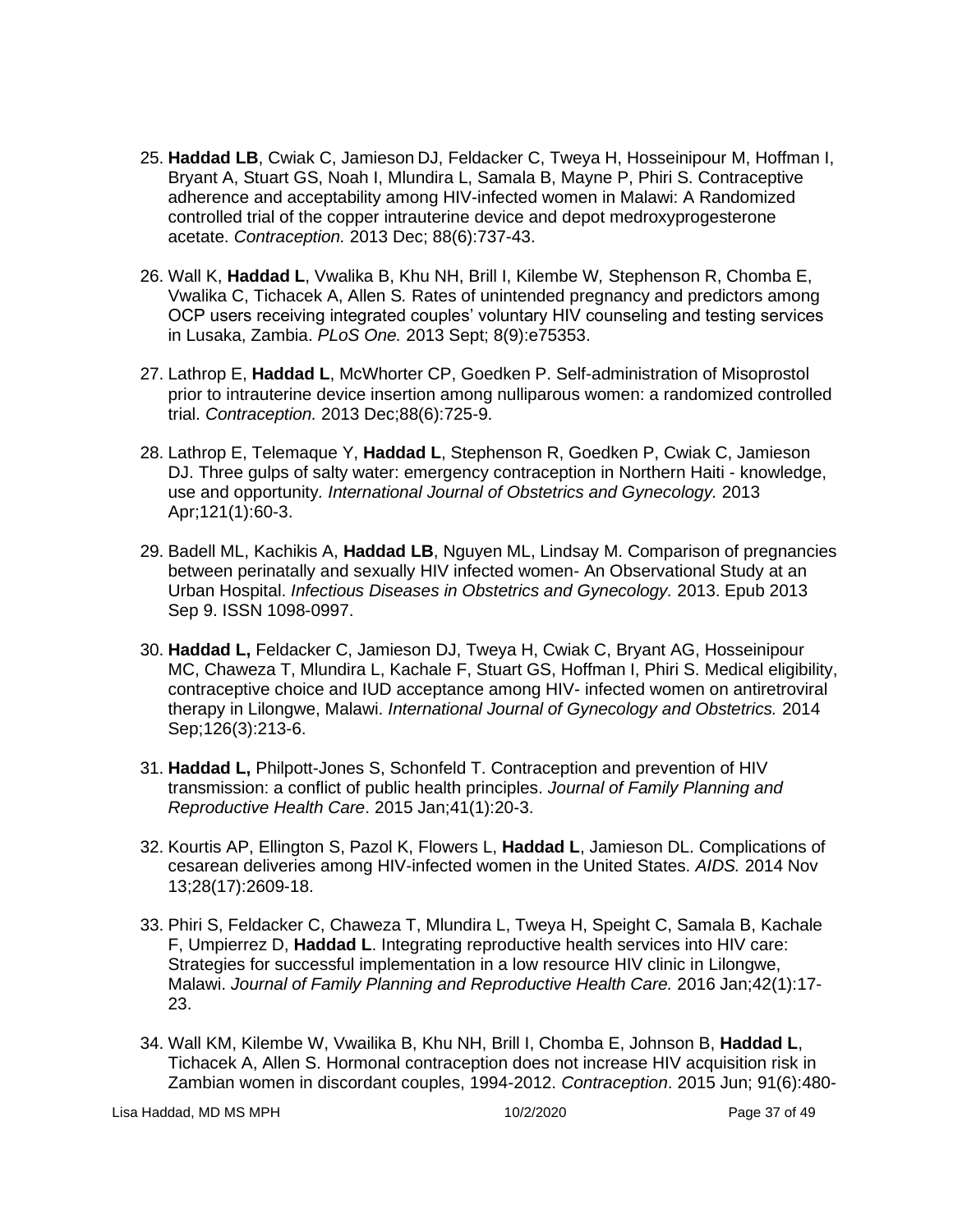# 7. **\*\* Recipient of Daniel R Mishell Jr. Outstanding Article Award by Society of Family Planning.**

- 35. **Haddad L,** Feldacker C, Jamieson DJ, Tweya H, Cwiak C, Chaweza T, Mlundira L, Chiwoko J, Samala B, Kachale F, Bryant AG, Hosseinipour MC, Stuart GS, Hoffman I, Phiri S. Pregnancy and sexually transmitted disease prevention practices among HIVinfected women on antiretroviral therapy seeking family planning in Lilongwe, Malawi. *PLOSOne*. 2015 March; 10(3): e0121039
- 36. Wall KM, Kilembe W, Vwalika B, **Haddad L,** Allen S. Authors's Reply: Hormonal contraception and HIV: Hazards of pronouncing "negative" studies with low power. *Contraception.* 2015 Sep;92(3):277.
- 37. Wall KM, Kilembe W, **Haddad L,** Vwailika B, Lakhi S, Khu NH, Brill I, Chomba E, Mulenga J, Tichacek A, Allen S. Hormonal contraception, pregnancy, breastfeeding and HIV disease progression among Zambian women. *JAIDS*. 2016 Mar 1;71(3):345-52.
- 38. Zaidi M, **Haddad L**, Lathrop E. Global Health Opportunities in Obstetrics and Gynecology Training: Examining engagement through an ethical lens. *American Journal of Tropical Medicine and Hygiene*. 2015 Dec;93(6):1194-200.
- 39. Cates J, Westreich D, Edmonds A, Wright R, Colie C, Greenblatt R, Cejtin HE, Karim R, **Haddad LB**, Kempf MC, Golub ET, Adimora A. The effects of viral load burden on pregnancy loss among HIV-infected women in the United States. *Infectious Diseases in Obstetrics and Gynecology.* 2015; 2015: 362357.Oct 25 Epub ahead of print
- 40. **Haddad LB**, Machen LK, Cordes S, Huylebroeck B, Delaney A, Ofotokun I, Nguyen M, Jamieson DJ. Future Desire for Children Among Women Living with HIV in Atlanta, Georgia. *AIDS Care-Psychological and Socio-Medical Aspects of AIDS/HIV.*  2016;28(4):455-9.
- 41. Liles I, **Haddad LB,** Lathrop E, Hankin A**.** Contraception Initiation in the emergency department: A pilot study of provider's knowledge, attitudes and practices. *Southern Medical Journal*. 2016 May; 109(5): 300-4.
- 42. [Swaims-Kohlmeier A,](http://www.ncbi.nlm.nih.gov/pubmed/?term=Swaims-Kohlmeier%20A%5BAuthor%5D&cauthor=true&cauthor_uid=27233960) [Haaland RE,](http://www.ncbi.nlm.nih.gov/pubmed/?term=Haaland%20RE%5BAuthor%5D&cauthor=true&cauthor_uid=27233960) **[Haddad LB](http://www.ncbi.nlm.nih.gov/pubmed/?term=Haddad%20LB%5BAuthor%5D&cauthor=true&cauthor_uid=27233960)**, [Sheth AN,](http://www.ncbi.nlm.nih.gov/pubmed/?term=Sheth%20AN%5BAuthor%5D&cauthor=true&cauthor_uid=27233960) [Evans-Strickfaden T,](http://www.ncbi.nlm.nih.gov/pubmed/?term=Evans-Strickfaden%20T%5BAuthor%5D&cauthor=true&cauthor_uid=27233960) [Lupo](http://www.ncbi.nlm.nih.gov/pubmed/?term=Lupo%20LD%5BAuthor%5D&cauthor=true&cauthor_uid=27233960)  [LD,](http://www.ncbi.nlm.nih.gov/pubmed/?term=Lupo%20LD%5BAuthor%5D&cauthor=true&cauthor_uid=27233960) [Cordes S,](http://www.ncbi.nlm.nih.gov/pubmed/?term=Cordes%20S%5BAuthor%5D&cauthor=true&cauthor_uid=27233960) [Aguirre AJ,](http://www.ncbi.nlm.nih.gov/pubmed/?term=Aguirre%20AJ%5BAuthor%5D&cauthor=true&cauthor_uid=27233960) [Lupoli KA,](http://www.ncbi.nlm.nih.gov/pubmed/?term=Lupoli%20KA%5BAuthor%5D&cauthor=true&cauthor_uid=27233960) [Chen CY,](http://www.ncbi.nlm.nih.gov/pubmed/?term=Chen%20CY%5BAuthor%5D&cauthor=true&cauthor_uid=27233960) [Ofotukun I,](http://www.ncbi.nlm.nih.gov/pubmed/?term=Ofotukun%20I%5BAuthor%5D&cauthor=true&cauthor_uid=27233960) [Hart CE,](http://www.ncbi.nlm.nih.gov/pubmed/?term=Hart%20CE%5BAuthor%5D&cauthor=true&cauthor_uid=27233960) [Kohlmeier JE.](http://www.ncbi.nlm.nih.gov/pubmed/?term=Kohlmeier%20JE%5BAuthor%5D&cauthor=true&cauthor_uid=27233960) Progesterone Levels Associate with a Novel Population of CCR5+CD38+ CD4 T Cells Resident in the Genital Mucosa with Lymphoid Trafficking Potential. *J Immunol*. 2016 Jul; 197(1):368-76.
- 43. Hatfield-Timajchy K, Brown J, **Haddad LB**, Chakraborty R, Kourtis AP. Parenting Among Adolescents and Young Adults with Human Immunodeficiency Virus Infection in the United States: Challenges, Unmet Needs, and Opportunities. *AIDS Patient Care STDS.* 2016 Jul;30(7):315-23.
- 44. Tang JH, Phiri S, Ng'ambi W, Krashin J, Mlundira L, Chaweza T, Samala B, Tweya H, Hosseinipour M, **Haddad LB**. Factors associated with hormonal and intrauterine

Lisa Haddad, MD MS MPH 10/2/2020 Page 38 of 49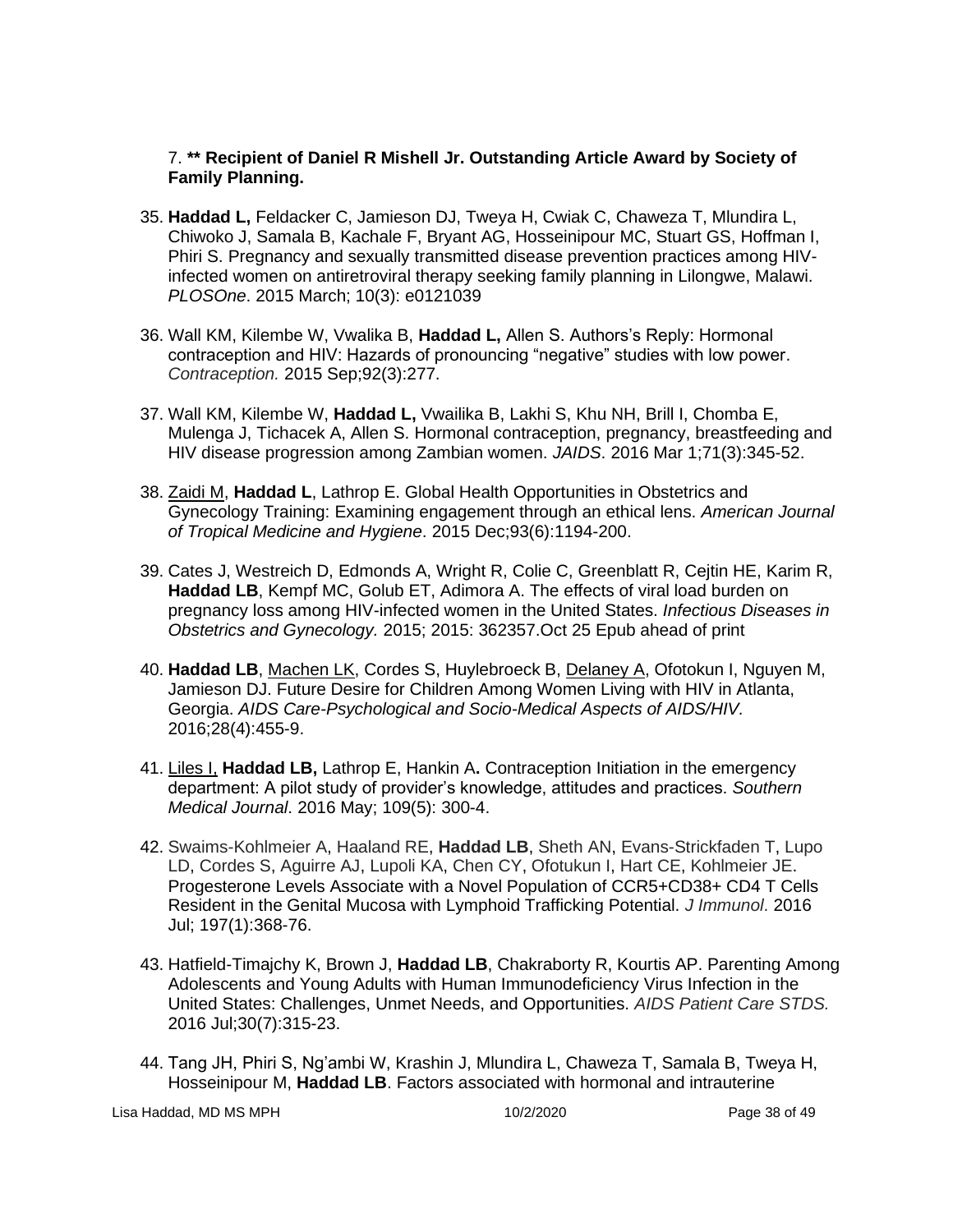contraceptive use among HIV-infected men and women in Lilongwe, Malawi: a crosssectional study. *Infectious Diseases in Obstetrics and Gynecolog.* 2016;2016:5429316. doi: 10.1155/2016/5429316. Epub 2016 Aug 24.

- 45. [Wall KM,](http://www.ncbi.nlm.nih.gov/pubmed/?term=Wall%20KM%5BAuthor%5D&cauthor=true&cauthor_uid=27462093) [Kilembe W,](http://www.ncbi.nlm.nih.gov/pubmed/?term=Kilembe%20W%5BAuthor%5D&cauthor=true&cauthor_uid=27462093) [Vwalika B,](http://www.ncbi.nlm.nih.gov/pubmed/?term=Vwalika%20B%5BAuthor%5D&cauthor=true&cauthor_uid=27462093) [Ravindhran P,](http://www.ncbi.nlm.nih.gov/pubmed/?term=Ravindhran%20P%5BAuthor%5D&cauthor=true&cauthor_uid=27462093) [Htee Khu](http://www.ncbi.nlm.nih.gov/pubmed/?term=Htee%20Khu%20N%5BAuthor%5D&cauthor=true&cauthor_uid=27462093) N, [Brill I,](http://www.ncbi.nlm.nih.gov/pubmed/?term=Brill%20I%5BAuthor%5D&cauthor=true&cauthor_uid=27462093) [Chomba E,](http://www.ncbi.nlm.nih.gov/pubmed/?term=Chomba%20E%5BAuthor%5D&cauthor=true&cauthor_uid=27462093) [Johnson](http://www.ncbi.nlm.nih.gov/pubmed/?term=Johnson%20BA%5BAuthor%5D&cauthor=true&cauthor_uid=27462093)  [BA,](http://www.ncbi.nlm.nih.gov/pubmed/?term=Johnson%20BA%5BAuthor%5D&cauthor=true&cauthor_uid=27462093) **[Haddad LB,](http://www.ncbi.nlm.nih.gov/pubmed/?term=Haddad%20LB%5BAuthor%5D&cauthor=true&cauthor_uid=27462093)** [Tichacek A,](http://www.ncbi.nlm.nih.gov/pubmed/?term=Tichacek%20A%5BAuthor%5D&cauthor=true&cauthor_uid=27462093) [Allen S.](http://www.ncbi.nlm.nih.gov/pubmed/?term=Allen%20S%5BAuthor%5D&cauthor=true&cauthor_uid=27462093) Hormonal contraceptive use among HIV-positive women and HIV transmission risk to male partners, Zambia, 1994-2012. *J Infect Dis*. 2016 Oct 1; 214(7):1063-71.
- 46. **Haddad LB**, Wall K, Mehta CC, Golub E, Rahangdale L, Kempf MC, Karim R, Wright R, Minkoff H, Cohen M, Kassaye S, Cohan D, Ofotokun I, Cohn SE. Trends and factors associated with live-birth and abortion rates among HIV-positive and -negative women. *Am J Obstet Gynecol.* 2017 Jan; 216(1):71.el-71.e16.
- 47. Kourtis AP, **Haddad L**, Tang J, Chinula L, Hurst S, Winer J, Ellington S, Nelson JA, Corbett A, De Paris K, King CC, Hosseinipour, Hoffman IF, Jamieson DJ. A randomized clinical trial of the effects of progestin contraception in the genital tract of HIV-infected and uninfected women in Lilongwe, Malawi: Addressing evolving research priorities. *Contemp Clin Trials*. 2016 Nov 9;52:27-34.
- 48. Nair N, Bellcross C, Martin M, **Haddad L**, Meaney-Delman D. Georgia Primary Care Providers' Knowledge of Hereditary Breast and Ovarian Cancer (HBOC) Syndrome. *Journal of Cancer Education*. 2017 Mar;32(1):119-124.
- 49. **Haddad LB**, Hoagland AB, Andes KL, Samala B, Feldacker C, Chikaphupha K, Chiwoko J, Kachale F, Jamieson DJ, Phiri S. Influences of fertility decisions among HIV infected persons in Lilongwe, Malawi: a qualitative study. *J Fam Plann Reprod Health Care*. 2017 Jul; 43(3):210-215.
- 50. Raziano V, Smoots A, **Haddad LB**, Wall K. Factors associated with sterilization among HIV-positive US women in an urban outpatient clinic. *AIDS Care*. 2017 May;29(5):612- 617.
- 51. [Wall](https://www.ncbi.nlm.nih.gov/pubmed/?term=Wall%20KM%5BAuthor%5D&cauthor=true&cauthor_uid=27893488) KM, [Rida W,](https://www.ncbi.nlm.nih.gov/pubmed/?term=Rida%20W%5BAuthor%5D&cauthor=true&cauthor_uid=27893488) **[Haddad](https://www.ncbi.nlm.nih.gov/pubmed/?term=Haddad%20L%5BAuthor%5D&cauthor=true&cauthor_uid=27893488) L**, [Kamali A,](https://www.ncbi.nlm.nih.gov/pubmed/?term=Kamali%20A%5BAuthor%5D&cauthor=true&cauthor_uid=27893488) [Karita E,](https://www.ncbi.nlm.nih.gov/pubmed/?term=Karita%20E%5BAuthor%5D&cauthor=true&cauthor_uid=27893488) [Lakhi S,](https://www.ncbi.nlm.nih.gov/pubmed/?term=Lakhi%20S%5BAuthor%5D&cauthor=true&cauthor_uid=27893488) [Kilembe W,](https://www.ncbi.nlm.nih.gov/pubmed/?term=Kilembe%20W%5BAuthor%5D&cauthor=true&cauthor_uid=27893488) [Allen S,](https://www.ncbi.nlm.nih.gov/pubmed/?term=Allen%20S%5BAuthor%5D&cauthor=true&cauthor_uid=27893488) [Inambao](https://www.ncbi.nlm.nih.gov/pubmed/?term=Inambao%20M%5BAuthor%5D&cauthor=true&cauthor_uid=27893488)  [M,](https://www.ncbi.nlm.nih.gov/pubmed/?term=Inambao%20M%5BAuthor%5D&cauthor=true&cauthor_uid=27893488) [Yang AH,](https://www.ncbi.nlm.nih.gov/pubmed/?term=Yang%20AH%5BAuthor%5D&cauthor=true&cauthor_uid=27893488) [Latka MH,](https://www.ncbi.nlm.nih.gov/pubmed/?term=Latka%20MH%5BAuthor%5D&cauthor=true&cauthor_uid=27893488) [Anzala O,](https://www.ncbi.nlm.nih.gov/pubmed/?term=Anzala%20O%5BAuthor%5D&cauthor=true&cauthor_uid=27893488) [Sanders EJ,](https://www.ncbi.nlm.nih.gov/pubmed/?term=Sanders%20EJ%5BAuthor%5D&cauthor=true&cauthor_uid=27893488) [Bekker LG,](https://www.ncbi.nlm.nih.gov/pubmed/?term=Bekker%20LG%5BAuthor%5D&cauthor=true&cauthor_uid=27893488) [Edward VA,](https://www.ncbi.nlm.nih.gov/pubmed/?term=Edward%20VA%5BAuthor%5D&cauthor=true&cauthor_uid=27893488) [Price MA.](https://www.ncbi.nlm.nih.gov/pubmed/?term=Price%20MA%5BAuthor%5D&cauthor=true&cauthor_uid=27893488) Pregnancy and HIV disease progression in an early infection cohort from five African countries. *Epidemiology*. 2017 Mar; 28(2):224-232.
- 52. Wall KM, Kilembe W, Vwailika B, **Haddad L,** Lakhi S, Onwubiko U, Khu NH, Brill I, Chavuma R, Vwailika C, Mwananyanda L, Chomba E, Mulenga J, Tichacek A, Allen S. Sustained effect of couples' HIV counselling and testing on risk reduction among Zambian HIV serodiscordant couples. *Sexually Transmitted Infections.* 2017 Jun;93(4):259-266.
- 53. Wall KM, Kilembe W, Vwailika B, **Haddad L,** Chavuma R, Khu NH, Brill I, Vwailika C, Mwananyanda L, Chomba E, Mulenga J, Tichacek A, Allen S. Risk of heterosexual HIV transmission attributable to sexually transmitted infections and non-specific genital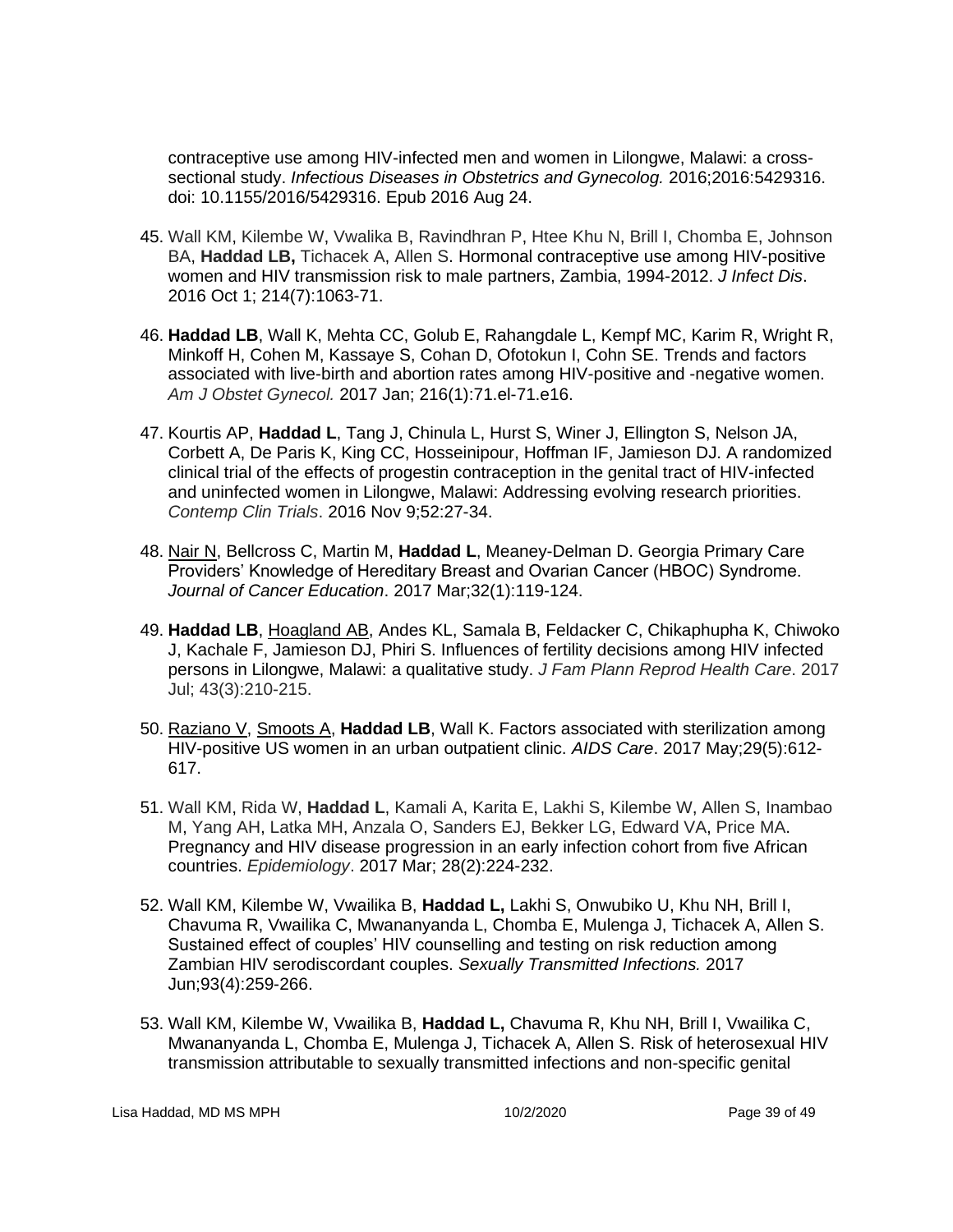inflammation in Zambian discordant couples, 1994-2012. *International Journal of Epidemiology.* 2017 Oct 1; 46(5):1593-1606.

- 54. Acosta-Reyes J, Navarro E, Herrera MJ, Goenaga E, Ospina ML, Parra E, Mercado M, Chaparro P, Beltran M, Gunturiz ML, Pardo L, Valencia C, Huertas S, Rodríguez J, Ruiz G, Valencia D, **Haddad LB**, Tinker SC, Moore CA, Baquero H. Severe neurological disorders in two fetuses with Zika infection in Colombia. *Emerg Infect Dis*. 2017 Jun 23 (6):982-984.
- 55. Kawwass, JF, Smith D, Kissin, DM, **Haddad, LB**, Boulet,SL, Sunderam,S, Jamieson DJ. Strategies for Preventing HIV Infection among HIV-Uninfected Women Attempting Conception with Infected Men. *MMWR Morb Mortal Wkly Rep*. 2017 Jun 2;66(21):554- 557.
- 56. Iyer SS, Sabula MJ, Mehta C, **Haddad LB**, Brown NL, Amara R, Ofotokun I, Sheth AN. Characteristics of HIV target CD4 T cells collected using different sampling methods from the genital tract of women at risk for HIV infection**.** *PLOS One.* 2017 Jun 1;12(6):e0178193.
- 57. Wall KM, Kilembe W, Vwalika B, **Haddad L**, Htee Khu N, Brill I, Onwubiko U, Chomba E, Tichacek A, Allen S. Optimizing prevention of HIV and unplanned pregnancy in African discordant couples. *Journal of Women's Health.* 2017 Aug;26(8):900-910.
- 58. Simmons KB, **Haddad LB**, Nanda K, Curtis KM. Drug interactions between nonrifamycin antibiotics and hormonal contraception: a systematic review. *Am J Obstet Gynecol.* 2018 Jan; 218(1):88-97.e14.
- 59. Painter JE, Temple BS, Woods LAB, Cwiak C, **Haddad LB**, Mulligan MJ, DiClemente RJ. Theory-Based Analysis of Interest in an HIV Vaccine for Reasons Indicative of Risk Compensation among African American Women. *Health Education and Behavior.* 2018 Jun;45(3):444-453.
- 60. **Haddad LB,** Monsour M, Tepper NK, Whiteman MK, Kourtis AP, Jamieson DJ. Trends in Contraceptive Use Among Privately-Insured HIV-infected and Noninfected Women in the United States. *Am J Obstet Gynecol.* 2017 Dec; 217(6):676.e1-676.e11.
- 61. Brooks JT, Kawwass, JF, Smith D, Kissin, DM, Lampe M, **Haddad LB**, Boulet SL, Jamieson DJ. Effects of Antiretroviral Therapy to Prevent HIV Transmission to Women in Couples Attempting Conception When the Man Has HIV Infection — United States, *MMWR Morb Mortal Wkly Rep*. 2017 Aug 18;66(32):859-860.
- 62. Tweya H, Feldacker C, **Haddad LB**, Munthali C, Bwanali M, Speight C, Kachere LG, Tembo O, Phiri S. Integrating family planning services into HIV care: Use of a point-ofcare electronic medical record system in Lilongwe, Malawi. *Global Health Action*. 2017 Oct 17, Vol 10 (1). Available at: https://doi.org/10.1080/16549716.2017.1383724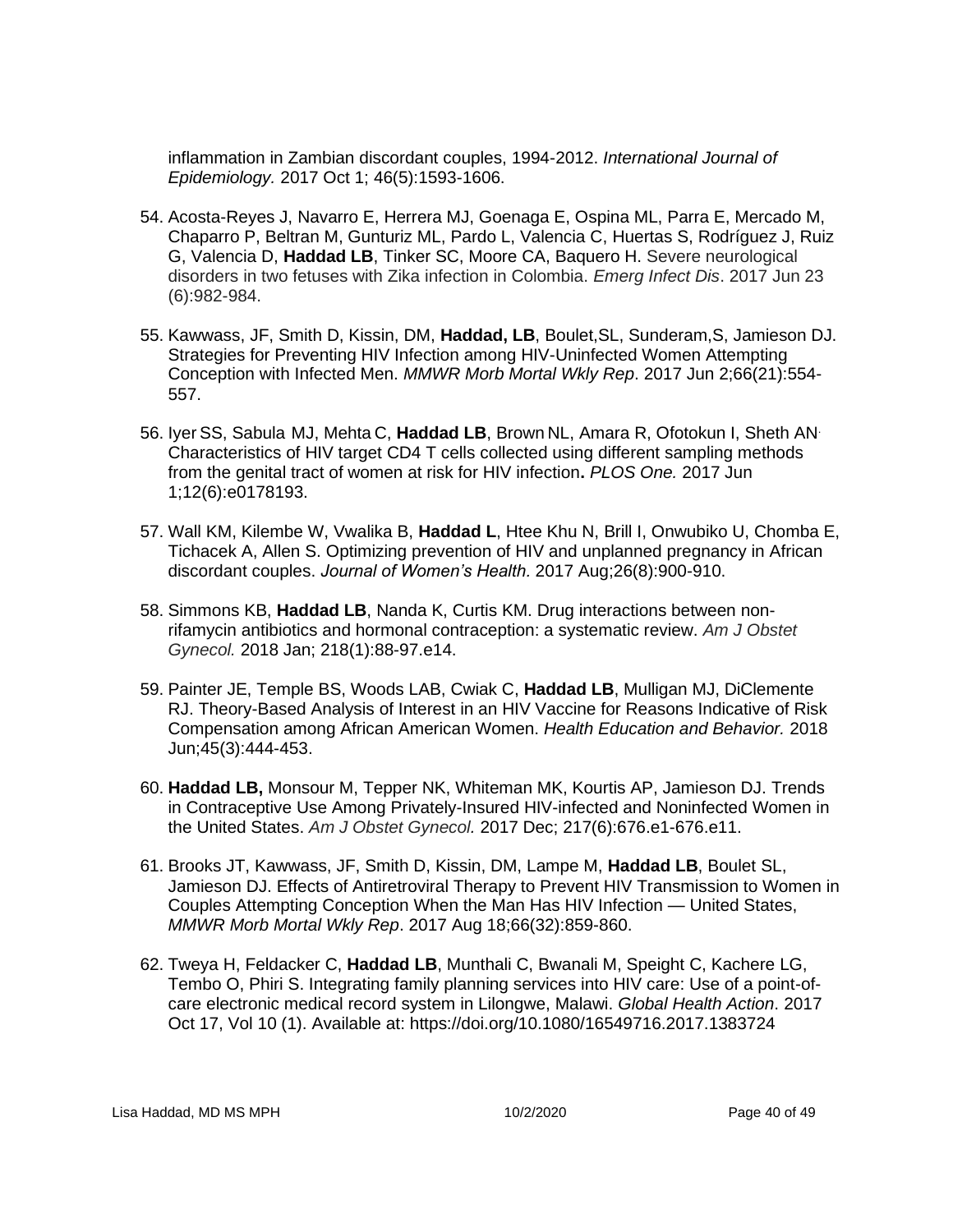- 63. Lawley M, **Haddad LB**, Burley K, Farr SL. Use of contraception among U.S. women reporting postpartum depressive symptoms, Pregnancy Risk Assessment Monitoring System 2009-2011. *Contraception.* 2018 Jan;97(1):29-33.
- 64. Davis S, Braykov N, Lathrop E, **Haddad LB**. Familiarity with long-acting reversible contraceptives among obstetric and gynecology, family medicine and pediatrics residents: results of a national survey and implications for contraceptive provision for adolescents. *Journal of Pediatric and Adolescent Gynecology.* 2018 Feb;31(1):40-44
- 65. **Haddad LB**, Tang J, Krashin J, Ng'ambi W, Tweya H, Samala B, Chiwoko J, Chaweza T, Hosseinipour M, Lathrop E, Jamieson D, Phiri S. Factors associated with condom use among men and women living with HIV in Lilongwe, Malawi. BMJ Sex Reprod Health. 2018 Jan; 44(1):1-12.
- 66. Simmons KB, **Haddad LB**, Nanda K, Curtis KM. Drug interactions between rifamycin antibiotics and hormonal contraception: A systematic review. *BJOG. 2018*  Jun;125(7):804-811.
- 67. Nwaohiri AN, Tang JH, Stancyk F, Chinula L, Hurst S, Davis NL, Tegha G, **Haddad LB**, Kourtis AP. Discordance between Self-Reported Contraceptive Use and Detection of Exogenous Hormones among Malawian Women Enrolled in a Randomized Clinical Trial. *Contraception*. 2018 Apr;97(4):354-356.
- 68. **Haddad L,** Wall KM, Kilembe W, Vwalika B, Htee Khu N, Brill I, Chomba E, Tichacek A, Allen S Bacterial Vaginosis modifies the association between Hormonal contraception and HIV acquisition. *AIDS.* 2018 Mar 13;32(5):595-604.
- 69. Schreier, J, Sales JM, PhD, Sheth AN, Lathrop E. **Haddad LB.** Interest in Multipurpose Prevention Technologies to Prevent HIV/STIs and Unintended Pregnancy Among Young Women in the United States. *Contraception.* 2018 Mar;97(3):277-284.
- 70. Jamieson DJ, **Haddad LB**. What Obstetrician-Gynecologists need to know about population health. *Obstet Gynecol*. 2018 Jun;131(6):1145-1152
- 71. Mbichila TH, Chagomerana M, Tang JH, **Haddad LB**, Hosseinipour MC, Tweya H, Phiri S. Partnership duration and HIV serodisclosure among people living with HIV/AIDS in Lilongwe, Malawi. *Int J STD AIDS*. 2018 Sep;29(10):987-993.
- 72. Kawwass JF, **Haddad LB**, Anderson JR, Jamieson DJ. Access to Fertility Treatment for Mixed-Status Couples With Human Immunodeficiency Virus. Obstet Gynecol. 2018 May;131(5):875-878.
- 73. Mann TZ, **Haddad LB**, Williams TR, Hills SL, Read JS, Dee DL, Dziuban EJ, Pérez-Padilla J, Jamieson DJ, Honein MA, Shapiro-Mendoza CK. Breast Milk Transmission of Flaviviruses in the Context of Zika Virus: A Systematic Review. *Paediatric and Perinatal Epidemiology.* 2018 Jul;32(4):358-368.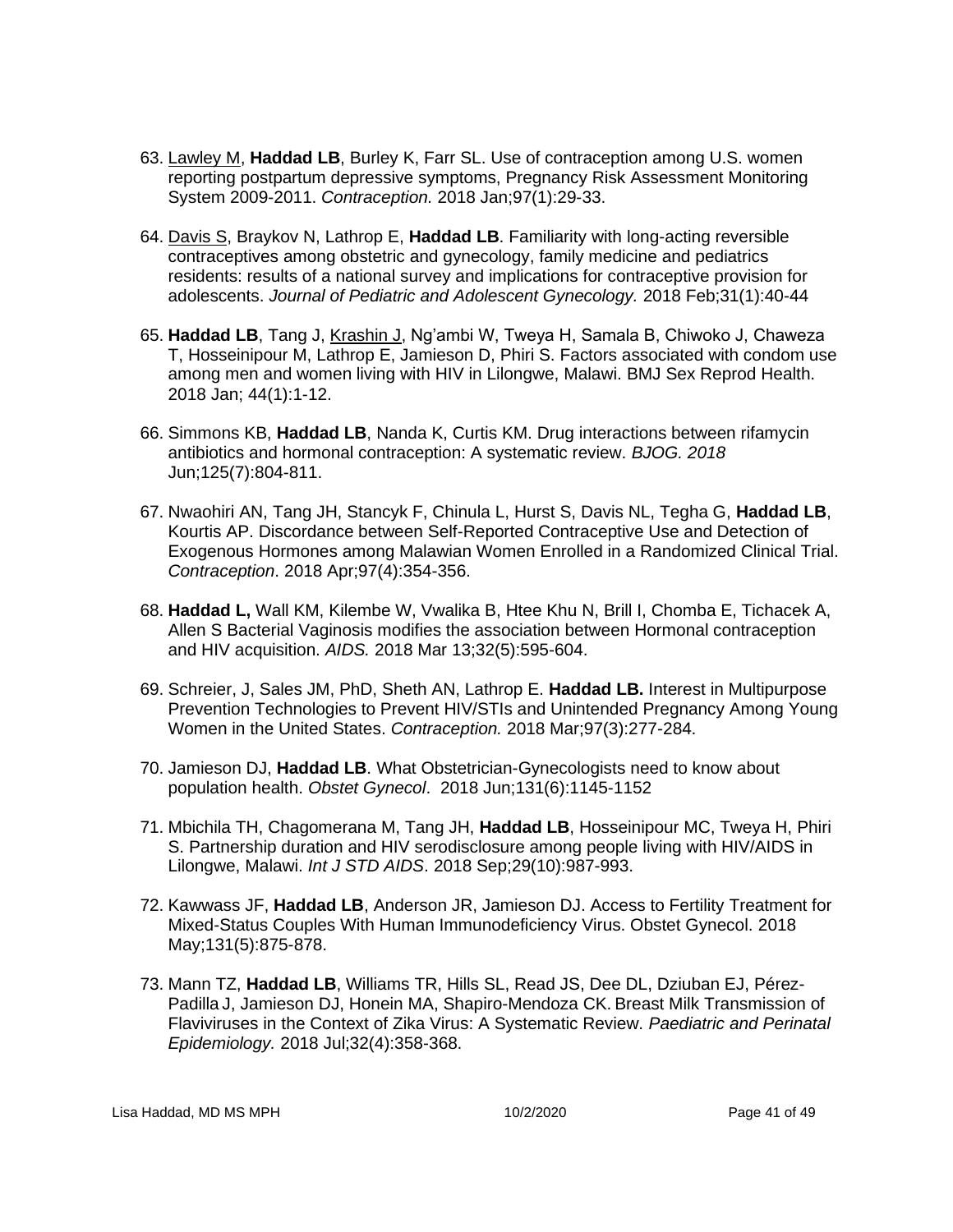- 74. Chinula L, Nelson JA, Wiener J, Tang JH, Hurst S, Tegha G, Msika A, Ellington S, Hosseinipour MC, Mayaya R, **Haddad LB**, Kourtis A. Effect of the depot medroxyprogestone acetate injectable and levonorgestrel implant on HIV genital shedding: a randomized trial. *Contraception*. 2018 Sep;98(3):193-198.
- 75. Berry-Bibee EN, St. Jean J, Nickerson NM, **Haddad LB**, Alcime MM, Lathrop EH. Unsafe Abortion Practices in Urban Haiti: a mixed methods study. A *BMJ Sexual and Reproductive Health.* 2018 May 31. [Epub ahead of print]
- 76. Krashin J, **Haddad LB**, Tweya H, Chiwoko J, Ng'ambi W, Samala B, Chaweza T, Tang J, Phiri S. Factors associated with desire for future children among HIV-positive women and men in Malawi. *PLOS One*. 2018 Jun 13;13(6).
- 77. Gausi B, Chagomerana M, Tang JH, **Haddad LB**, Hosseinipour MC, Tweya H, Phiri S. HIV Sero-discordance and dual contraceptive method use among HIV-infected men and women in Lilongwe, Malawi. *Sexually Transmitted Diseases.* 2018 Nov;45(11):747-753.
- 78. Tote KM, Raziano VT, Wall KM, Cordes S, Ofotokun I, **Haddad LB**. High efficacy contraceptive method use among HIV-positive women in a US urban outpatient clinic: A cross-sectional study. Contraception. 2018 Dec;98(6):492-497.
- 79. **Haddad LB,** Brown JL, King CC, Cordes S, Gause NK, Chakraborty R, Kourtis AP. Contraceptive, Condom and Dual method use at last coitus among Perinatally and Horizontally HIV-Infected Young Women in Atlanta, Georgia. *PLOS One*. 2018 Sep 12;13(9).
- 80. Cohn SE, **Haddad LB**, Sheth AN, Hayford C, Chmiel JS, Janulis PF, Schmandt J. Parenting desires among individuals living with HIV in the Unites States. *Open Forum Infectious Diseases*. 2018 Sept 15;5(10):ofy232.
- 81. Trivedi S, **Haddad LB**, Narvaez J, Walker E, Kapadia S, Jamieson DJ, Lathrop E. A Novel Evaluation of Obstetric and Gynecology Residency Programs' Global Health Training Programs. *Obstet Gynecol* 2018 Nov;132(5):1143-1151.
- 82. Ingabire R, Nyombayire J, Hoagland A, DeGosta V, Mazzei A, **Haddad L**, Parker R, Sinabamenye R, Mukamuyango J, Smith J, Umutoni V, Mork E, Allen S, Karita E, Wall K. Evaluation of a multilevel intervention to improve post-partum intrauterine device services in Rwanda. *Gates Open Research.* 2019 Feb 4;2:38.
- 83. Zahedi-Spung L, Young M, **Haddad LB**, Badell ML. Perceived barriers to antepartum HIV medication adherence in HIV infected women. *Infectious Diseases in Obstetrics and Gynecology* 2018 Oct 16;2018:4049212.
- 84. Hynes, JS, Sheth AN, Lathrop E. Sales JM, PhD, **Haddad LB.** Preferred Product Attributes of Potential Multipurpose Prevention Technologies for Unintended Pregnancy

Lisa Haddad, MD MS MPH 10/2/2020 Page 42 of 49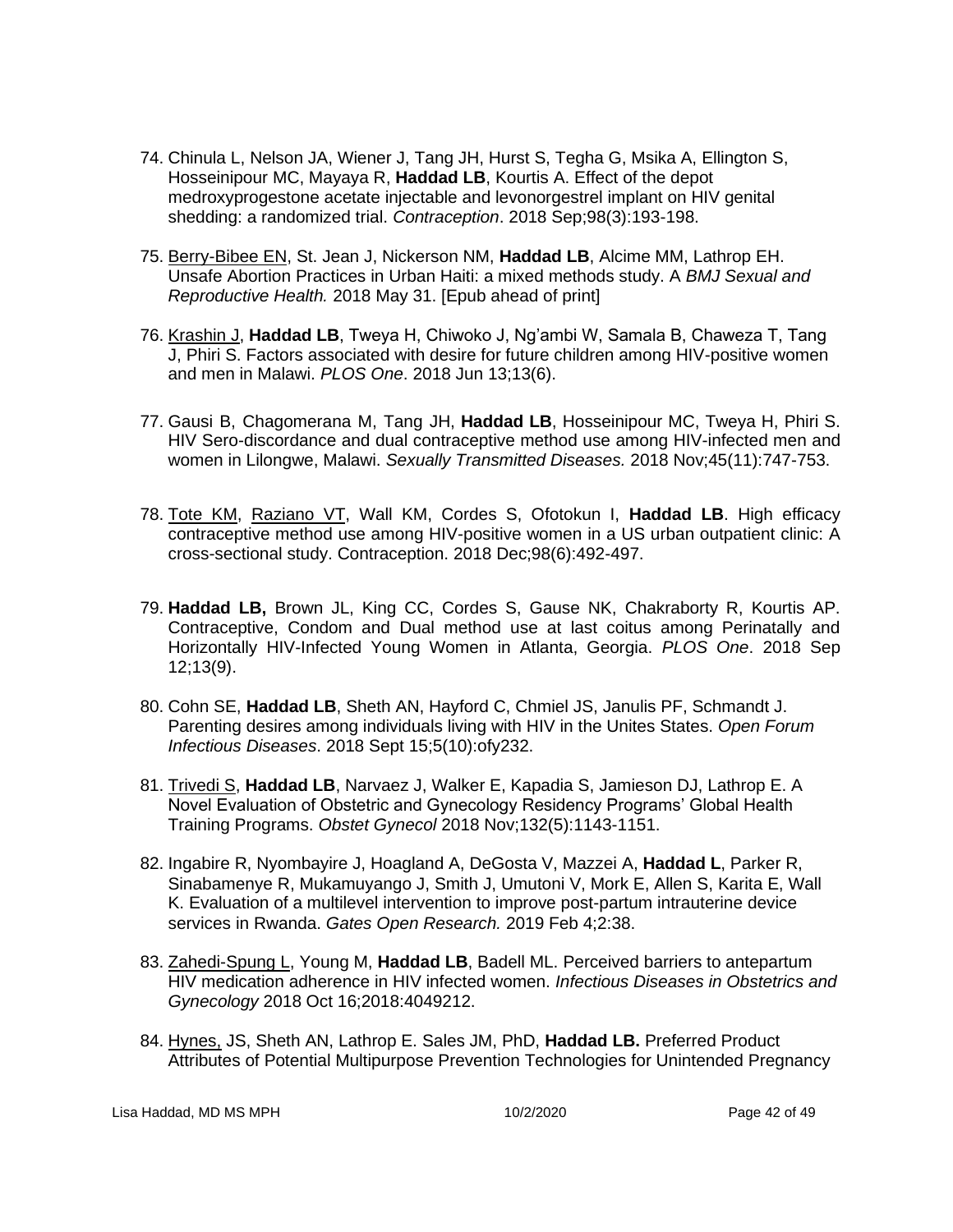and Sexually Transmitted Infections or HIV Among U.S. Women. *Journal of Women's Health.* 2019 May ; 28(5):665-672.

- 85. Zimmerman MG, Quicke KM, O'Neal JT, Arora N, Machiah D, Priyamvada L, Kauffman RC, Register E, Adekunle O, Swieboda D, Johnson EL, Cordes S, **Haddad L,** Chakraborty R, Coyne CB, Wrammert J, Suthar MS. Cross-Reactive Dengue Virus Antibodies Augment Zika Virus Infection of Human Placental Macrophages. Cell Host Microbe. 2018 Nov 14;24(5):731-742.
- 86. Nielsen TC, Michel KG, White R, Wall KM, Christiansen-Lindquist L, Lathrop E, Adams M, **Haddad LB**. Predictors of More Effective Contraceptive Method Use at 12 weeks Post-Abortion, Atlanta, Georgia. *Journal of Women's Health*. 2019 May;28(5):591-599.
- 87. Brown JL, **Haddad LB**, Gause NK, Cordes S, Bess C, King CC, Hatfield-Timajchy K, Chakraborty R, Kourtis A. Examining the contraceptive decisions of young, HIV-infected women: a qualitative study. *Women & Health*. 2019*. 59 (3),* 305-317.
- 88. Meade CM, Badell, M, Hackett S, Mehta CC, **Haddad LB**, Camacho-Gonzalez A, Joy Ford J, Holstad MM, Armstrong, WS, Sheth, AN. HIV care continuum among Postpartum Women Living with HIV in Atlanta, 2011-2016. *Infectious Diseases in Obstetrics and Gynecology.*2019 Feb 14;2019:8161495.
- 89. Sales JM, Cwiak C, **Haddad LB**, Phillips A, Powell L, Tamler I, Sheth AN. Impact of PrEP training for family planning providers on HIV prevention counseling and patient interest in PrEP in Atlanta, Georgia. *JAIDS*. 2019 Aug 1;81(4):414-418.
- 90. Kohlmeier, AS\*, **Haddad LB**\***,** Li ZRT, Brookmeyer K, Backer J, Widom C, Lamousin J, Chi KH, Chen CY, Kersh E, Johnson J, Herbst-Kralovetz M, Hogben M, Ofotokun I, Kohlmeier JE. Chronic immune barrier dysregulation among women with a history of violence victimization. JCI Insight. 2019 May 16;4(10). (\*shared first authorship)
- 91. Premkumar A, Dude AM, **Haddad LB**, Yee LM. Combined Antiretroviral Therapy for Human Immunodeficiency Virus and the Risk of Hypertensive Disorders of Pregnancy: A Systematic Review. *Pregnancy Hypertension* July 2019; 19: 178-190.
- 92. Sales J, Phillips A, Powell L, Cwiak C, **Haddad L,** Swartzendruber A, Sheth A. Integrating PrEP into Family Planning Services at Title X Clinics in the Southeastern US – Phase 1 (ATN 155) JMIR Research Protocols. 2019 Feb 14;2019:8161495.
- 93. Kourtis AP, Wiener J, Hurst S, Nelson JAE, Cottrell ML, Corbett A, Chinula L, Msika A, **Haddad LB,** Tang JH. Brief Report: HIV Shedding in the Female Genital Tract of Women on ART and Progestin Contraception: Extended Follow-up Results of a Randomized Clinical Trial. J Acquir Immune Defic Syndr. 2019 Jun 1;81(2):163-165.
- 94. Wall K, **Haddad LB**, Mehta CC, Golub E, Rahangdale L, Dionne-Odom J, Karim R, Wright R, Minkoff H, Cohen M, Kassaye S, Cohan D, Ofotokun I, Cohn SE. Miscarriage among women in the United States Women's Interagency HIV Study, 1994-2017. *AmJ Gynecol Obstet.* 2019 Oct;221(4):347.e1-347.e13.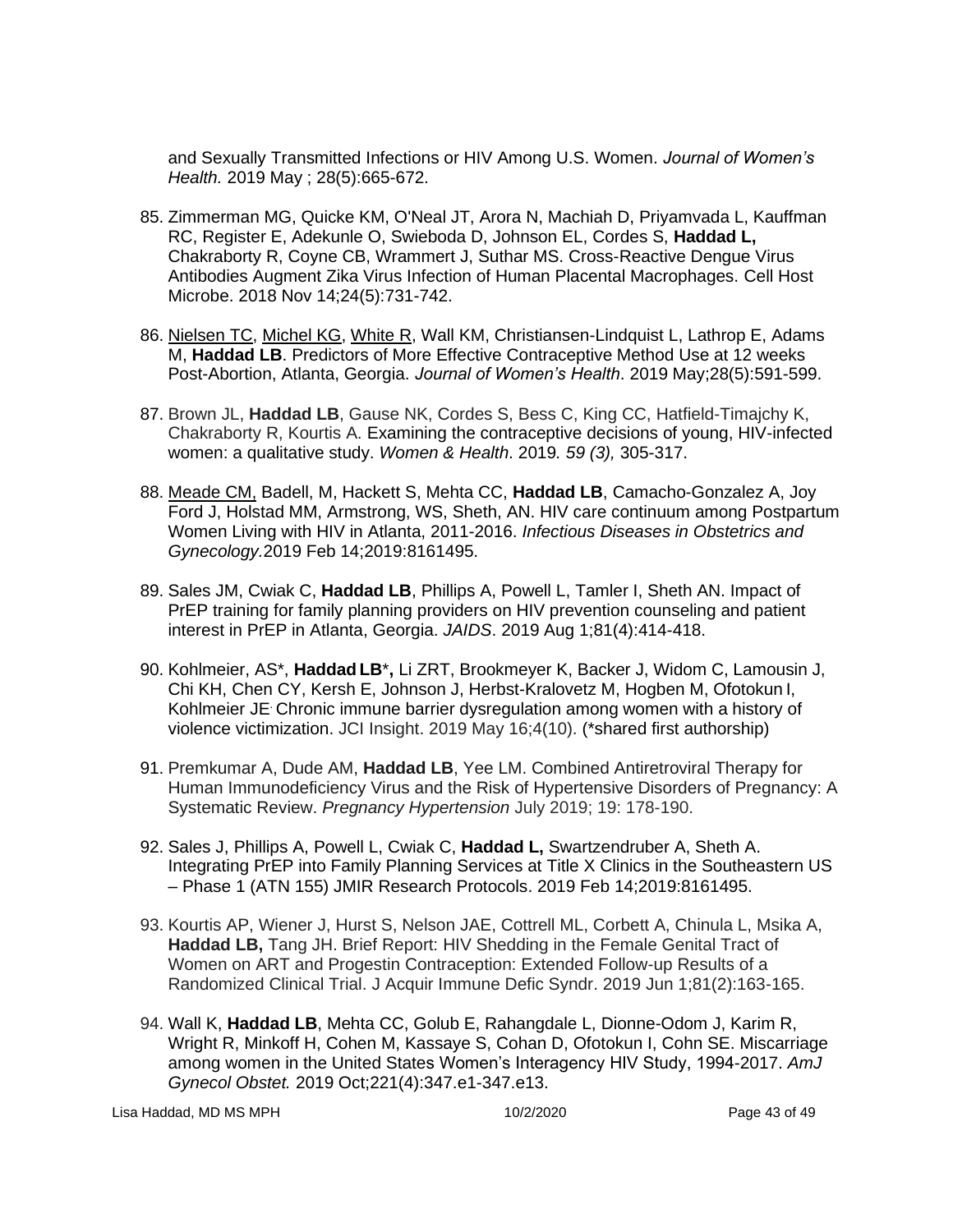- 95. Grey BA, Hagey JM, Crabtree D, Wynn C, Weber JM, Pieper CF, **Haddad LB**. Gabapentin for peri-operative pain management for uterine aspiration: a randomized controlled trial. *Obstet Gynecol.* 2019 Sep;134(3):611-619.
- 96. Martin CE, Hipp HS, Kottke M, **Haddad LB**, Kawwass JF. Fertility, Pregnancy, and Postpartum: A Survey of Practicing Georgia Obstetrician Gynecologists. Maternal Child Health Journal. 2019 Oct; 23(10):1299-1307.
- 97. **Haddad LB,** Wall KM, Tote K, Kilembe W, Vwalika B. Sharky T, Brill I, Chomba E, Tichacek A, Allen S Hormonal contraception does not increase the risk of vaginal infections among a cohort of HIV serodiscordant couples in Lusaka, Zambia. *Obstet Gynecol.* [September 2019; 134\(3\):](http://journals.lww.com/greenjournal/pages/currenttoc.aspx) 573-580.
- 98. Doraivelu K, Boulet SL, Biswas HH, Adams JC, **Haddad LB**, Jamieson DJ. Predictors of Tetanus, Diphtheria, Acellular Pertussis and Influenza Vaccination during Pregnancy among Full-Term Deliveries in a Medically Underserved Population. *Vaccine.* 2019 Sept 24; 37(41):6054-6059.
- 99. Gardner J, Łaniewski , Knight A, **Haddad LB**, Swaims-Kohlmeier A, Herbst-Kralovetz M.  $IL-36\gamma$  is elevated in cervicovaginal epithelial cells in women with bacterial vaginosis and *in vitro* after infection with microbes associated with bacterial vaginosis. Accepted for *J Infectious Diseases*. 2019 Oct 5. [Epub ahead of print]
- 100.Saums MK, King CC, Adams JC, Sheth AN, Badell ML, Young M, Yee L, Chadwick EG, Jamieson DJ, **Haddad LB**. Combination Antiretroviral Therapy and Hypertensive Disorders of Pregnancy. *Obstet Gynecol.* 2019; 134(6):1205-1214.
- 101.Gursahaney PR, Cordes S, Lathrop E, Ofotokun I, Wall K, **Haddad LB**. Factors associated with condom use among HIV-positive women living in Atlanta, Georgia. *PLoS One.* 2019 Dec 13;14(12):e0225406.
- 102.Da Costa V, Ingabire R, Sinabamenya R, Karita E, Umotni V, Hoagland A, Allen S, Mork E, Parker R, Mukamuyanga J, **Haddad L**, Nyombayire J, Wall KM. An exploratory analysis of factors associated with interest in postpartum intrauterine device uptake among pregnant women and couples in Kigali, Rwanda. *Clini Med Insights: Reproductive Health.* 2019; 13: 1-11.
- 103.Malama K, Kilembe W, Inambao M, Hoagland A, Sharkey T, Parker R, Wall KM, Tichacek A, Sarkar S, Vwailika B, **Haddad L**, Chomba E, Allen S. A couple-focused, integrated unplanned pregnancy and HIV prevention program in urban and rural Zambia. *Am J Obstet Gynecol.* 2020 Apr;222(4S):S915.e1-S915.e10.
- 104.Li JL, Kilembe W, Inambao M, Vwailika B, Parker R, Sharkey T, Visoiu M, **Haddad L**, Wall KM, Allen S. Fertility intentions and Lon-Acting Reversible Contraceptive Use among HIV-Negative Single Mothers in Zambia. *Am J Obstet Gynecol*. 2020 Apr;222(4S):S917.e1-S917.e15.

Lisa Haddad, MD MS MPH 10/2/2020 Page 44 of 49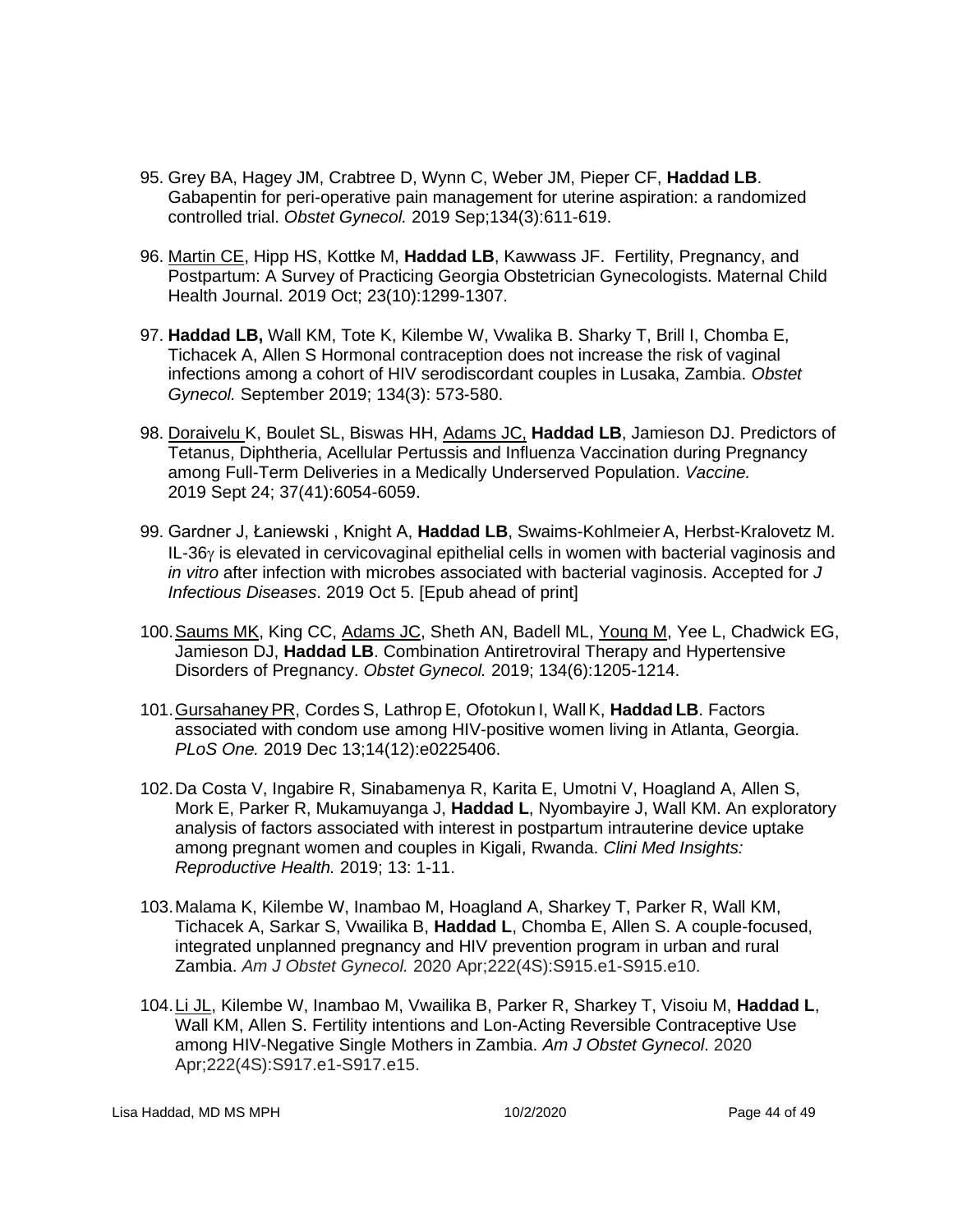- 105.Adams JC, Boulet SL, Biswas HH, Doraivelu K, Saums MK, **Haddad LB**, Jamieson DJ. Predictors of Antenatal Influenza Vaccination in an Underserved Population. *Infectious Diseases in Obstetrics and Gynecology.* 2020 Jan 2:5803926.
- 106.Goggins ER, Chamberlain AT, Kim TG, Young MR, Jamieson DJ, **Haddad LB**. Patterns of Screening, Infection and Treatment of *Chlamydia trachomatis* and *Neisseria gonorrhea* in Pregnancy. *Obstetrics and Gynecology.* 2020 Apr;135(4):799-807.
- 107.Kim TG, Young MR, Goggins ER, Williams RE, HogenEsch E, Workowski KA, Jamieson DJ, **Haddad, LB**. *Trichomonas vaginalis* in Pregnancy: Patterns and Predictors of Testing, Infections and Treatment. *Obstet Gynecol*. 2020 May;135(5):1136-1144.
- 108.Swieboda D, Johnson E, Beaver J, **Haddad L**, Enninga EAL, Hathcock M, Cordes S, Jean V, Lane I, Skountzou I, Chakraborty R. Baby's First Macrophage: Temporal Regulation of Hofbauer Cell Phenotype Influences Ligand Mediated Innate Immune Responses Across Gestation. J Immunol. 2020 May 1;204(9):2380-2391.
- 109.**Haddad LB,** Swaims-Kohlmeier A, Mehta CC, Haaland RE, Brown NL, Sheth AN, Chien H, Titanji K, Achilles SL, Lupo D, Hart CE, Ofotokun I. Impact of etonogestrel implant use on T-cell and cytokine profiles in the female genital tract and blood. *PLoS One*. 2020 Mar 26;15(3):e0230473.
- 110.Hall KS, Redd S, Narasimhan S, Mosley EA, Hartwig SA, Lemon E, Berry E, Lathrop E, **Haddad LB**, Rochat R, Cwiak C. Abortion Trends in Georgia following the Enactment of Georgia's 22-Week Gestational Age Limit, 2007 - 2017. *AJPH.* 2020 May 21;110(7):e1 e5.
- 111.Tang JH, Davis NL, Corbett AH, Chinula L, Cottrell ML, Zia Y, Tegha G, Stancyzk FZ, Hurst S, Hosseinipour MC, **Haddad LB**, Kourtis A. Effect of efavirenz on levonorgestrel concentrations among Malawian levonorgestrel implant users for up to 30 months of concomitant use: a sub-analysis of randomized controlled trial. Accepted for publication in *Contraception*.
- 112.Adedimeji A, Shi O, **Haddad L,** Holman S, Edmonds A, Weber K, Kassaye S, Karin R, Bolivar H, Reid M, Kempf MC, Golub E, Hoover DR, Anastos K. Women from Afar: Demographic Characteristics and Mortality among Foreign-born Women living with HIV in the Women's Interagency HIV Study (WIHS) in the United States 1994-2016. *J Int AIDS Soc*. 2020 May;23(5):e25486.
- 113.Hailstorks T, Cordes S, Cwiak C, Gray B, Enriquez C, Moore R, **Haddad LB**. Gabapentin as an Adjunct to Perioperative Pain Management for Surgical Abortion: A Randomized Controlled Trial. *Am J Obstet Gynecol,* 2020 June 11:S0002- 9378(20)30626-8. [Epub ahead of print]
- 114.Ramirez-Caban, L, Kannan A, Goggins ER, Shockley ME, **Haddad LB**, Chahine B. Factors that Lengthen Patient Hospitalizations Following Laparoscopic Hysterectomy.

Lisa Haddad, MD MS MPH 10/2/2020 Page 45 of 49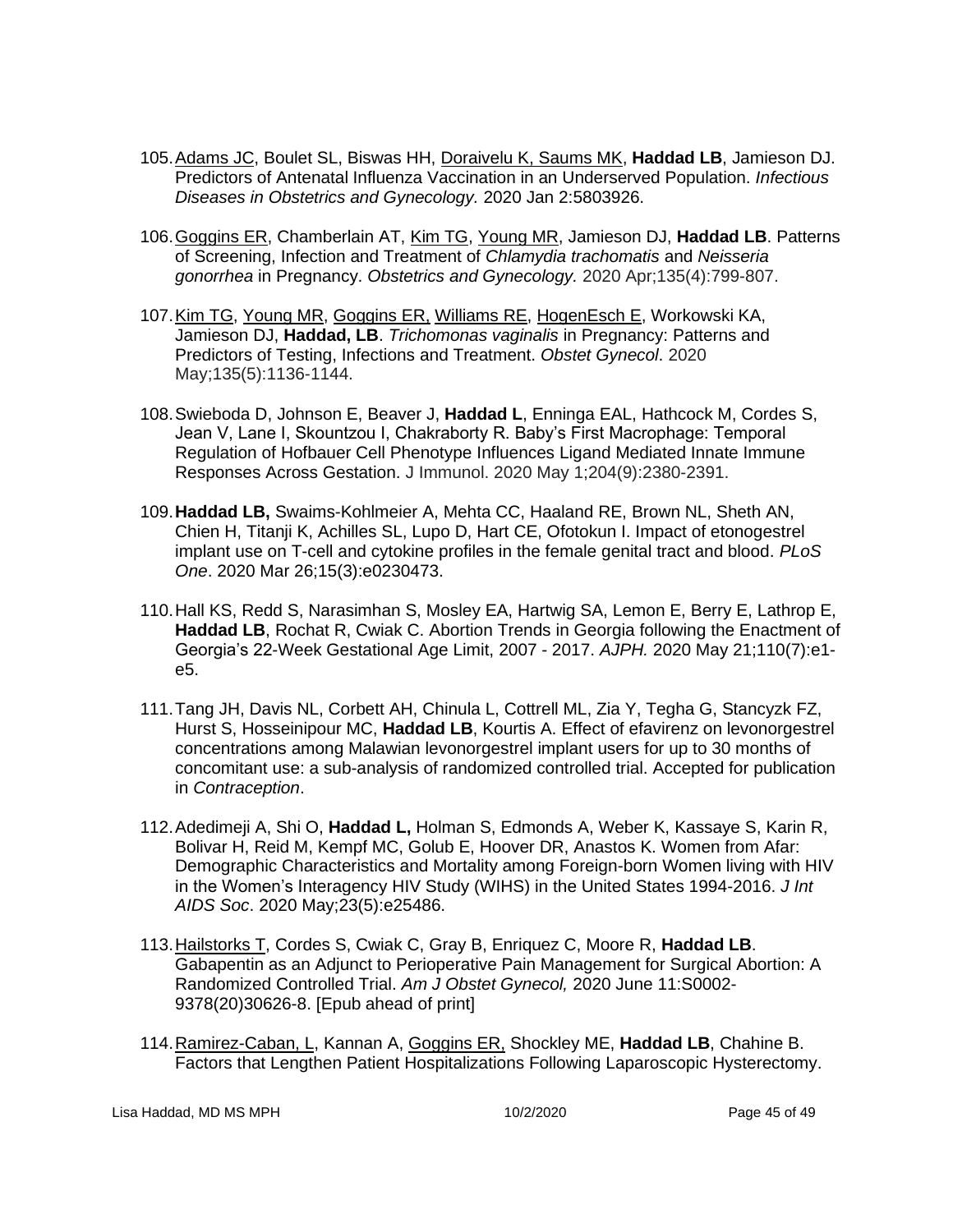*Journal of the Society of Laparoscopic and Robotic Surgeons.* Jul-Sep 2020;24(3):e2020.00029.

- 115.O'Brien BE, Williams PL, Huo Y, Kacanek D, Chadwich EG, Powis KM, Correia K, **Haddad LB**, Yee LM, Chaktoura N, Dola C, Van Dyke RB. Repeat Pregnancies Among US Women Living with HIV in the SMARTT Study: Temporal Changes in HIV Disease Status and Predictors of Preterm Birth. *JAIDS*. 2020 July 16. [Epub ahead of print]
- 116.Young MR, Morof D, Lathrop E, **Haddad L**, Blanton C, Maro G, Serbanescu F. Beyond adequate: Factors associated with quality of antenatal care in western Tanzania. *Int J Gyneacol Obste*t, 2020 Aug 16. [Epub ahead of print]
- 117.Patberg E, Young M, Archer S, Duininck G, Li J, Blackwell C, Lathrop E, **Haddad LB**. Postpartum reproductive health outcomes among CenteringPregnancy group prenatal care participants. *Journal of Women's Health*, 2020 Oct 14. [Epub ahead of print]
- 118.Gonzalez M, Tong VT, Rodriguez H, Valencia D, Acosta J, Honein MA, Ospina ML, **Zen Study team**. Cohort Profile: Congenital Zika virus infection and child neurodevelopmental outcomes; Zika en Embarazadas y Niño's (ZEN) cohort study in Columbia. *Epidemiology and Health*, 2020 Aug 21. [Epub ahead of print]
- 119.Clark EA, Cordes S, Lathrop E, **Haddad LB**. Abortion restrictions in the state of Georgia: Anticipated impact on people seeking abortion. *Contraception*, 2020 Oct 16.[Epub ahead of print]
- 120.Geller RJ, Decker MR, Adedimejo AA, Weber KM, Kassaye S, Taylor TN, Cohen J, Adimora AA, **Haddad LB**, Fischl M, Cunningham S, Golub ET. A prospective study of exposure to gender-based violence and risk of sexually transmitted infection acquisition in the Women's Interagency HIV Study: 1995-2018. *J Women's Health*. Oct;29(10):1256-1267.
- 121.Sheth AN, Hussen SA, Escoffery C, **Haddad LB**, Powell L, Brown N, Flipowicz TR, McCumber M, Sanches M, Renshaw L, Psioda MA, Sales JM. Pre-Exposure Prophylaxis Integration Into Family Planning Services at Title X Clinics in the Southeastern United States: Protocol for a Mixed Methods Hybrid Type I Effectiveness Implementation Study (Phase 2 ATN 155). *JMIR Res Protoc*. 2020 Sept 25; 9(9):e18784.
- 122.Espey J, Ingabire R, Nyombayire J, Hoagland A, Da Costa V, Mazzei A, **Haddad LB**, Parker R, Mukamuyango J, Umutoni V, Allen S, Karita E, Tichacek A, Wall KM. Postpartum long-acting contraception uptake and service delivery outcomes after a multilevel intervention in Kigali, Rwanda. *BMJ Sex Reprod Health*. 2020 Sep 16: [Epub ahead of print].
- 123.HogenEsch E, De Mucio B, **Haddad LB**, Vilajeliu A, Ropero AM, Yildirim I, Omer SB. Differences in Maternal Group B Streptococcus Screening Rates in Latin American Countries. Accepted for publication in *Vaccine*.

Lisa Haddad, MD MS MPH 10/2/2020 Page 46 of 49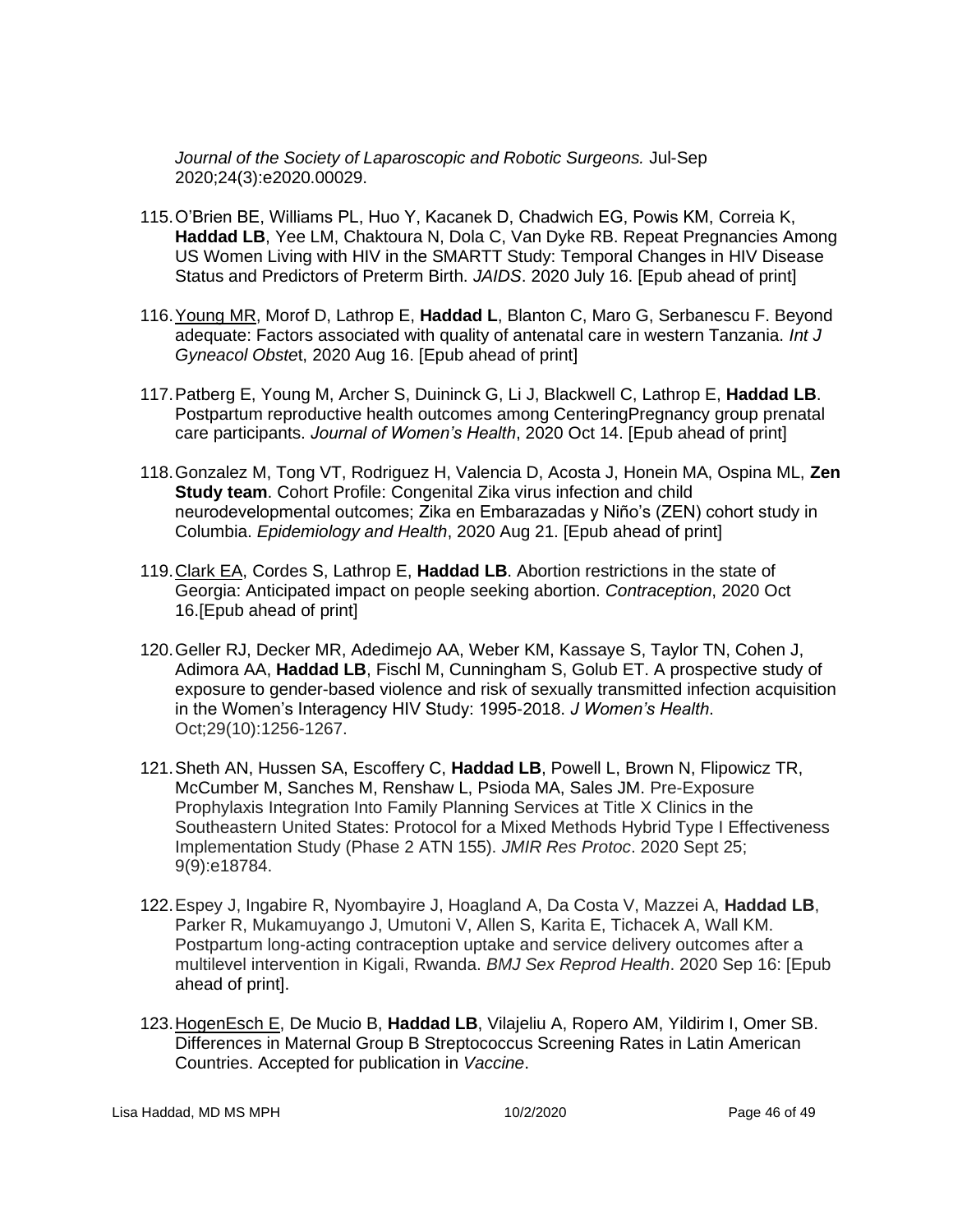- 124.Stafford JD, Goggins E, Lathrop E, **Haddad LB.** Health literacy and associated outcomes in post partum period at Grady Memorial Hospital. *Maternal Child Health Journal*.2020 Nov 16. [Epub abead of print]
- 125.Zamora L, Palacio F, Kozlowski D, Doraivelu K, Dude C, Jamieson D, **Haddad LB.** Chagas Disease Screening Using Point of Care Testing in an At-Risk Obstetric Population. Accepted for Publication in *American Journal of Tropical Medicine and Hygiene*.
- 126.Sheth AN, Angert CD, **Haddad LB**, Mehta CC, Cohn SE. Contraceptive methods among women with HIV starting antiretroviral therapy in a large United States clinical trial 2009-2011. Accepted for publication in *Contraception.*
- 127.Gonzalez M, Tong VT, Rodriguez H, Valencia D, Acosta J, Honein MA, Ospina ML, **The ZEN Study Team** Cohort profile: congenital Zika virus infection and child neurodevelopmental outcomes in the ZEN cohort study in Colombia. Epidemiology and Health, 2020 Aug 21, 42:23030060.

# **b. Review Articles, Editorials and Commentaries:**

- 1. **Haddad LB,** Nour NM. Unsafe Abortion: Unnecessary Maternal Mortality. *Rev Obstet Gynecol*. 2009; 2(2): 122–126. (*Cited in the special 2018 Symposium edition of Northwestern Law Journal Volume 112, Issue 6 [http://bit.ly/112-6\\_Goodwin;](http://bit.ly/112-6_Goodwin)* Paper referenced in Harvard Law Journal: [http://hlrecord.org/2016/03/abortion-the-moral](http://hlrecord.org/2016/03/abortion-the-moral-wrong-we-must-not-ban/)[wrong-we-must-not-ban/;](http://hlrecord.org/2016/03/abortion-the-moral-wrong-we-must-not-ban/) *Most talked-about family planning publications of 2017 and 2018 based on Altmetric*)
- 2. **Haddad LB,** Polis CB, Sheth AN, Brown J, Kourtis AP, King C, Chakraborty R, Ofotokun I. Contraceptive Methods and Risk of HIV Acquisition or Female-to-Male Transmission. *Current HIV/AIDS Reports.* 2014 Dec;11(4):447-58.
- 3. **Haddad L.** Philpott S., Schonfeld T. Human rights and clinical ethics are the right framework to address the probable DMPA-HIV interaction: authors' response. *Journal of Family Planning and Reproductive Health Care*. 2015 April; 41(2):156-7
- 4. Tarleton J, **Haddad LB**, Achilles SA. Hormonal contraceptive effects on vaginal milieu. *Current Obstetrics and Gynecology Reports.* 2016 March; 5(1):20-29. Published online January 29, 2016.
- 5. Rimawi BH, **Haddad L,** Badell ML, Chakraborty R. Management of HIV Infection during Pregnancy in the United States: Updated Evidence-Based Recommendations and Future Potential Practices. *Infectious Diseases in Obstetrics and Gynecology.* 2016; 2016:7594306. doi: 10.1155/2016/7594306. Epub 2016 Jul 18.
- 6. Rimawi BH, Smith SL, Badell ML, Zahedi-Sprung LD, Sheth AN, **Haddad L**, Chakraborty R. HIV and reproductive healthcare in pregnant and postpartum HIV-infected women: adapting successful strategies. *Future Virology*. 2016 Aug; 11(8):577-581.

Lisa Haddad, MD MS MPH 10/2/2020 Page 47 of 49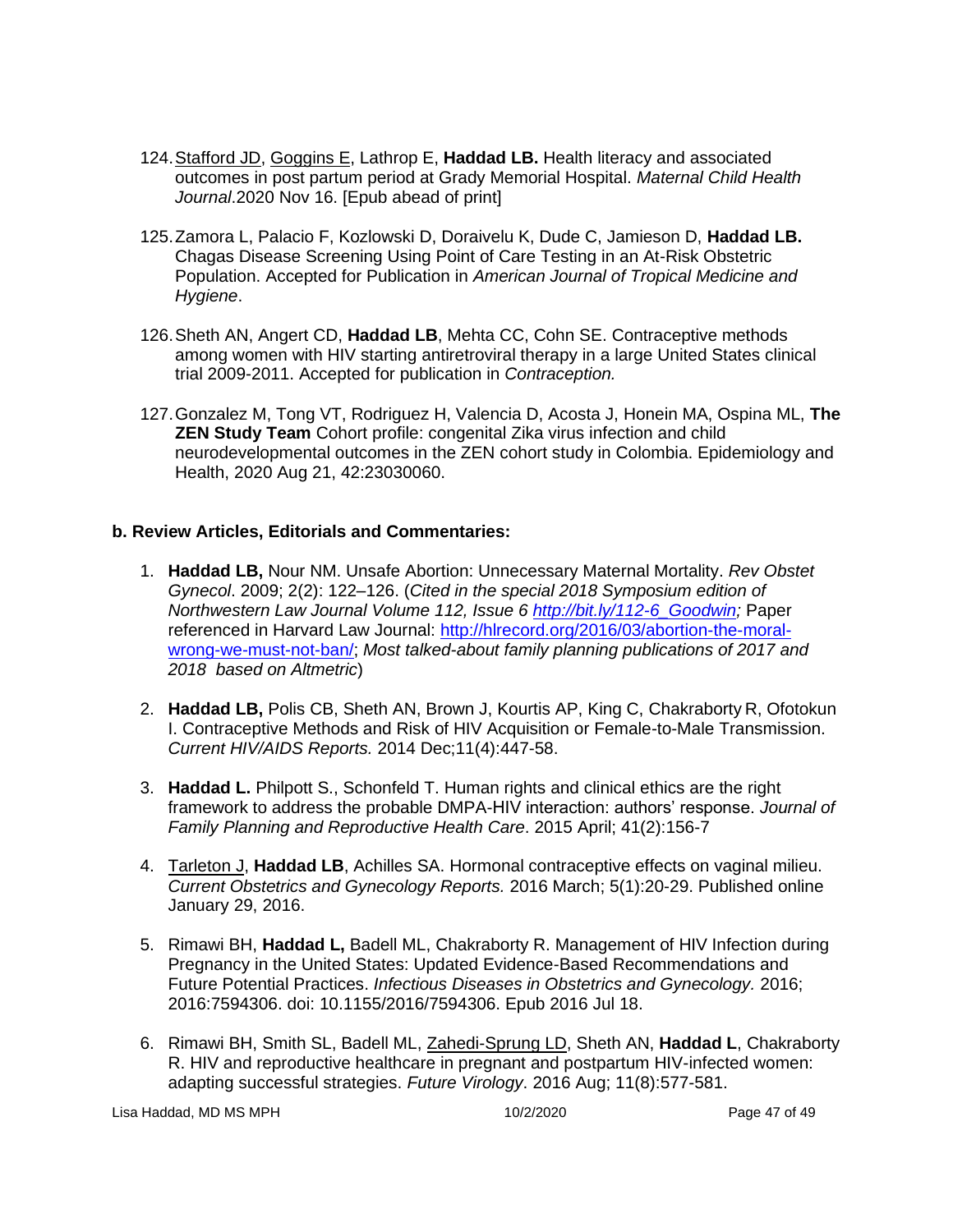- 7. **Haddad LB**, Wall KM. Do hormonal contraceptives affect women's susceptibility to HIV. *Future Virology*, 2017 Jul 12. 12 (7).
- 8. **Haddad LB**, Horton J, Ribner BS, Jamieson DJ. Ebola Infection in Pregnancy: A Global Perspective and Lessons Learned. *Clinical Obstetrics and Gynecology.* 2018 Mar;61(1):186-196.
- 9. **Haddad LB,** Jamieson DJ, Rasmussen SA. *Perspective:* Pregnant Women and the Ebola Crisis. *NEJM* 2018 Dec 27;379(26):2492-2493.
- 10. **Haddad LB**, Jamieson DJ. Editorial: Let's be proactive rather than reactive: the time has come to implement expedited partner therapy. *Obstet Gynecol*. 2019 Mar; 133(3): 413- 415.
- 11. Trivedi S, **Haddad LB,** Jamieson DJ, Lathrop E. In Reply. Obstet Gynecol. 2019 Apr;133(4):827.
- 12. **Haddad LB,** Kottke MJ. The sexually transmitted disease epidemic why we need to care. Accepted for publication in *OBG management.*
- 13. Krishna GR, **Haddad LB.** Interactions between Hormonal Contraception and Anti-Retroviral Therapy: An Updated Review, Accepted in *Current Obstetrics and Gynecology Reports.*

# **c. Symposium/Conference Contributions:**

1. Gordon WA, Johanning E., & **Haddad L**. Cognitive Impairment associated with exposure to toxigenic fungi (Stachybotrys atra). 2000: Third International Conference on Bioaerosols, Fungi, and Mycotoxins Proceedings.

#### **d. Book Chapters:**

1. **Haddad L**. Tarleton J, Sheth A, Ofotokun I. Contraception for Women Living with HIV. In: Cwiak C and Edelman A, editors *Contraception for the Medically Challenging Patient*. New York: Springer; 2014. p93-118.

# **e. Book Author:**

- 1. Zieman M, Hatcher RA, Allen AZ, Lathrop E, **Haddad L**. Managing Contraception 2016. Tiger, Georgia: Bridging the Gap Foundation, 2016.
- 2. Zieman M, Hatcher RA, Allen AZ, Lathrop E, **Haddad L**. Managing Contraception 2017. Tiger, Georgia: Bridging the Gap Foundation, 2017.
- 3. Hatcher RA, Zieman M, Lathrop E, **Haddad L**. Allen AZ, Managing Contraception 2019- 2020. Tiger, Georgia: Bridging the Gap Foundation, 2019.

# **f. Manuscripts in Submission:**

1. Delaney A, Sales JM, Cordes S, **Haddad LB**. Factors associated with dual method contraceptive use among women living with HIV in Atlanta, Georgia. Submitted to *AIDS Care*.

Lisa Haddad, MD MS MPH 10/2/2020 Page 48 of 49